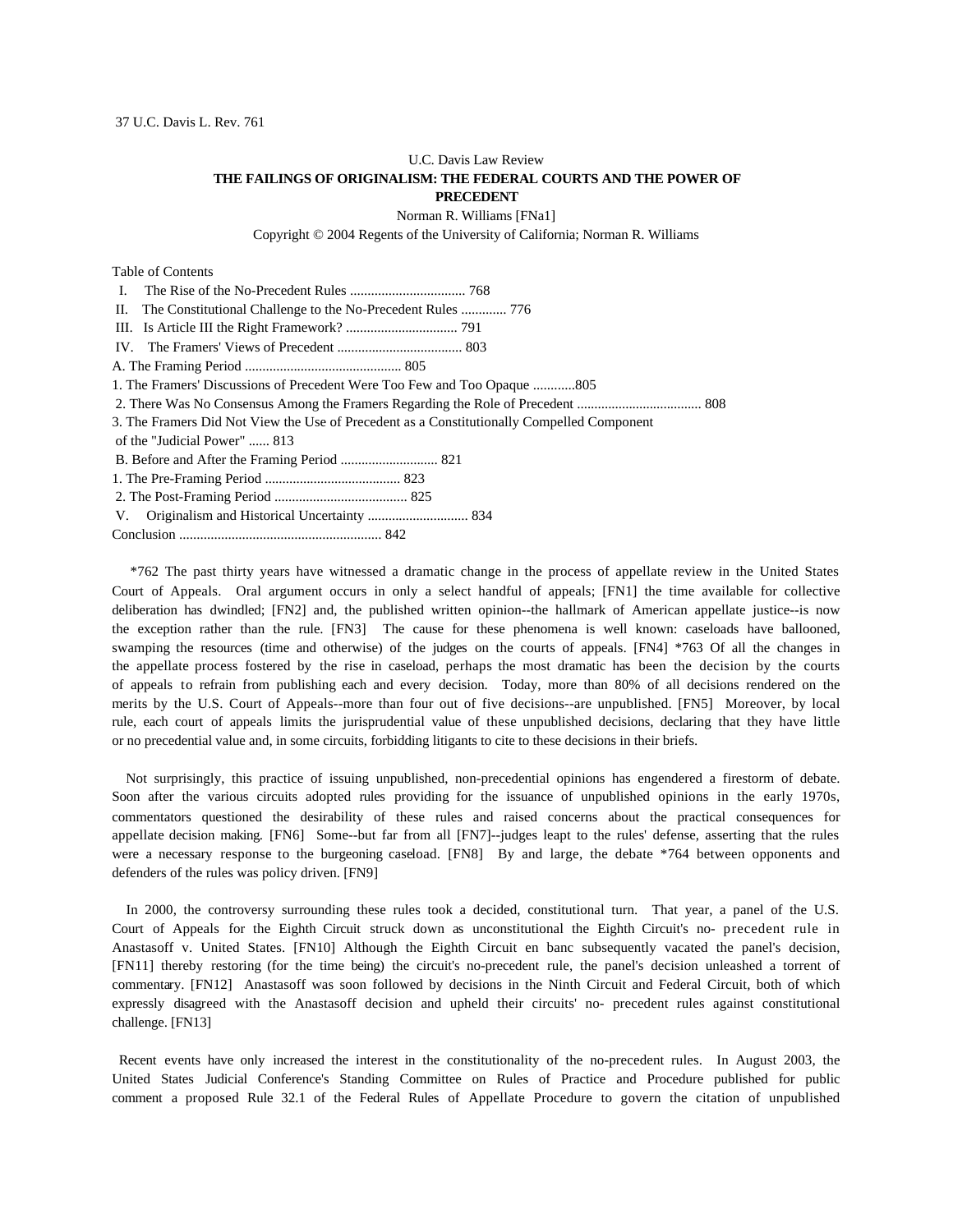opinions. \*765 The rule forbids the citation of unpublished opinions except in related cases or in cases in which there is no published opinion that "adequately addresses" the issue. [FN14] Despite the professed need for a uniform, national rule for unpublished opinions, the accompanying advisory note makes clear that the various circuits retain the power to determine the precedential value of their unpublished decisions, thereby leaving in place the local rules designating unpublished opinions as non-precedential. [FN15] Public comments regarding the rule are due by February 16, 2004; and, if the rule is approved, it will take effect in late 2005.

Although there is great interest in the constitutionality of these rules, there is little consensus regarding how to frame the constitutional question, much less how to answer it. Anastasoff and Hart v. Massanari focus on the Vesting Clause of Article III, Section 1 of the U.S. Constitution [FN16] and debate whether the Framers viewed the doctrine of precedent as a constit uent part of the "judicial Power" granted to the federal courts. [FN17] Commentators have also invoked the First Amendment, [FN18] due process (both substantive and procedural), [FN19] and equal protection. [FN20]

In my view, Anastasoff and Hart correctly identify Article III as the touchstone of the constitutional inquiry, but their constitutional analysis goes astray, focusing on the historical pedigree of the doctrine of precedent. The Eighth Circuit concluded that its no-precedent rule was \*766 unconstitutional because, according to the court, "[t]he Framers thought that, under the Constitution, judicial decisions would become binding precedents in subsequent cases." [FN21] In contrast, the Ninth Circuit ruled that the Framers "would have reacted with alarm" at the prospect of "rigid" adherence to precedent. [FN22] In short, both implicitly assume that the constitutional question turns upon an originalist-oriented, historical inquiry--whether the doctrine of precedent was sufficiently established at the time of the Founding to conclude that the Framers intended to incorporate it into the "judicial Power" vested by Article III in the federal courts.

In my view, both courts ask the wrong question. While history is, of course, important to constitutional interpretation, the historical materials are too opaque and the views of the Framers regarding the role of precedent in judicial decision-making are too ill-formed to justify the conclusion that the no-precedent rules are unconstitutional or, conversely, that they are constitutional. The Framers never engaged in a focused discussion of the role of precedent in federal court adjudication, much less whether the Vesting Clause of Article III required some respect for precedent and, if so, in what form. Rather, the Framers made only infrequent and cursory references to the doctrine of precedent, usually as part of a discussion regarding an entirely different topic such as the life tenure of federal judges or the equitable jurisdiction of the Supreme Court.

Critically, however, this opacity in the historical materials does not cut in favor of the constitutionality of the no-precedent rules. Rather, as I explain, when it comes to the constitutionality of challenged practices of the federal courts, originalist-oriented inquiries cannot fall back on a adjudicatory default rule that instructs courts, when in doubt, to uphold the questioned practice's constitutionality. Originalists defend such a default rule on the ground that it respects the democratic process by restraining unelected federal judges and requiring them to uphold a practice unless it is clear that the Constitution as understood by the Framers would condemn the practice. [FN23] Most of the practices of the federal courts, such as the no-precedent rules, however, are not the product of a democratic process; rather, they were adopted by the same unelected judges who would determine their constitutionality. Thus, a \*767 respect for democratic governance does not require the federal courts to assume that the rules are constitutional, as they might with legislation or administrative action. The implication of this insight for originalist-oriented inquiries into the power of the federal courts--for which the historical record offers very little guidance--is manifest: The absence of a clear indication of the Framers' views does not cut in favor of the constitutionality of a practice; it demonstrates the irrelevance of originalism as an interpretive methodology in these cases.

In Part I, I briefly describe the origins of the development of the court rules that designate the courts' unpublished opinions as possessing limited or no precedential value. I then turn in Part II to the Anastasoff and Hart decisions and identify both the ground on which they agree--that Article III provides the proper framework for evaluating the rules' constitutionality and that the meaning of Article III is to be determined in accordance with the views of the Framers--and the ground on which they disagree--that the Framers viewed the doctrine of precedent as an essential component of the "judicial Power" vested in the federal courts by Article III. In particular, I identify the historical sources from before the Framing, during the Framing, and after the Framing to which the two courts turn to support their widely divergent views of the Framers' intent. In Part III, I then assess whether the courts were correct to focus on Article III, rather than due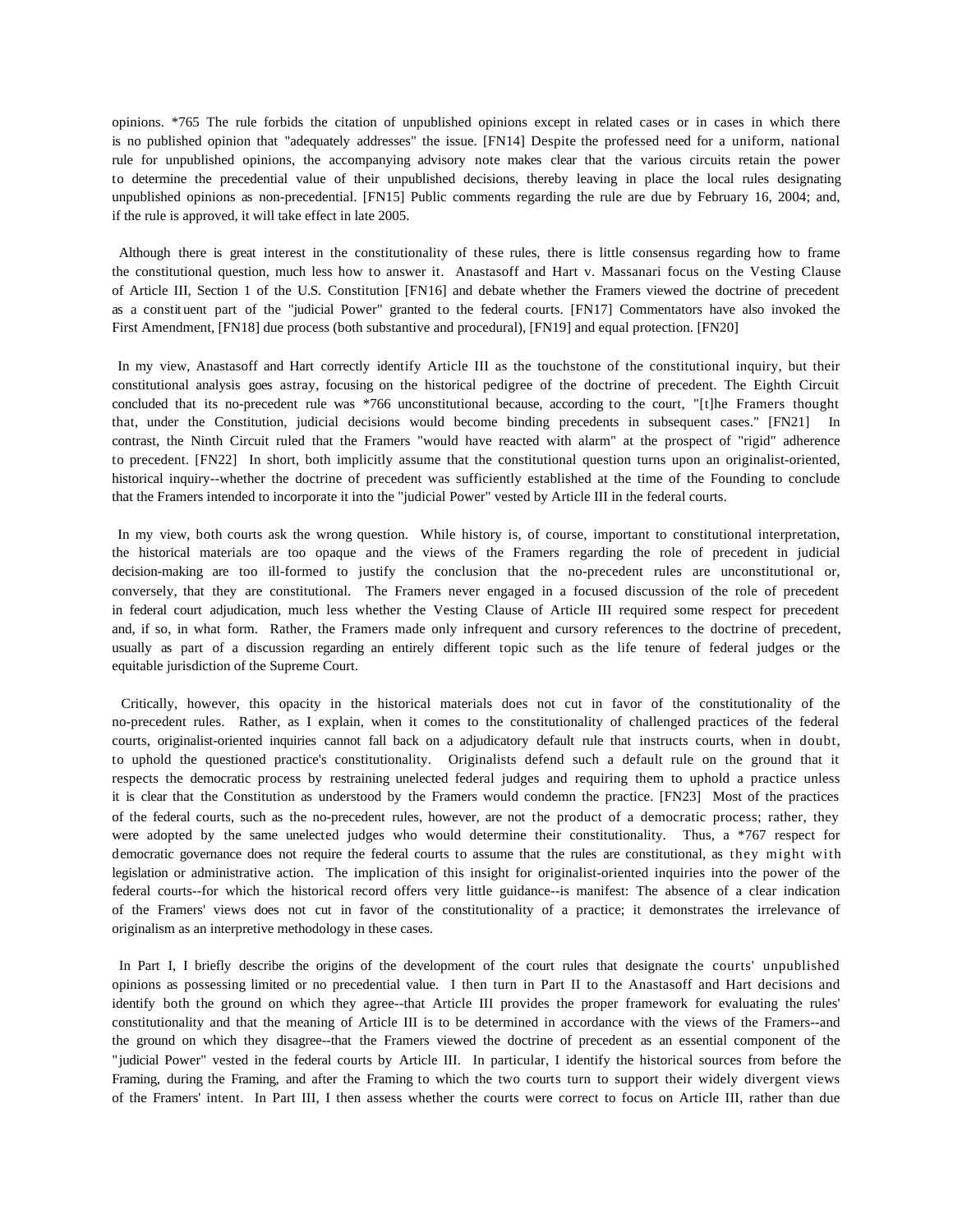process or some other constitutional provision, in assessing the rules' constitutionality. In Part IV, I evaluate the two courts' historical claims, demonstrating that the historical materials regarding Article III and the federal courts are too opaque to provide any definitive sense of the Framers' views of the role of precedent in federal court adjudication. Finally, in Part V, I demonstrate that the opacity of the historical materials regarding Article III does not militate in favor of the rules' constitutionality but rather demonstrates the irrelevance of originalism to questions involving the constitutionality of federal court practices and procedures.

 My argument proceeds on two levels. On a narrower level, my specific concern is with the constitutionality of the no-precedent rules. As I demonstrate, that issue cannot be resolved by an originalist-oriented inquiry into the Framers' understanding of the "judicial Power." Rather, some other analytical framework must be used to determine whether these rules are constitutional.

On a second, broader level, my concern is with the use of history to resolve the constitutional status of various practices and procedures adopted by the federal courts. The no-precedent rules are but one example of federal court practices subject to constitutional challenge. \*768 The decline in the availability of oral argument, the growing popularity of issuing summary, one- line decisions, and the increasing influence of non-judicial staff in screening cases (to name just a few) are likely to come under constitutional fire in the years ahead as those practices become more prevalent. As my analysis shows, history will not provide the conclusive answer to the constitutionality of these practices. Rather, that answer must be found elsewhere, and, in the meantime, it will not do to uphold these practices simply because the historical records are unclear.

### I. The Rise of the No-Precedent Rules

There are three different types of rules that are often lumped together in the discussion regarding the selective publication of opinions in the courts of appeals: the selective publication rule itself, which authorizes the court to issue unp ublished opinions and specifies the criteria the court is to use to determine whether to publish a particular opinion; [FN24] the no-citation rule, which bars or limits counsel from citing unpublished decisions in materials filed with the court; [FN25] and the no-precedent rule, \*769 which declares that unpublished decisions have no or limited precedential value. [FN26] My concern is with the last of these rules, which has been the subject of the most fierce constitutional challenge in the federal courts.

 Though the circuits have incorporated the no-precedent rules into their selective publication rules, the no-precedent rules are not an original component of the latter. The selective publication and no-\*770 citation rules emerged in the early 1970s in response to a mandate issued by the Judicial Conference of the United States to the various courts of appeals directing them to develop "opinion publication plans" providing for the selective publication of appellate decisions. [FN27] Significantly, however, the Judicial Conference did not mandate that the circuits include a noprecedent rule in their publication plan. Indeed, at the time, no serious attention was given to the notion that the ensuing unpublished opinions would lack precedential status. The Board of the Federal Judicial Center, whose 1972 recommendation and report endorsing selective publication had prompted the Judicial Conference's directive, recommended only that unpublished opinions "not be cited" but took no position on whether these opinions would lack precedential value. [FN28] Similarly, the Advisory Council on Appellate Justice--a group of lawyers, academics, and judges convened by the Federal Judicial Center to study the appellate justice system--endorsed the need for a selective publication plan and drafted a model rule, which included a no- citation provision but which omitted a no-precedent provision. [FN29] In \*771 fact, the Advisory Council expressly considered a provision assigning unpublished opinions no precedential value, but--critically--the Council concluded that such a provision was inadvisable. [FN30] As the Council explained, a no-precedent provision would "take[ ] us into a morass of jurisprudence." [FN31]

 All of the circuits responded to the Judicial Conference's directive, but, given the absence of an express directive to consider a no-precedent provision, most of the circuits adopted limited publication plans that did not mandate any different or lessened precedential status for unpublished decisions. The Second Circuit omitted any mention of the matter, [FN32] while other circuits linked the publication decision to the judges' view whether an opinion would have precedential value but did not, strictly speaking, declare the resulting opinion to be non-precedential. [FN33] Only three circuits directly suggested that their \*772 unpublished opinions lacked precedential value, and two of those did so only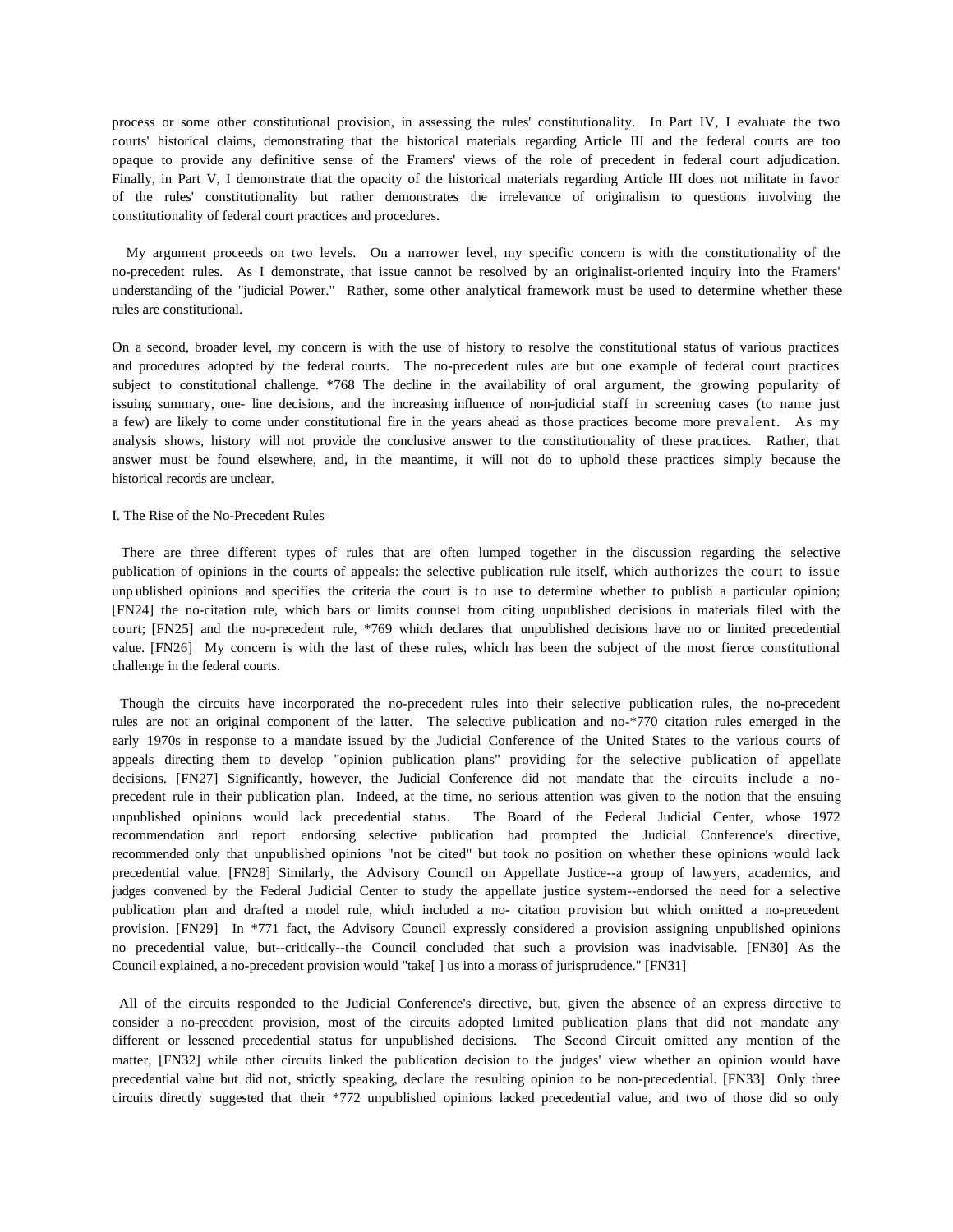in the context of prohibiting counsel from citing to the provision (i.e., the no-precedent provision was not a stand-alone provision but was part of the circuit's no- citation rule). [FN34]

 Over time, the circuits have moved toward a policy of expressly designating unpublished opinions as non-precedential. The reasons for that move are complex and are the subject of a discussion for a different day. The key point for present purposes is that, today, the vast majority of the circuits expressly limit the precedential value of their unpublished opinions. Eight of the circuits categorically declare their unpublished opinions to be non- precedential or otherwise not binding in subsequent cases, [FN35] and two circuits effectively adopt that same policy by banning \*773 the citation of their unpublished opinions "as precedent." [FN36] Only three circuits--the D.C., First, and Second Circuits--nominally accord any of their unpublished opinions precedential value, [FN37] and, even then, the D.C. Circuit continues to treat its unpublished decisions rendered prior to January 1, 2002, as non-precedential [FN38] and expressly instructs counsel that, as to unpublished opinions issued on or after January 1, 2002, the designation of the opinion as unpublished means that the panel "sees no precedential value in that disposition." [FN39]

Moreover, this policy of according no or minimal precedential value to unpublished opinions is unlikely to change any time soon. As noted above, the Judicial Conference's Advisory Committee for the Rules of Appellate Procedure is considering a new Rule 32.1, which would regulate the citation of unpublished opinions but which would not address the precedential status of those opinions. [FN40] The Justice Department (which proposed the rule) expressly acknowledged that "[a]ll circuits agree that unpublished decisions are not binding precedent, and this proposed amendment would not alter that practice." [FN41] Indeed, that choice was made intentionally so as to avoid the constitutional controversy surrounding the no-precedent rules. [FN42]

The circuits' no-precedent rules have given extraordinary legal significance to the otherwise insignificant determination whether to publish a decision. In most circuits, the publication decision determines \*774 the precedential effect to be accorded that opinion (and, in some circuits, the ability of future litigants to cite that decision to the court). In so doing, these rules have effectively created two categories of decisions, one, superior category containing published decisions, which are accorded full precedential status, and a second, inferior category containing unpublished decisions, which have no or limited precedential status.

If the creation of two categories of decisions does not itself give one pause, the fact that this latter, inferior category of cases constitutes the bulk of the cases adjudicated by the courts of appeals should. As previously noted, more than 80% of all decisions rendered on the merits are unpublished. [FN43] Thus, the vast bulk of the decisions issued by the courts of appeals each year are non-precedential opinions--hardly the work product that one would expect from intermediate appellate courts that collectively serve as the court of final resort in over 99% of the cases in which an appeal is taken. [FN44]

 More importantly, this inferior category of decisions includes many that do not warrant such inferior treatment. To begin with, the very fact that more than 80% of the decisions rendered on the merits are unpublished undermines any notion that all unpublished opinions involve frivolous appeals not worthy of attention by others. In fact, many unpublished decisions reverse or vacate the lower court's decision. One commentator calculated that, in 2000, almost 18% of the unpublished decisions of the courts of appeals involved a disposition other than an affirmance. [FN45] The existence of such a relatively high number of reversals and vacaturs--a percentage that corresponds to the overall percentage of such dispositions in the courts of appeals generally (10.7%) [FN46]--is powerful proof that this category of inferior cases includes \*775 many opinions presenting non-frivolous legal claims on which reasonable judges disagree.

There are other gauges by which to judge whether the courts of appeals are including important or interesting decisions in this inferior category of cases. The U.S. Supreme Court has reviewed no less than fifty-seven cases in which the court of appeals decision was unpublished. [FN47] Needless to say, those cases did not involve insignificant legal issues. [FN48] Indeed, in one of those cases, [FN49] not only did the Court reverse the lower court, it expressed astonishment that the court of appeals rendered a decision of such importance via an unpublished opinion. [FN50] Even apart from those decisions involving legal questions worthy of Supreme Court review, there are countless other unpublished decisions that did not trigger Supreme Court review but that nevertheless present interesting and important legal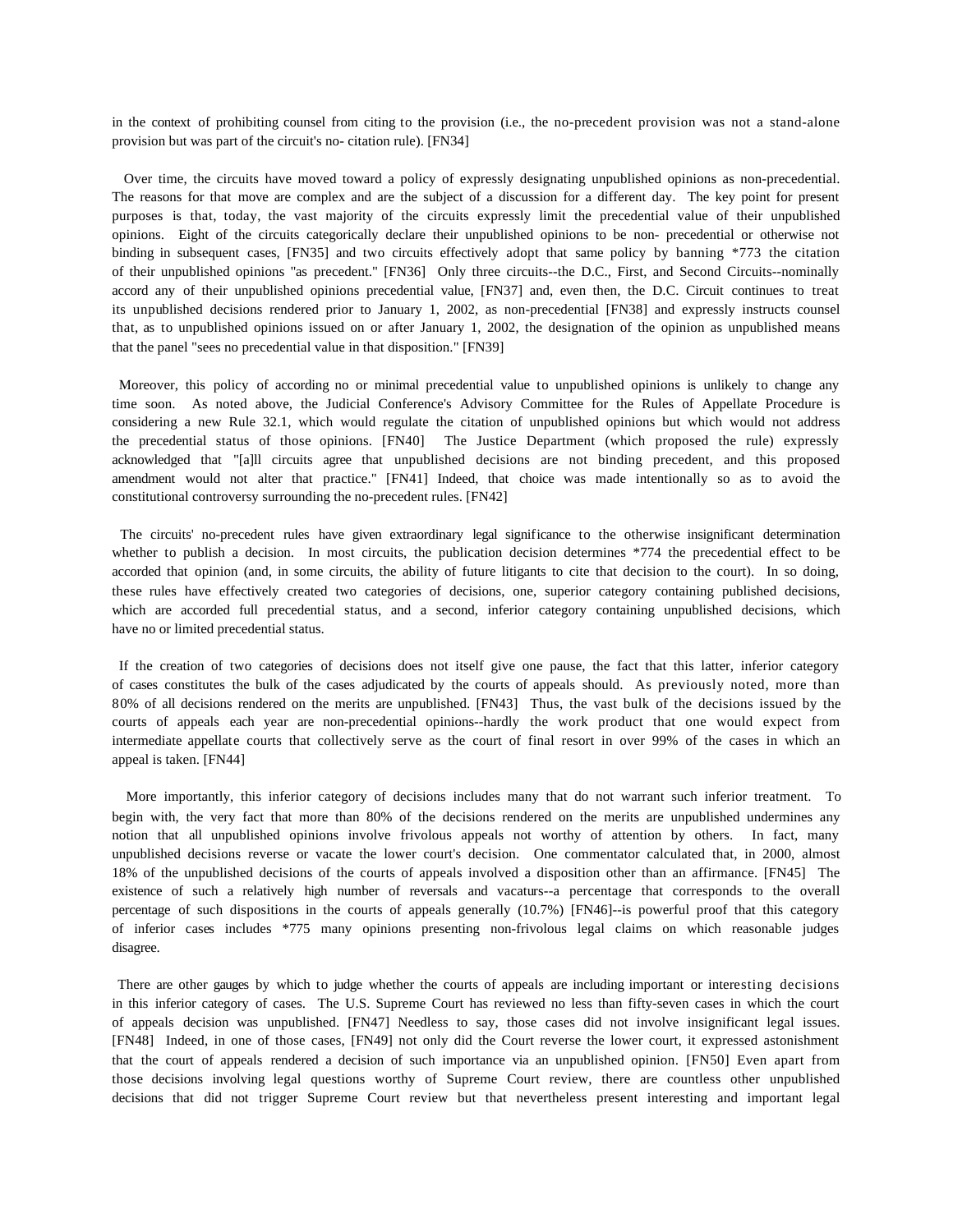### questions. [FN51]

\*776 Of course, not every unpublished decision involves a significant legal issue worthy of consideration by others, much less Supreme Court review--there are plenty of frivolous appeals to be sure. Nevertheless, it is equally true that there are many unpublished decisions that do present important legal questions, the resolution of which have substantial implications for individuals other than the parties involved. Indeed, the fact that courts often cite their past, unpublished opinion is perhaps the most direct and damning proof belying the suggestion that unpublished opinions invariably involve frivolous appeals presenting insignificant legal issues of no importance other than to the parties involved. [FN52] In light of that fact, the constitutionality of the no-precedent rules is not a minor matter with implications only for a few litigants; rather, whether these rules pass constitutional muster is an inquiry with far-reaching implications for all litigants in general and the judges of the courts of appeals in particular.

### II. The Constitutional Challenge to the No-Precedent Rules

 Although the constitutionality of the no-precedent rules has received considerable attention recently, the issue is not a novel one. The Eighth Circuit in Anastasoff was not the first court to confront the question of the constitutionality of non-precedential appellate decisions; rather, judicial concerns about the propriety and legality of issuing non-precedential opinions date back as far as the selective publication rules themselves.

 The first attempt to grapple with the constitutionality of issuing non- precedential opinions took place three decades ago, while the Judicial Conference was urging the circuits to develop selective publication rules. At that time, the Fourth Circuit upheld the constitutionality of its practice of according unpublished memorandum decisions less than full precedential status. [FN53] The court's analysis, however, was far from a model of clarity or sophistication. The court summarily and confusingly declared that an unreported memorandum decision was "by definition a precedent" but did not constitute "precedent within the meaning of the rule of stare decisis." [FN54] In so characterizing its unpublished opinions' precedential status, the court suggested the existence of a new jurisprudential entity that was more than a judicial nullity but less than a \*777 full-blown judicial precedent-- essentially a non-precedential precedent. [FN55] That the court had created this strange, oxymoronic jurisprudential category out of whole cloth and without any further discussion about its foundation or significance was bad enough. Worse still, the court then conclusorily declared that the creation of such a strange jurisprudential entity "accords with due process and our duty as Article 3 judges." [FN56] The court did not elaborate, much less offer a probing analysis of either the Fifth Amendment Due Process Clause or Article III. Rather, the court was content to issue its ipse dixit and admonish counsel not to cite the non-precedential precedents. [FN57]

As one might expect, confusion among the judges in the circuit quickly ensued. Some district courts within the circuit still consulted and relied upon unreported memorandum decisions, though they did so with some hesitancy. [FN58] Others read Jones as precluding any reliance on unpublished decisions. [FN59] The confusion created by Jones was subsequently eliminated in 1976, when the Fourth Circuit adopted the precursor to its current rule disfavoring citation to unpublished opinions but acknowledging that they nonetheless may have "precedential value." [FN60]

Though the Fourth Circuit's decision to soften its strict no-precedent rule eliminated the existence of the non-precedential precedent as a separate category of decisions in that particular circuit, Jones nevertheless remained the definitive decision regarding the constitutionality of no-precedent rules. Surprisingly, no other courts addressed the matter. For a brief period of time in the mid-1970s, it appeared that the Supreme Court might step into the fray and resolve the constitutionality of the no-\*778 precedent and no-citation rules, but the Court ducked the issue both times that it came before the Court. [FN61]

And so things stood for the next two-and-a-half decades. Despite some occasional hand wringing about the practice, [FN62] the Supreme Court refused to take up the question of the constitutionality of the no-precedent rules, and, although the number of unpublished decisions skyrocketed during this time, no circuit openly questioned the constitutionality of the no- precedent rules. In 1986, when the Tenth Circuit adopted a strict unpublished opinion rule that barred citation to unpublished opinions and provided that such opinion possessed "no precedential value," three of the circuit's active judges dissented from the adoption of the rule, contending (among other things) that the no-citation provision has "overtones of a constitutional infringement." [FN63] Significantly, however, their dissent was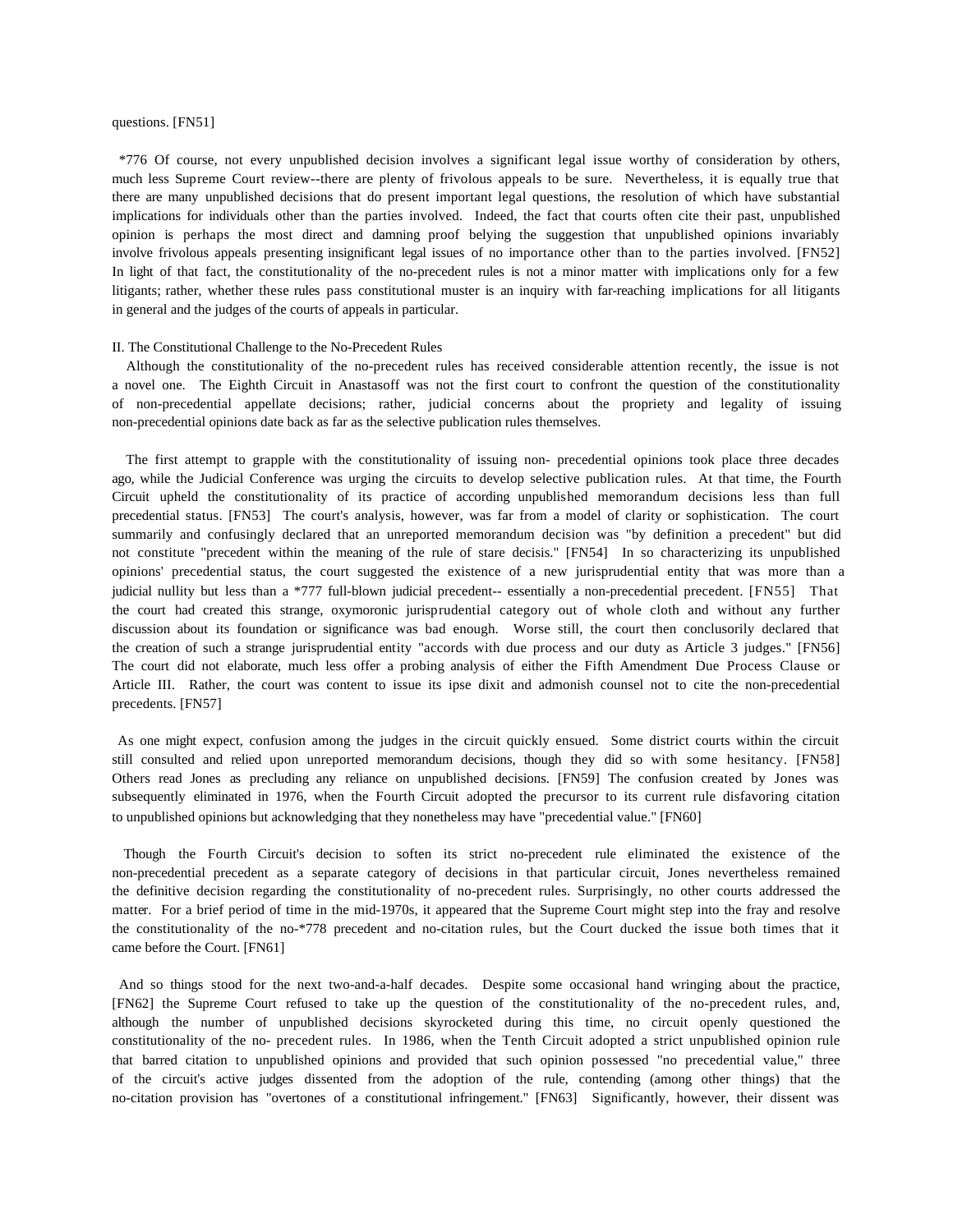kept secret for six years and published only when the circuit undertook a review of its local appellate rules. [FN64] Moreover, the dissent, which did not describe the exact source of the judges' constitutional concerns, failed to trigger any searching reexamination of the rules in other circuits. Occasionally, a lone circuit \*779 judge would question whether the no-precedent rules served any real value, [FN65] but such statements were truly exceptional. The controversy surrounding the rules when they were developed in the 1970s had appeared to subside by the end of the 1990s into a begrudging acceptance of the rules as a necessary and constitutionally permissible evil.

 The relative calm surrounding the rules, however, was shattered in 2000 by the Eighth Circuit's decision in Anastasoff. That Anastasoff, of all cases, was the case to reopen the largely forgotten question of the constitutionality of the no-precedent rules was truly surprising. One might have expected the issue of the constitutionality of the no-precedent rules to arise in a case raising innovative or controversial legal claims. In actuality, however, the validity of the rules arose in a case involving a relatively mundane and technical legal issue of virtually no interest to the public and marginal interest even to most lawyers: whether the so-called "mailbox rule" provided by Section 7502 of the Internal Revenue Code applied to taxpayer claims for refunds of taxes previously paid, so that a refund claim mailed by a taxpayer to the IRS within the statutorily mandated three-year limitations period would be considered timely even though the IRS did not receive the claim until after the statute of limitations had expired. [FN66] The constitutionality of the no-precedent rule arose in the case by virtue of the fact that the Eighth Circuit had previously--in an unpublished opinion [FN67]--ruled that the mailbox rule did not apply to such refund claims, and Ms. Anastasoff--the late- mailing taxpayer--argued that the circuit's no-precedent rule relieved the court of the obligation to follow that prior decision. [FN68]

The dispute leading to the Ninth Circuit's decision in Hart was even more mundane; while the applicability of the mailbox rule to refund claims was a pure question of law theoretically of interest to tardy taxpayers, the Hart litigation focused on a question of interest primarily to Ms. Hart--whether there was sufficient evidence to support an administrative law judge's determination that Ms. Hart was not in fact disabled and could return to her job as a telemarketing supervisor. [FN69] In \*780 aid of her appeal, Ms. Hart's counsel cited an unpublished opinion, [FN70] and the Ninth Circuit issued an order to show cause why counsel should not be held in contempt for violating the circuit's no-citation rule. [FN71] Counsel defended his actions by pointing to the Anastasoff decision and challenging the constitutionality of the Ninth Circuit's no-precedent/no-citation rule. [FN72]

 Prior to the courts' decisions in each case, one would not have expected these mundane legal disputes to prompt a searching examination of the constitutionality of the no-precedent rules. Indeed, in Anastasoff, the United States did not urge either in its brief or at oral argument that the court was constitutionally bound to follow its earlier unpublished opinion; rather, Judge Richard Arnold, who was a member of the panel, raised the issue sua sponte at oral argument. [FN73] Nevertheless, the respective courts did enter the constitutional fray, and the reasoning of the two courts--which departed dramatically from that of the Fourth Circuit in Jones--deserves close examination.

 In contrast to the Fourth Circuit, the Eighth Circuit in Anastasoff concluded that the circuit's no-precedent rule violated Article III of the U.S. Constitution because, as Judge Arnold explained for the court, the rule authorized the court to render decisions of a decidedly non-judicial character--namely, non-precedential decisions. According to Judge Arnold, the rule allowed the court to avoid the precedential status of prior judicial decisions and, thereby, expanded the court's power beyond the "judicial Power" vested by Article III. [FN74] Of course, the text of the Vesting Clause of Article III says absolutely nothing about the precedential status of judicial decisions; [FN75] consequently, any constitutional constraint on the power of the federal court to issue non-precedential decisions had to be inferred or derived from legal sources other than the text itself.

\*781 For Judge Arnold, the history of the federal courts authoritatively resolved the precedential status of judicial decisions. According to Judge Arnold, the principles that judicial decisions inherently possessed precedential status as a by-product of the judiciary's power to declare the law and that such decisions must be followed in subsequent cases--which he collectively labeled the "doctrine of precedent"--were "well established and well regarded at the time this nation was founded." [FN76] Moreover, Judge Arnold contended that "[t]he Framers of the Constitution considered these principles to derive from the nature of judicial power, and intended that they would limit the judicial power delegated to the courts by Article III of the Constitution." [FN77]

These, of course, were bold claims and, as such, required a powerful defense. To substantiate these claims, Judge Arnold looked to the views of precedent among leading lawyers and judges in three different time periods: the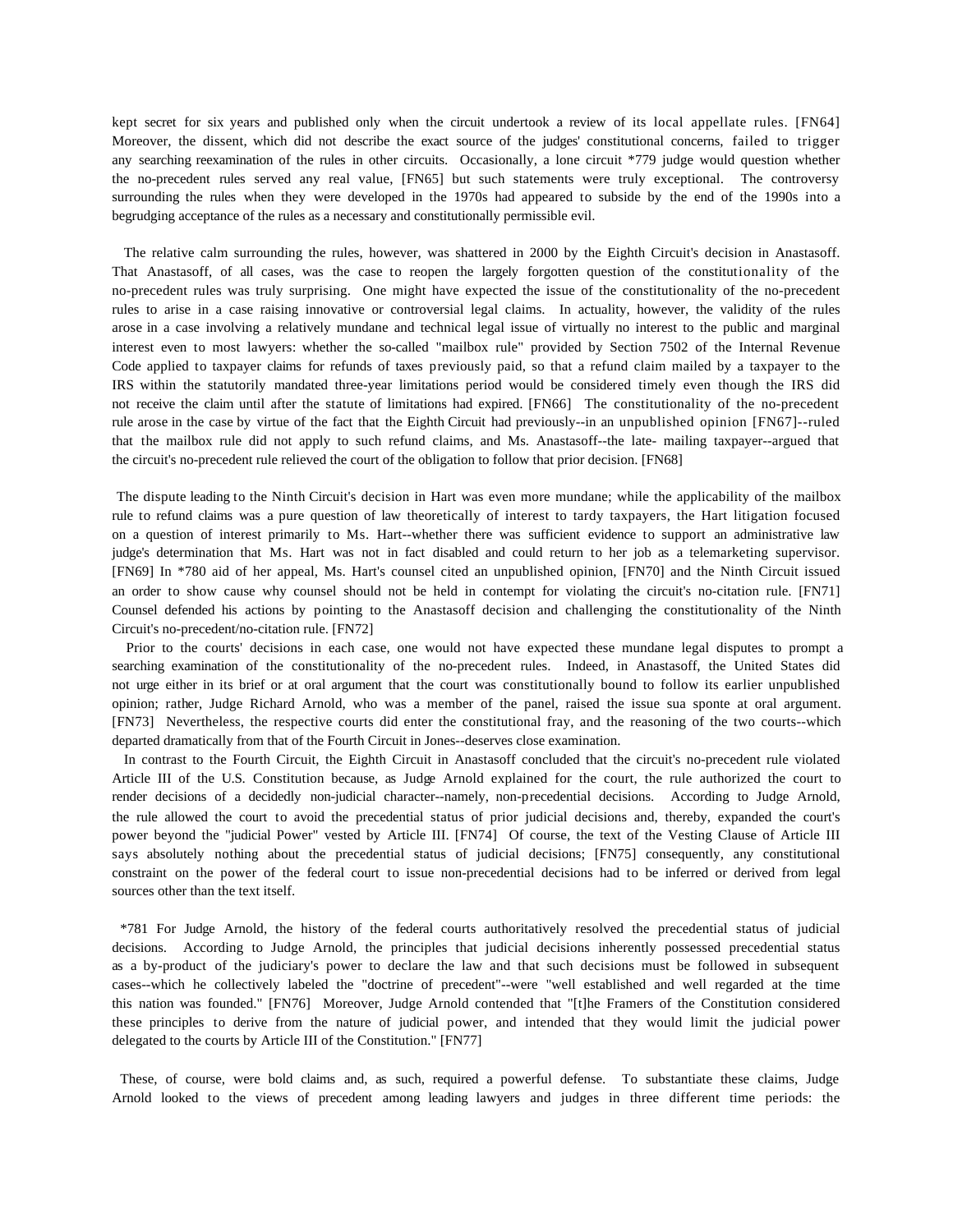seventeenth and early eighteenth century (the "pre-Framing period"), the late eighteenth century (the "Framing period"), and the nineteenth century (the "post-Framing period"). He contended that, in the pre-Framing period, the doctrine of precedent was a fixed part of common law adjudication. As proof, Judge Arnold pointed to the notable English judicial authorities Sir Edward Coke and William Blackstone, both of who acknowledged the duty of common law judges to follow past precedents. [FN78] But, as Judge Arnold must have realized, demonstrating that English common law jurists felt some duty to follow precedent did not do much to support his claim that the Framers necessarily must have intended to incorporate that duty into the "judicial Power" in the new federal courts established by the Constitution. Hence, Judge Arnold went further and asserted that English common law jurists attributed the duty to follow precedent to the nature of the judicial power itself. [FN79] Judge Arnold relied heavily on several passages from Sir William Blackstone's Commentaries on the Laws of England, in which Blackstone described the obligation of a judge to follow the law rather than make it. [FN80] For Judge Arnold, Blackstone's views possessed particular relevance to American legal theory because Arnold thought it to be a "familiar fact" that Blackstone possessed "great influence" on the \*782 Framers. [FN81] In addition, Judge Arnold pointed to the works of Sir Edward Coke and Sir Matthew Hale, [FN82] whose writings were also "familiar to" the Framers. [FN83]

Contending that the Framers were "familiar" with these writings is not the same thing as proving that the Framers endorsed the views expressed therein and incorporated them into the Constitution. To prove the latter, it was necessary to cross the Atlantic (figuratively speaking) and focus on the views of leading American politicians and judges during the Framing period. Judge Arnold asserted that the Framers adopted this common-law-based view of the power of precedent and incorporated it into their conception of the "judicial Power" conferred by Article III, [FN84] but his evidence to support that assertion was rather indirect. Judge Arnold first turned to Federalist 81, in which Alexander Hamilton described the duty of a federal court judge to "pronounce<sup>[]</sup> the law" on the facts of each case. [FN85] Hamilton's description of the judicial role obviously bore similarities to that urged by Blackstone, but it hardly suggested that the Framers viewed the doctrine of precedent as a necessary component of "pronouncing the law." More helpfully, Judge Arnold invoked Federalist 78, in which Hamilton directly linked the judicial duty to follow precedent to the need to cabin judicial decision making and avoid "arbitrary discretion in the courts." [FN86] To suggest that Hamilton's views were not his alone, Judge Arnold also pointed to a statement by James Wilson endorsing the value of precedents, [FN87] a letter from James Madison to Samuel Johnston, [FN88] and several essays by prominent Anti-Federalists, who likewise expressed some expectation that federal judges would follow past precedents. [FN89]

\*783 Obviously, Hamilton and Madison occupy a special place in the American constitutional firmament, and, consequently, their views deservedly command attention in interpreting the Constitution. That said, however, their isolated references to the role of precedent in adjudication--they did not engage in a lengthy discussion of the role of precedent, much less ever expressly link such role to Article III--hardly sealed the case for Judge Arnold's claim that the Framers viewed the adherence to precedent as a constitutionally compelled component of the "judicial Power." Hence, Judge Arnold felt it necessary to look to the views of prominent individuals and judges in the post-Framing period.

In Judge Arnold's view, the statements by leading lawyers and judges in the nineteenth century confirmed that the Framers incorporated the doctrine of precedent into the "judicial Power" vested in the federal courts by Article III. Judge Arnold pointed to Chancellor James Kent and William Cranch, both of who--like Hamilton before them--noted that precedent constrained judicial discretion. [FN90] Judge Arnold also referred to a letter written in 1831 by James Madison to Charles Jared Ingersoll in which Madison described the authoritative force of precedent as deriving from the "obligations arising from judicial expositions of the law on succeeding judges." [FN91] Judge Arnold then closed with a lengthy quote from Justice Joseph Story, who in his Commentaries on the Constitution of the United States declared that the doctrine of precedent was "in the full view of the framers of the constitution" and "a departure from it would have been justly deemed an approach to tyranny and arbitrary power, to the exercise of mere discretion, and to the abandonment of all the just checks upon judicial authority." [FN92]

\*784 This was--at least on the face of it--a powerful historical argument for viewing Article III as embodying a duty on the part of federal judges to follow the law as expressed in prior judicial decisions. Nevertheless, there was one potent objection that Judge Arnold acknowledged the need to address-- namely, how could the duty to obey precedent be squared with the undeniable historical fact that few opinions were reported at the time of the Framing? Did not the absence of an official reporting system prove that the Framers acknowledged that there were some decisions that need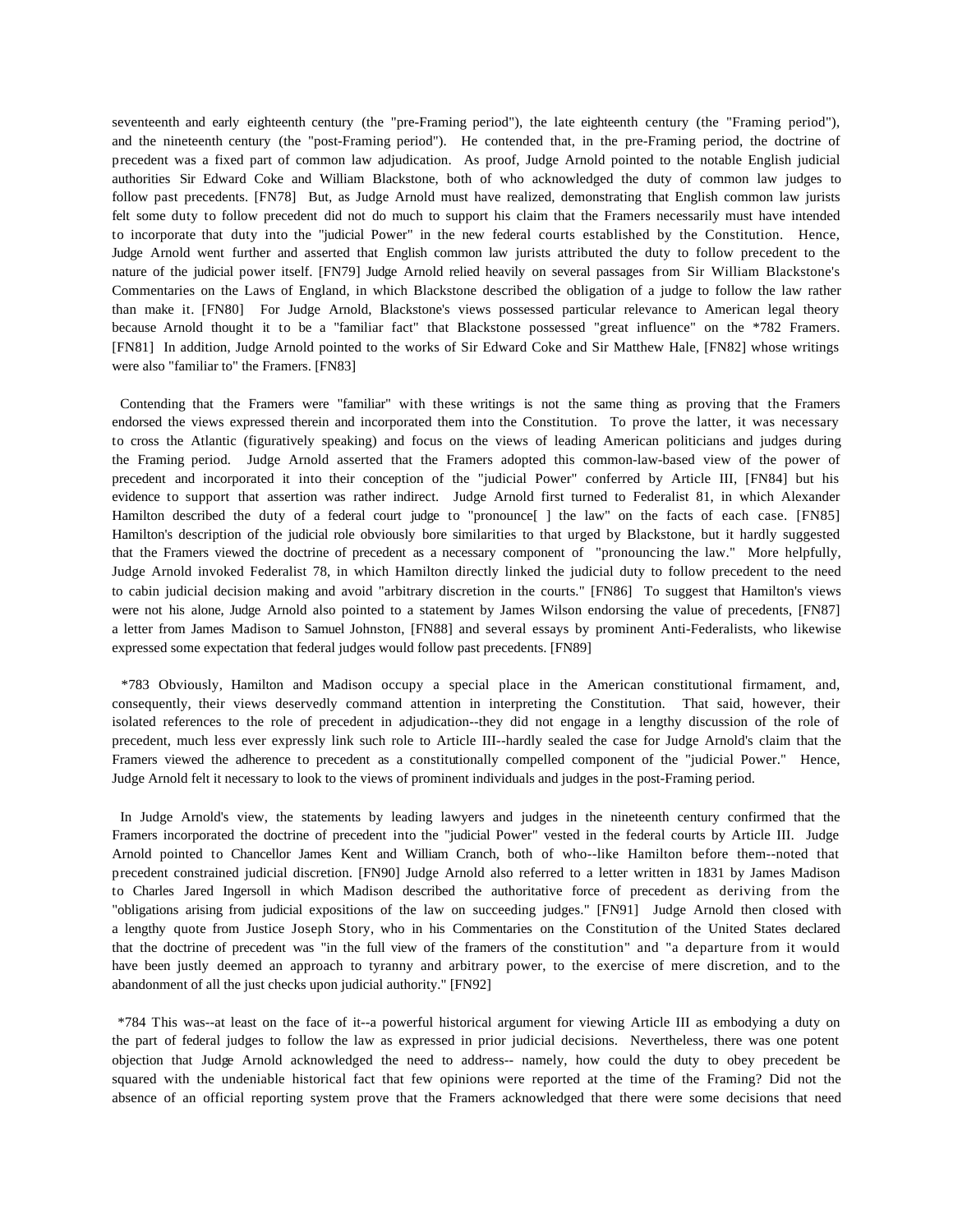not be followed (i.e., non-precedential decisions)?

 In response, Judge Arnold readily conceded that there was no official reporting system and few private reporters in existence at the time of the Framing. [FN93] Nevertheless, he contended that the absence of a reliable reporting system did not deprive judicial decisions, even if embodied in no written report, of their precedential status. Indeed, he assured us, "judges and lawyers of the day"--meaning the Framing period--"recognized the authority of unpublished decisions even when they were established only by memory or by a lawyer's unpublished memorandum." [FN94]

 Judge Arnold's decision invalidating the circuit's no-precedent rule was short-lived: Less than four months later, the Eighth Circuit sitting en banc vacated the panel decision. [FN95] The en banc court did not disagree with the panel's decision regarding the constitutionality of the circuit's no- precedent rule; indeed, Judge Arnold wrote the opinion for the en banc court. Rather, the en banc court ruled that the case had become \*785 moot because, subsequent to the panel's decision, the IRS paid Ms. Anastasoff's refund claim and decided to apply the mailbox rule to refund claims. [FN96] Consequently, the en banc court ordered the panel decision's judgment vacated and declared that the constitutionality of the circuit's no-precedent rule remained "an open question." [FN97]

Needless to say, whatever one thinks about his conclusion, Judge Arnold's historical analysis was a dramatic improvement over the cursory treatment given the issue by the Fourth Circuit in Jones. Indeed, Judge Arnold seemed to agree, refusing even to acknowledge Jones' existence, much less discuss its contrary conclusion. Not surprisingly, the Eighth Circuit's decision in Anastasoff drew immediate attention and provoked considerable discussion among federal court scholars. [FN98] Perhaps more importantly, it reignited the constitutional debate about the no-precedent rules that had gradually cooled in the three decades since Jones. [FN99] Armed with Anastasoff, litigants in other circuits contemplated challenges to those circuits' no-precedent rules.

 A year later, the first post-Anastasoff challenge to a circuit no-precedent rule was considered by the Ninth Circuit in Hart v. Massanari. [FN100] In contrast to the Eighth Circuit, a panel of the Ninth Circuit led by Judge Alex Kozinski upheld its no-precedent rule against challenge under Article III. [FN101] Somewhat surprisingly, Judge Kozinski like Judge Arnold engaged in a lengthy historical inquiry. Though he expressed some doubts whether the "judicial Power" contained any substantive limitation on the judicial decision- making process, [FN102] Judge Kozinski \*786 agreed that the Framers' views regarding precedent were determinative of the constitutional inquiry. [FN103] Nevertheless, he directly challenged Judge Arnold's reading of Anglo-American judicial history. Although Judge Kozinski agreed that the doctrine of precedent was "well established" in common law courts prior to the Framing, he disagreed that the pre-Framing understanding of that doctrine was as rigid as that recognized by modern lawyers. [FN104] Rather, he contended that the doctrine of precedent recognized at common law treated prior cases less like binding precedents and more like persuasive precedents, "binding" only to the extent that the judge in the instant case found the reasoning of the prior case relevant and persuasive. [FN105] The doctrine of binding precedent, according to Judge Kozinski, arose only in the nineteenth century, after the development of reliable case reporters and the establishment of a multi-level judicial hierarchy in need of the stabilizing influence of binding precedent. [FN106] In light of this view of the history of the doctrine of precedent, Judge Kozinski bluntly rejected Anastasoff's conclusion that the Framers intended the "judicial Power" vested by Article III to limit the power of the federal courts to treat some decisions as non-precedential. [FN107] In short, Judge Kozinski viewed the doctrine of precedent not as a matter of constitutional compulsion but rather "judicial policy": a managerial tool developed in the nineteenth century for an increasingly hierarchic and bureaucratic federal judiciary. [FN108]

Viewing the doctrine of binding precedent merely as a matter of judicial policy and not constitutional command, Judge Kozinski then went on to explain the need to narrowly confine the scope of the doctrine so as to avoid intra-circuit conflicts (which require the cumbersome en banc process to correct) and to maintain a coherent body of circuit precedent. [FN109] These last claims are debatable, but their validity \*787 is beside the point. My concern is exclusively with the reasons and evidence that Judge Kozinski gave to support his constitutional conclusion that the doctrine of precedent-- "binding precedent" to use his formulation--is not part of the "judicial Power" vested in the federal courts by Article III.

 The primary source of the constitutional disagreement between Judge Arnold and Judge Kozinski lies in their reading of the pre-Framing understanding of precedent. According to Judge Kozinski, seventeenth- and early eighteenthcentury English jurists treated prior decisions not as law but merely as "evidence of what the law is." [FN110] In support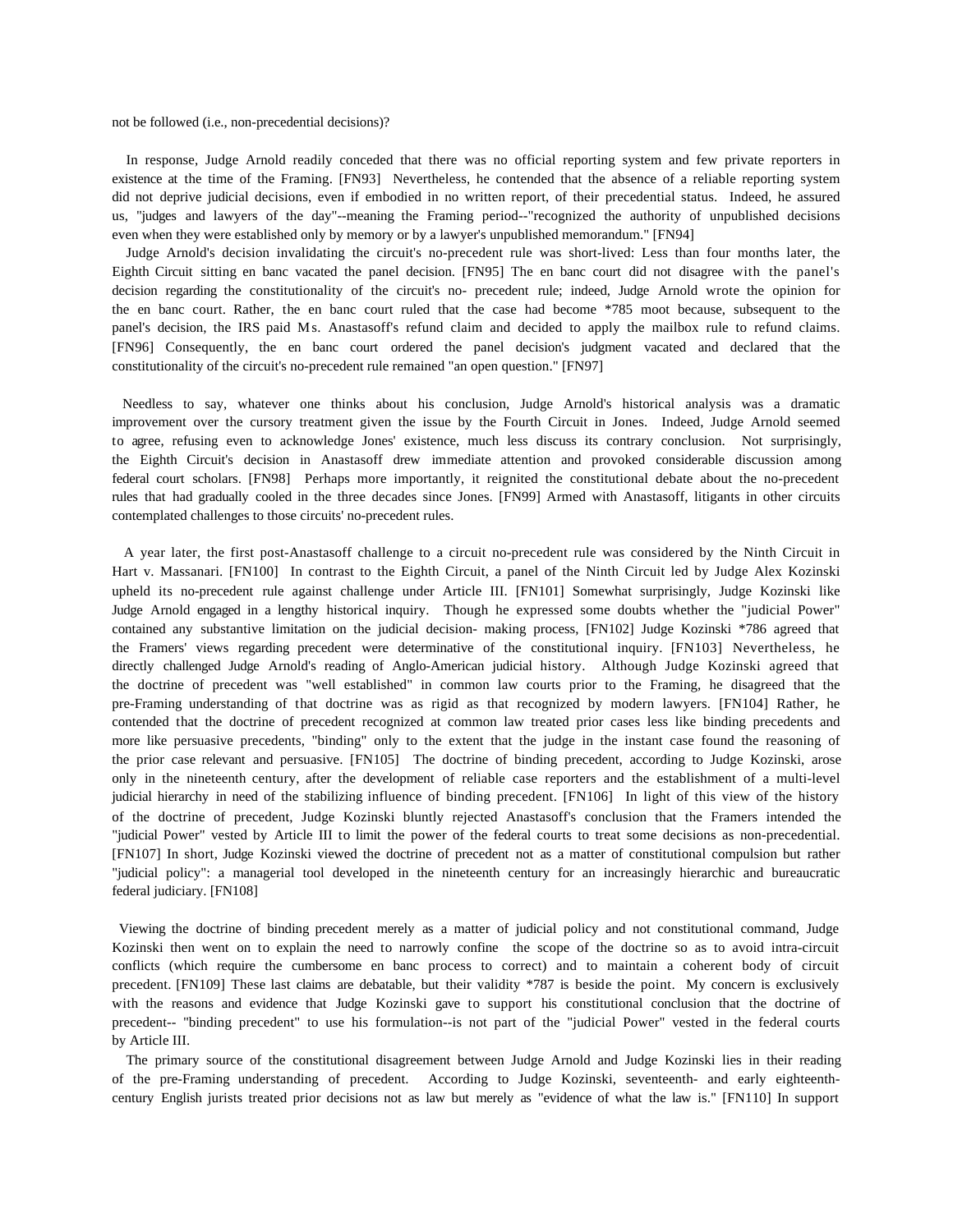of that claim, Judge Kozinski pointed to eighteenth-century English authorities Sir Matthew Hale and Lord Mansfield, both of who denied that judicial decisions were law rightly understood. [FN111] Indeed, Judge Kozinski even found some support for this contention in the Commentaries of Blackstone, whom he (like Judge Arnold) declared was "greatly \*788 respected and followed" by the Framers. [FN112] In Judge Kozinski's view, this jurisprudential distinction between the law rightly understood and the judicial decision's statement of the law precluded any strict conception of the role of precedent.

Moreover, Judge Kozinski viewed the absences of a multi-level judicial hierarchy and a formal opinion reporting system as undermining the notion that judicial decisions served as binding precedent. Judge Kozinski noted that, until the middle of the nineteenth century, English common law courts (King's Bench, Common Pleas, and Exchequer) could ignore decisions of the House of Lords, which had yet to establish itself as the head of the English judicial system. [FN113] Yet, he failed to explain the relevance of this fact to the question at hand regarding the responsibility of a court to obey its own prior precedents. Indeed, Judge Kozinski did not discuss the views of the common law courts regarding their own past precedents. More relevantly, Judge Kozinski emphasized that few opinions were reported and that even those decisions that were reported were prepared by private reporters who often transcribed the opinion in an abbreviated or, worse, erroneous fashion. [FN114] According to Judge Kozinski, this absence of a formal and accurate reporting system led eighteenth-century judges and lawyers to rely on treatises by learned jurists and not reports of prior decisions as authoritative statements of the law--an intellectual custom inconsistent with a strict sense of precedent. [FN115]

 While he self-assuredly asserted that a binding conception of precedent was not a part of the pre-Framing understanding of the judicial function in England in the seventeenth and eighteenth centuries, Judge Kozinski was less confident when it came time to discuss the American view of precedent during the Framing. Rather than claim (as Judge Arnold had) that the Framers had endorsed the English common law conception of the judicial function, Judge Kozinski ventured only \*789 that the Framers' view of precedent was "unclear" and that the concept of precedent was subject to "lively debate" among the Framers. [FN116] Moreover, while Judge Arnold had turned to the writings of such prominent Framers as Hamilton and Madison to buttress his historical claims, Judge Kozinski conspicuously omitted any mention of the Federalist Papers or other direct evidence of the Framers' views. Instead, he was content to rely principally on several twentieth- and twenty-first-century commentators. [FN117] His other evidence for even this tepid claim--that, during the Framing period, American colonial courts took inconsistent views regarding the applicability of English common law decisions to the colonies [FN118]--fell wide of the mark. It was evidently lost on Judge Kozinski that the refusal of several American courts to follow English common law decisions (on the ground that the common law did not apply to the colonies) did not reveal at all those courts' views of their duty to obey their own prior decisions (which obviously did apply to the colonies). In the end, Judge Kozinski was left to speculate that eighteenth-century lawyers, "had they been confronted with the regime of rigid precedent that is in common use today, would have reacted with alarm." [FN119]

 Finally, as for the post-Framing understanding of precedent, Judge Kozinski largely confined himself to describing the institutional and jurisprudential changes in the nineteenth century that--in his mind--first gave rise to a binding system of precedent. [FN120] He did not discuss individual lawyers' or jurists' understanding of precedent as such. Indeed, he brushed aside Justice Story's observation regarding the importance of the doctrine of precedent, claiming that Story was concerned solely with the duty of lower courts to obey the decision of higher courts. [FN121] Rather, he attributed the federal court's rigid adherence \*790 to precedent to the emergence in the nineteenth century of official court reporters who accurately transcribed judicial decisions and to the creation of a hierarchy of trial and appellate courts. [FN122] The former made a strict system of precedent possible, while the latter made it necessary or at least desirable (since only through a strict system of precedent could higher courts control the decisions of the lower courts). [FN123]

 Several months after the Ninth Circuit issued its decision in Hart, the Federal Circuit joined the Ninth Circuit in upholding its no-precedent rule. [FN124] Rather than chart its own analytical course, the Federal Circuit simply endorsed the Ninth Circuit's "comprehensive, scholarly treatment of the issue" and added nothing of importance regarding the constitutionality of the practice of issuing non-precedential opinions. [FN125] To date, these are the sole court of appeals decisions to discuss the constitutionality of the no-precedent rules.

Although Judge Arnold and Judge Kozinski reached opposite conclusions regarding the constitutionality of each circuit's no-precedent rule, the two courts agreed on two significant points. First, both Judge Arnold and Judge Kozinski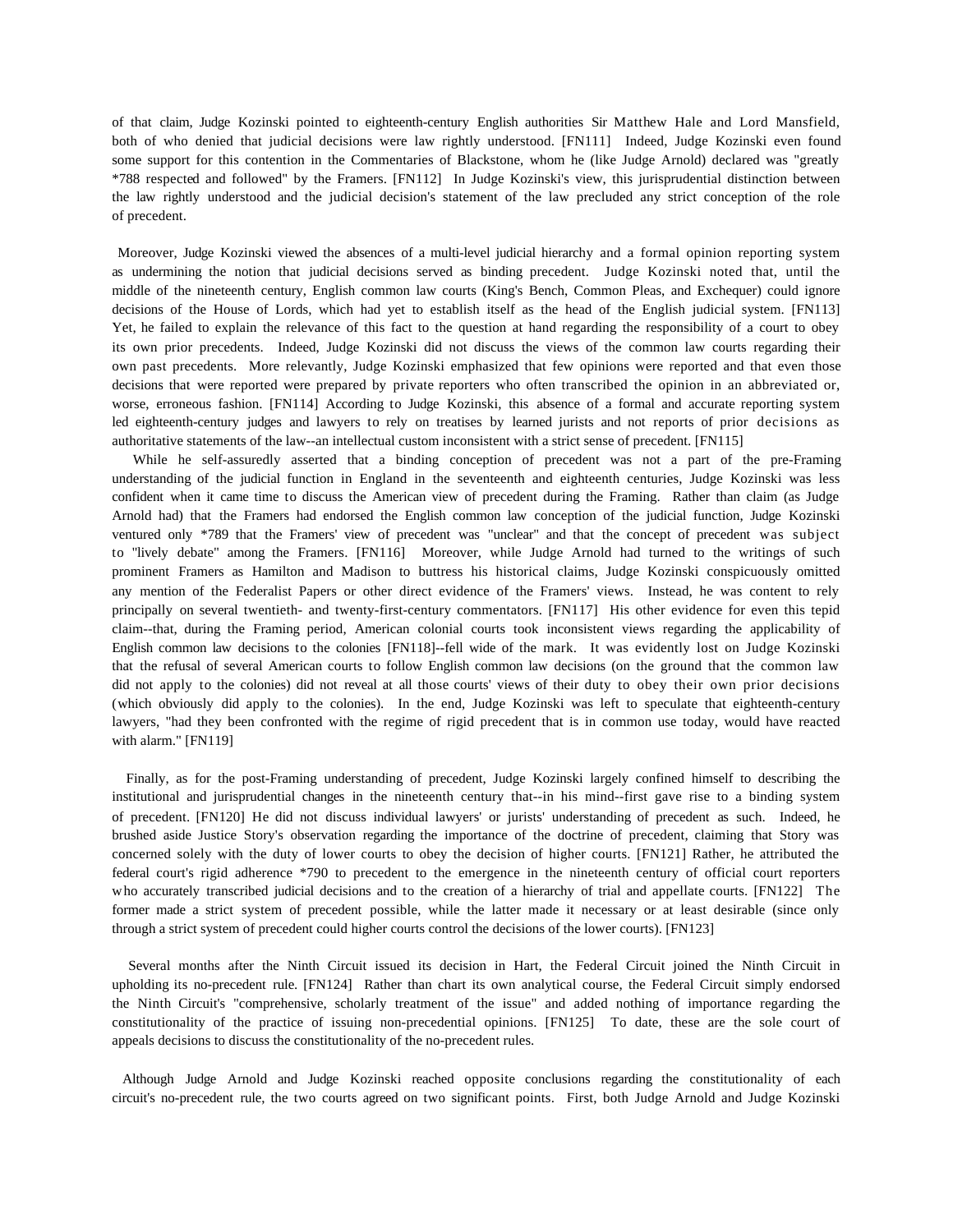agreed that the putative source of the constitutional requirement that the courts of appeals issue precedential opinions is the Vesting Clause of Article III, Section 1. For Judge Arnold, the no-precedent rules were unconstitutional because they arrogate to the federal courts a power different from and inconsistent with the "judicial Power" vested in the federal courts by Article III. [FN126] Conversely, Judge Kozinski found no constitutional problem in the no-precedent rules because, in his view, the Vesting Clause simply describes what the federal courts do and carries no substantive content or limitation on the process by which the federal courts perform their adjudicative tasks. [FN127] Neither jurist suggested that the Fifth Amendment's Due Process Clause \*791 or some other constitutional provision bears upon the validity of the no-precedent rules.

 Second, the constitutional debate between Judge Arnold and Judge Kozinski was a historical one. Both Judge Arnold and Judge Kozinski agreed that the constitutionality of the no-precedent rules turns upon the Framers' views of the doctrine of precedent at the time of the Founding. The two jurists drew different conclusions regarding the constitutional status of the doctrine of precedent because of their different opinions regarding the Framers' views, but both presume that history provides the conclusive answer to the constitutional question. This in itself is surprising since this is a patently originalist approach to constitutional interpretation, [FN128] yet neither judge is a noted originalist. Indeed, Judge Kozinski had previously acknowledged the difficulty of using the Framers' intent as the authoritative source of constitutional meaning. [FN129]

Needless to say, these shared conclusions regarding the source of the constitutional inquiry and the methodological process by which to assess the no-precedent rules are neither self-evident nor beyond contest. There are other constitutional provisions, such as the Fifth Amendment Due Process Clause, that may speak more directly than the Vesting Clause of Article III to the issue whether a federal court may declare ex ante that some of its decisions lack precedential status. Similarly, there are methodologies other than an originalist-oriented, historical survey of the Framers' view of precedent for assessing whether the no-precedent rules run afoul of Article III. In short, it is far from clear that Judge Arnold and Judge Kozinski were focusing on the right constitutional provision or asking the right question about that provision.

#### III. Is Article III the Right Framework?

 Before assessing whether a historical inquiry into the Framers' views regarding Article III is helpful in determining the constitutionality of the no-precedent rules, it is first necessary to determine whether the Vesting Clause of Article III is the proper lens through which to evaluate the constitutionality of the no-precedent rules. As noted above, scholarly commentators have identified other constitutional provisions, which in \*792 their view condemn the no-precedent rules, such as the Fifth Amendment Due Process Clause and the Fourteenth Amendment Equal Protection Clause (made applicable to the federal courts via the Fifth Amendment Due Process Clause). [FN130] For example, proponents of a due process challenge contend that the notion that some decisions may be treated as non-precedential is inconsistent with the highly formalized adjudicatory process that--in their view--due process requires. [FN131] Given the existence of these alternatives, one should first establish whether Article III is the proper framework for assessing the constitutional issue. After all, there is little point in determining who--Judge Arnold or Judge Kozinski--has the correct view of Article III and its relationship to the doctrine of precedent, if due process or some other constitutional provision speaks more directly to the constitutional concern about these rules.

Obviously, both Judge Arnold and Judge Kozinski thought Article III was the primary, if not exclusive, source of constitutional concern about the rules. Recall that it was Judge Arnold who raised the constitutional issue regarding the Eighth Circuit's no-precedent rule sua sponte at oral argument. [FN132] Since it was his argument and not the government's, Judge Arnold possessed the argumentative freedom to select the constitutional provision under which to evaluate the no-precedent rules, and it is significant that he chose the Vesting Clause of Article III upon which to ground his argument. To be sure, he concluded that Article III condemned the rules, obviating the need to evaluate the circuit no-precedent rule's constitutionality under other provisions, but that does not detract from the fact that he selected Article III rather than some other provision on which to base his decision, which at least suggests that he thought that the Vesting Clause of Article III was the primary constitutional provision bearing upon the no-precedent rules. [FN133]

 Similarly, though Judge Kozinski had less argumentative freedom than did Judge Arnold because he was responding to a litigant's \*793 challenge to the circuit no-precedent rule based on Anastasoff, [FN134] his decision to focus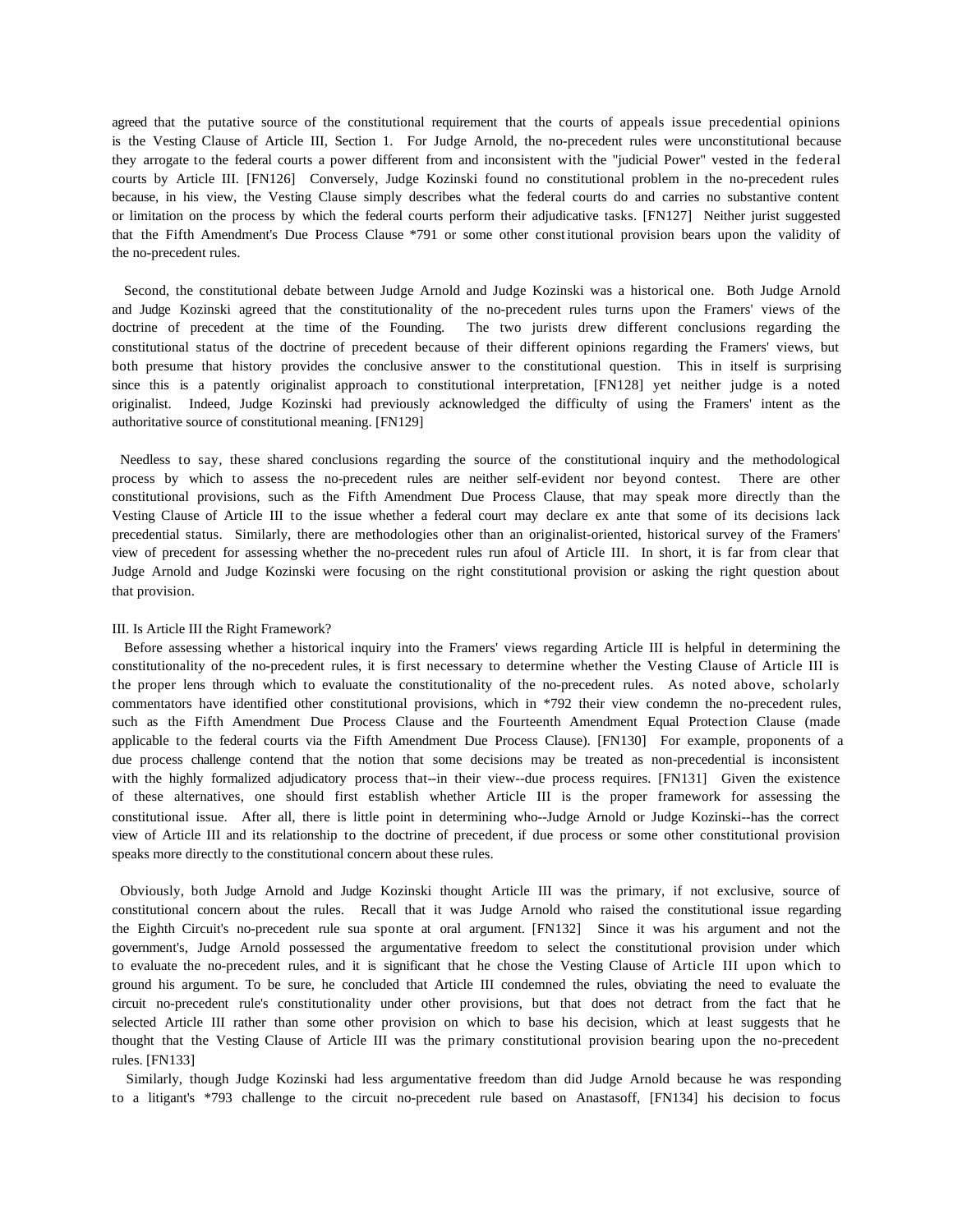exclusively on Article III was still a volitional one. True, judges typically limit themselves to addressing the arguments raised before them, but that is merely a matter of protocol, not statutory or constitutional compulsion. [FN135] Judges may and do address issues not raised by the parties all the time (as Judge Arnold did in Anastasoff); [FN136] indeed, some issues they are required to address even if the parties do not raise them, such as the court's subject matter jurisdiction. [FN137] In light of this fact, it will not do to say that Judge Kozinski was required to limit his analysis to Article III because counsel for Ms. Hart did. Judge Kozinski, too, had a choice whether to address other constitutional objections to the rule; and, though he may not be faulted for failing to address them (since, by protocol, he was entitled to ignore non-jurisdictional issues not raised by the parties), his refusal at least to flag other constitutional provisions that potentially bore upon the constitutionality of the no-precedent rule suggests that he too believed that Article III is the primary, if not exclusive, foundation for constitutional objections to the no-precedent rules.

 That, of course, simply begs the question whether Judge Arnold and Judge Kozinski were right to focus on Article III. Ironically (given their aversion to the rules), proponents of the due process challenge often side with Judge Kozinski regarding Article III, contending that the Vesting Clause of Article III does not incorporate a requirement to issue precedential decisions. [FN138] Other proponents of the due process objection \*794 believe that it is more likely to be successful than an Article III challenge (though they do not explain how they made that comparative judgment). [FN139] Conversely, defenders of the Article III challenge seem not to care whether due process condemns the rules because Article III does. [FN140] Viewed in this light, one's conclusion about the proper framework for assessing the rules' validity seems hopelessly derivative of one's view of the merits of the constitutional challenge to the rules.

 But what if one has yet to form a strong opinion as to whether due process or Article III condemns the no-precedent rules? Is there any way to make an initial assessment regarding which theory to investigate first? Is there any way to choose between the theories without making a final judgment regarding what each theory requires with respect to non-precedential decisions? I think that there is, and it is found in the notion of collateral consequences. Collateral consequences are those indirect effects that are likely to follow from the acceptance of a particular rule of law or, assuming doctrinal consistency, are likely to follow from a faithful application of the rule to other, related areas. For example, one collateral consequence of the common law rule that one who voluntarily accepts a duty must perform it with reasonable care might be to discourage individuals, such as doctors, from rendering aid to strangers in need of assistance. Similarly, one collateral consequence of accepting that lawyers have a First Amendment right to advertise might be that all professions and occupations, including pharmacists, have the right to advertise.

To say that these are collateral consequences is not to make a normative judgment about the desirability of the consequences. Collateral consequences may be either desirable or undesirable. Making that assessment requires additional thought about the nature of the consequence. Some are clearly undesirable (e.g., discouraging doctors from rendering aid to strangers), while others are equivocal (applying the First Amendment to advertisements by pharmacists). Nevertheless, once we have characterized a collateral consequence as desirable or not, it may inform our discussion about the rule of law giving rise to it. A collateral consequence might be grounds for accepting or rejecting a \*795 particular interpretation of the applicable provision, [FN141] though it need not be. A collateral consequence is in some sense external to the grounds that typically guide our choice of what rule of law to accept, such as the text of the legal provision whose meaning we are trying to deduce, its history, etc. Even if the collateral consequences of a rule of law do not support or undermine the validity of the proposed rule, they may nevertheless be useful in guiding the selection of the theory or grounds upon which to rest the proposed rule. Focusing on collateral consequences can provide a reasoned basis for a court to choose among several available theories in deciding upon which to base its decision. [FN142] All else being equal, the court should select the theory that creates the best balance of desirable and undesirable collateral consequences. It is in this latter sense that I wish to use the clarifying mechanism of collateral consequences.

To determine the collateral consequences of using due process or Article III as the basis for invalidating the no-precedent rules, I assume that both due process and Article III prohibit the issuance of non- precedential decisions--that is, I assume that these constitutional provisions, rightly understood, invalidate the issuance of non-precedential decisions. Based on the collateral consequences that flow from each theory, I believe that Article III's Vesting Clause, not the Fifth Amendment's Due Process Clause, provides the most appropriate lens through which to evaluate the constitutionality of the no-precedent rules.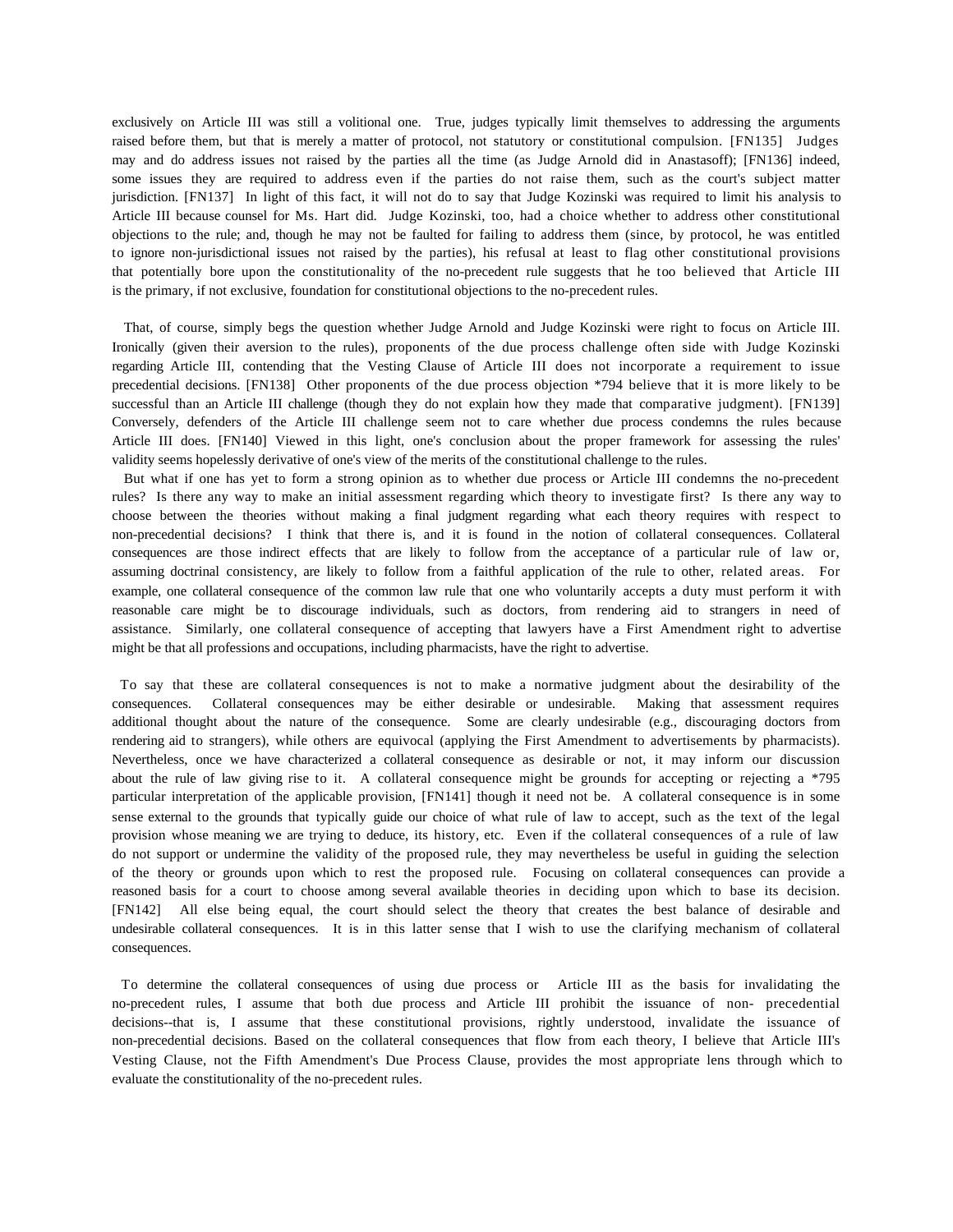First, as the text of the clause makes clear, due process must be accorded to individuals only when a person's life, liberty, or property is at stake. [FN143] Though the scope of "liberty" and "property" has expanded significantly in the past thirty years, [FN144] those terms do not encompass all the interests that are the subject of federal court litigation. [FN145] Reliance on \*796 the Due Process Clause, then, has the odd consequence of condemning the no-precedent rules only when applied to the detriment of litigants in cases involving their life, liberty, or property. In all other cases, due process does not limit the application of the no-precedent rules--a result highly unlikely to appease critics of the no-precedent rules.

 Second, and relatedly, using due process as the basis for a constitutional challenge to the rules poses the analytically difficult question regarding exactly how the no-precedent rules "deprive" a litigant of her life, liberty, or property. Take a run-of-the-mill tort suit seeking money damages for negligence in the operation of a motor vehicle. Does the issuance of a non- precedential opinion in this suit deprive any of the litigants of due process? It seems hard to see how it would; after all, none of the litigants lost anything as a result of the opinion in their case being treated as non- precedential in subsequent suits. Perhaps then the deprivation arises by preventing one of the litigants in the instant case from relying upon a non- precedential opinion issued in a prior suit. [FN146] Even that may not result in a deprivation of the particular litigant's property, however, if the prior, non-precedential decision does not materially affect the current lawsuit. After all, the Due Process Clause protects against deprivations not of due process itself but of the litigants' life, liberty, or property. If the result of the car crash litigation would be the same even if the non- precedential opinion were treated as precedential, there has been no "deprivation" of life, liberty, or property resulting from the prior decision being treated as non-precedential. Thus, it seems that a deprivation of due process would occur only when one of the litigants loses her life, liberty, or property because a prior, unpublished decision that would have altered the outcome of the litigation was treated as non-precedential.

This reveals the difficulty of using due process as the touchstone for assessing the validity of the no-precedent rules. Whether a particular unpublished decision will have outcome-changing effects if it is treated as precedential may not be easy to determine in the course of the litigation itself. Certainly, in the vast majority of cases, the litigants \*797 themselves will not know for sure whether a particular unpublished decision will be outcome determinative if treated as precedential. True, the judges of the courts of appeals are in a far better position than the litigants to know if a particular decision, if treated as precedential, would change the result of the appeal, but even the judges may not always know for certain whether they would have voted a different way had a prior unpublished opinion been treated as precedential. Moreover, that uncertainty is only compounded by the fact that the courts of appeals sit in multi-member panels, usually in panels of three. [FN147] One member of the panel may be sufficiently self- aware of her reasoning to know that, if a prior, unpublished decision were treated as precedential, she would vote differently. But what about the other two judges? What if they do not agree that the prior decision is outcome- changing and, therefore, cling to their view of the case? Has there been a deprivation of due process for the losing litigant? The answer to that question is far from clear, which by itself suggests the difficulty in using due process as the foundation for a constitutional challenge to the noprecedent rules in the courts of appeals.

Moreover, this type of outcome-changing effect probably occurs in very few lawsuits. In this handful of suits, due process would require the court to treat the prior, unpublished decision as precedential. In the vast majority of suits, however, due process would allow the court to apply the no-precedent rule to prior, unpublished opinions--which, once again, is not likely to assuage the critics of the rules.

 Third, due process may not simply be under-inclusive for the reasons described above, it may also be over-inclusive in several, potentially unattractive ways. Due process applies not just to the federal courts but also to the entire federal government, including the federal administrative agencies. In addition, many federal agencies engage in adjudication. [FN148] Often overlooked in the debate over the no-precedent rules is the fact that many of the federal agencies, like the federal courts \*798 of appeals, also designate some of their adjudicatory rulings as non- precedential. [FN149] If due process condemns the judicial no-precedent rules, it would seem equally to condemn these administrative no-precedent rules. Indeed, there has been a discernible trend in recent years to subject administrative adjudication to the same constitutional constraints imposed on the federal courts. [FN150]

Needless to say, requiring all federal agencies to treat every adjudicatory ruling as precedential would have dramatic,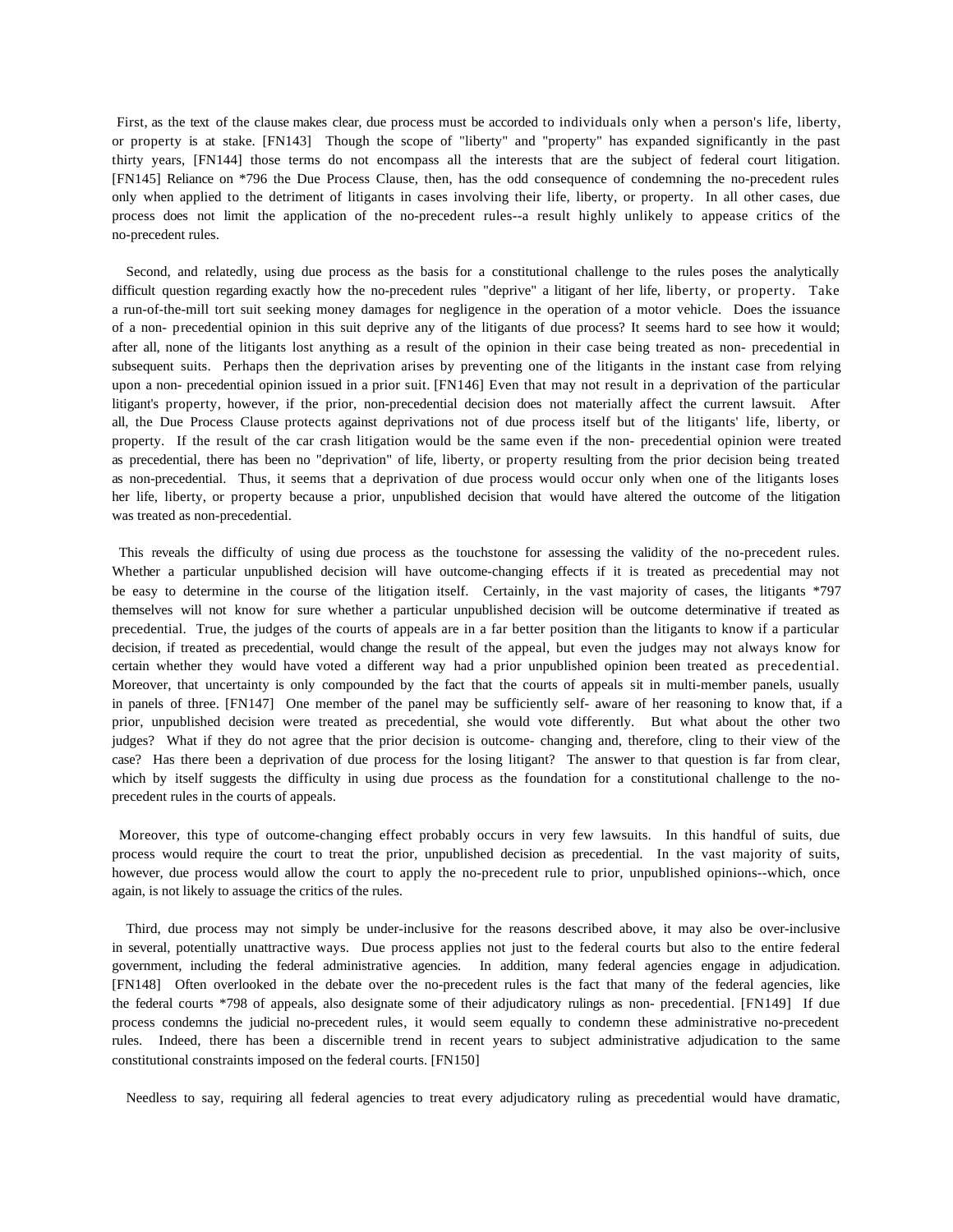potentially undesirable consequences for the way in which federal agencies perform their adjudicatory functions. Such a rule would increase the number of decisions that an agency's administrative law judges ("ALJs") would have to consult in rendering decisions. This alone would require agencies, which typically do not have a formal reporting and indexing system to keep track of their rulings, to create such a system. Moreover, according precedential status to administrative rulings could unduly hamper agency decision-making by adding another layer of formality to the adjudicatory process, requiring ALJs to parse (often without the help of counsel) the hundreds or thousands of decisions that might potentially be relevant to the instant case.

 More fundamentally, such a mandate could transform the nature and complexity of decision-making in general and not just for agency ALJs. Under the Federal Administrative Procedure Act ("APA"), administrative orders may be rendered through a "formal" adjudicatory \*799 process, which the APA subjects to trial-like procedures similar to those used by the federal courts, or through an "informal" adjudicatory process, for which the APA sets no minimum procedures. [FN151] The vast majority of agency decisions fall into the latter category, which includes such routine matters as the granting of permits, issuance of licenses, etc. [FN152] It seems inconceivable that "informal" agency orders would be entitled to precedential status, yet there is no immediately obvious reason why the due process requirement would not equally extend to informal agency orders. Indeed, it seems implausible that the constitutional requirement to treat adjudicatory decisions as precedential would turn on the happenstance whether the decision was produced through "formal" adjudicatory procedures, which in turn depends on whether Congress statutorily required the order to be made "on the record after opportunity for agency hearing." [FN153] Yet, if that were not the case, agency decision making would necessarily become unduly burdensome as agency officials, in deciding even the most routine matters, would be forced to consider how prior decisions of the same sort were made and on what grounds.

 Perhaps some of the administrative no-precedent rules are unconstitutional; perhaps all of them are, even those applicable to agency orders produced via "informal" adjudicatory procedures. These are issues on which I do not express a view. Nevertheless, the mere prospect of affecting such an upheaval in the way that the federal agencies engage in adjudication--requiring them to act more and more like courts--should at least caution against locating the constitutional command to issue precedential decisions in the Due Process Clause.

 Fourth and finally, reliance on the Due Process Clause injects an additional, complicating concern regarding the power of state courts and state administrative agencies to adopt no-precedent rules. Many of the states have adopted some form of a no-precedent rule for either the state supreme court, intermediate appellate court, or both. [FN154] Moreover, many \*800 state agencies have adopted no-precedent rules for state administrative adjudicatory rulings. [FN155] If due process forbids the federal courts from according some decisions no-precedential status, so too it would forbid the state courts and state agencies from doing the same. Though the no-precedent rules adopted by state courts and state agencies would be evaluated under the Fourteenth Amendment's Due Process Clause, not the Fifth Amendment's Due Process Clause, the two constitutional provisions are substantively the same and impose the same restrictions on governmental actors. [FN156] Now, it may be that state courts and agencies should likewise be barred as a constitutional matter from according some of their decisions non-precedential status--once again, an issue on which I express no view--but that issue is sufficiently complex and fraught with federalism-based overtones to avoid relying on due process as the starting point in the constitutional analysis of the no-precedent rules. [FN157]

 Recognizing the foregoing difficulties with the due process argument does not mean that the proponents of this view are wrong to think that \*801 due process condemns the no-precedent rules. These are not necessarily objections to or reasons for rejecting the due process argument as such; rather, these are merely collateral consequences of locating the constitutional requirement to treat adjudicatory decisions as precedential in the Fifth Amendment's Due Process Clause. Acknowledging that due process offers only incomplete relief from the rules--that it does not categorically condemn the use of the no- precedent rules in all cases--demonstrates the need (at least from the critics' perspective) for a different constitutional objection to the rules--one that condemns the no-precedent rules in all cases in the federal courts. Similarly, acknowledging that due process may be over-inclusive, potentially condemning the no-precedent rules adopted by federal administrative agencies, state courts, and state administrative agencies, also suggests the need for a different constitutional objection, one that is limited exclusively to the federal judiciary.

Article III's Vesting Clause is the obvious answer. The relief afforded by the Vesting Clause would be neither under-inclusive nor over-inclusive in the potentially unattractive ways discussed above. In contrast to the Fifth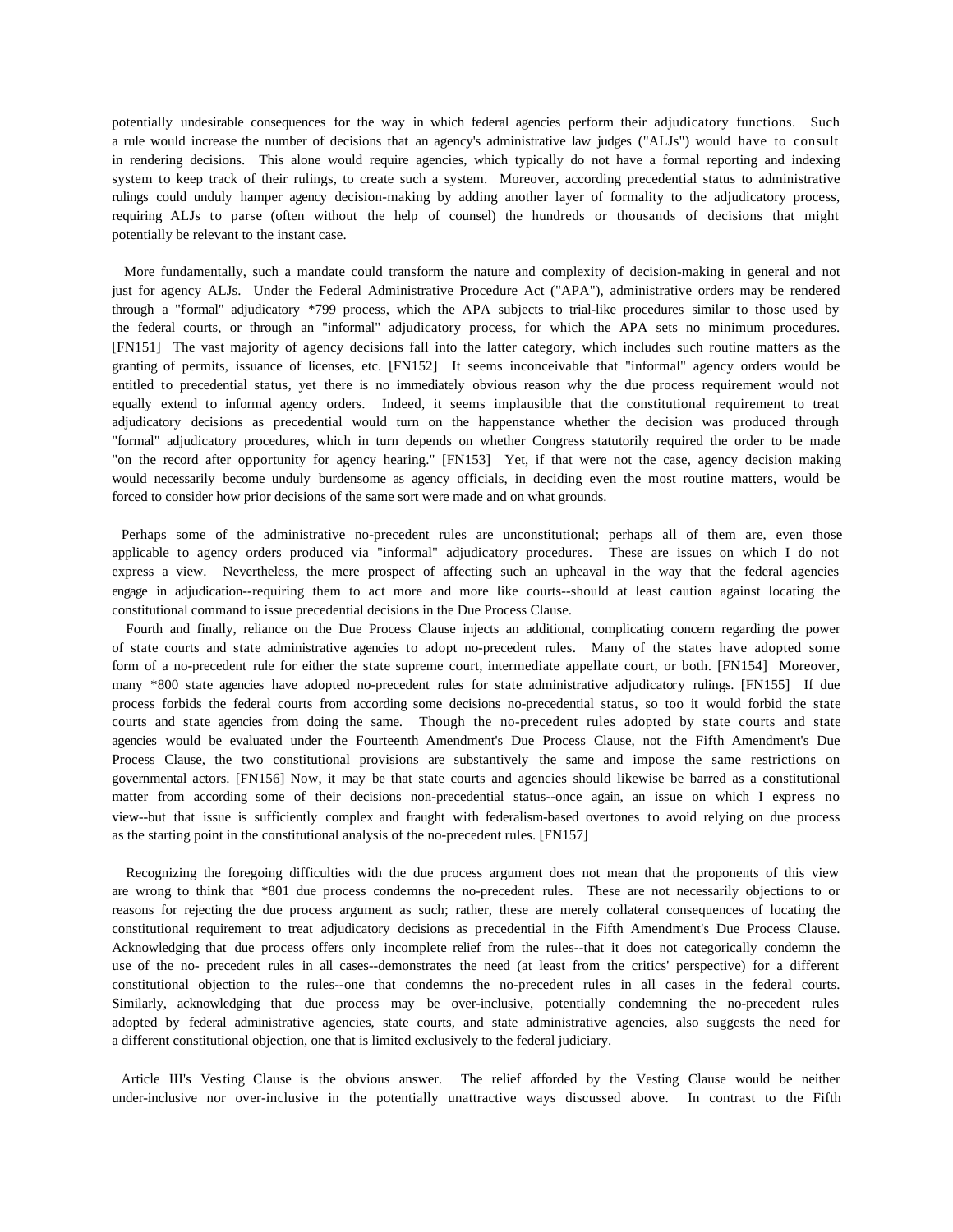Amendment's Due Process Clause, the Vesting Clause would require the invalidation of the no-precedent rules in all cases in the courts of appeals, not just those where applying the no-precedent rule to a particular unpublished decision would lead to the deprivation of the litigant's life, liberty, or property. Similarly, unlike the Due Process Clause, the Vesting Clause would not require the invalidation of the federal administrative, state administrative, or state court no-precedent rules, because Article III does not apply to or otherwise limit the power of the federal administrative agencies, the state administrative agencies, or the state judiciaries--none of which exercises the "judicial Power" of the United States. [FN158]

On the other hand, are there any undesirable collateral consequences that flow from using Article III as the basis for assessing the rules' validity? Judge Kozinski identified several. If Article III requires the courts of appeals to issue precedential decisions, then, he contended, it must also forbid Congress from limiting the precedential effect of court of appeals decisions to the particular circuit that issued the decision. [FN159] Similarly, if Article III requires the courts of appeals to issue precedential \*802 opinions, surely it must also require federal district courts to issue precedential decisions. [FN160] Lastly, he asserted that, if Article III requires the courts of appeals to issue precedential opinions, the end result will be the diminishment of a "coherent and internally consistent body of caselaw" as judges will be forced to spend less time on each opinion. [FN161]

Whether these consequences would truly follow from acceptance of the Article III objection to the no-precedent rules and whether these consequences are undesirable are issues on which I do not pass. Suffice it to say, these are debatable claims. Nevertheless, even crediting that they will follow from adoption of the Article III objection to the rules and even accepting that they are undesirable, I do not think that these collateral consequences individually or collectively count as a reason why due process is preferable to Article III as the principal or initial basis upon which to evaluate the rules' constitutionality. None of these collateral consequences are unique to Article III; rather, they equally apply to the due process challenge. If due process requires that some appellate decisions be treated as precedential, so too it would seemingly require that some district court decisions be treated as precedential. So too, it would potentially condemn the practice of allowing circuit splits. So too, it would encourage court of appeals judges to spend more time drafting opinions out of concern that the opinion will be subsequently treated as precedential in a later case. In short, all of the identified collateral consequences of using Article III as a basis for invalidating the rules equally apply to the due process objection as well. Consequently, these collateral consequences do not provide a basis for preferring due process to Article III.

Lastly, identifying these collateral consequences and recommending that critics (or defenders) of the rules' constitutionality begin their analysis with Article III's Vesting Clause is not to suggest that the critics should simply hunt for a constitutional peg upon which to hang their predetermined conclusion that the rules are invalid. Rather, it is my suspicion that the critics' hostility to the no-precedent rules actually derives from some constitutional source other than due process. [FN162] Indeed, I find it implausible that the critics of the no-precedent rules would be satisfied by the invalidation of the no-precedent rules only in \*803 the rare instances in which the application of the rule has outcome-changing impact in a case involving a person's life, liberty, or property. Their hostility to the rules runs deeper than that. Likewise, I doubt that the critics of the rules are all that troubled by the no-precedent rules adopted by federal administrative agencies, much less those adopted by state courts and state agencies. Their hostility to the rules is narrower than that. Thus, encouraging critics of the no-precedent rules to focus on Article III is not purely instrumental advice; rather, to focus on Article III is to place the real source of the constitutional objection to the rules at the front and center of the debate, rather than on the periphery where it had languished until Anastasoff was decided.

### IV. The Framers' Views of Precedent

 To agree that Judge Arnold and Judge Kozinski identify the correct starting point in the constitutional controversy over the no-precedent rules-- the Vesting Clause of Article III--is not to endorse their analysis of the issue, however. In fact, their analysis goes astray because they ask the wrong question about that provision--namely, whether the Framers' understanding of the Vesting Clause included a requirement that all federal appellate decisions be accorded precedential status. As I explain below, the available historical materials are simply too few and too opaque to provide an authoritative answer regarding the Framers' views of the role of precedent in judicial decision making. Few Framers discussed the role of precedent, and those that did so offered only vague guidance regarding the relationship between precedent and the judicial function. Moreover, none of them linked their conception of the role of precedent to the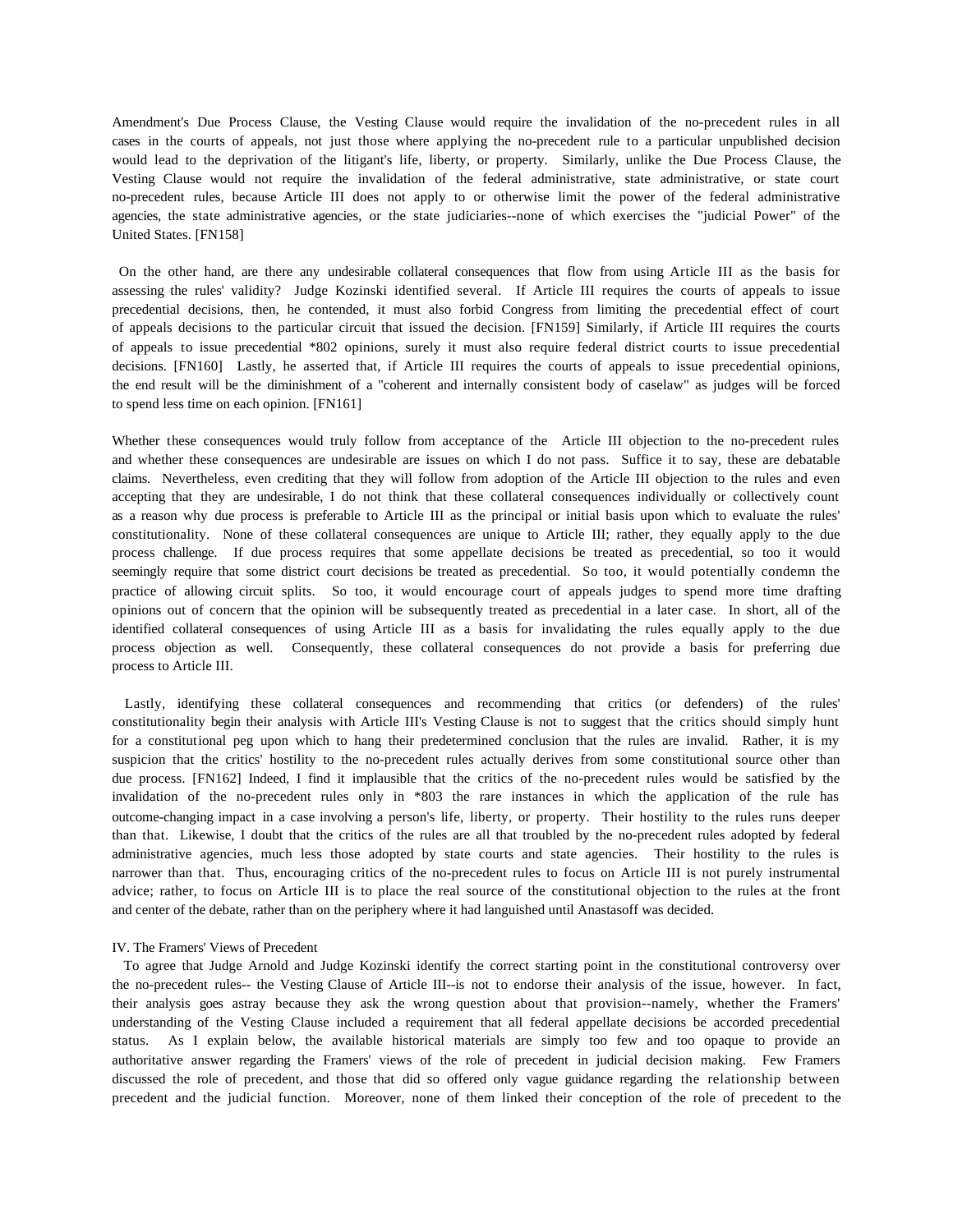Constitution (i.e., none of them claimed that consideration of precedent was a constitutionally compelled feature of federal court adjudication). On the other hand, none of them acknowledged, much less endorsed as permissible under the new Constitution, the issuance of decisions that intentionally possessed no precedential value.

This conclusion obviously bears upon the narrow question whether Anastasoff or Hart was rightly decided, but there is also a broader point to be made regarding the use of history in legal disputes. Martin Flaherty has ably identified the danger of so-called "law office history"--meaning the selective use of historical materials drawn out of context to support preconceived legal claims. [FN163] Legal historians such as John Reid \*804 and William Nelson have similarly decried this use of history as "forensic history." [FN164] Even well-meaning and intelligent lawyers and jurists can fall prey to this misuse of history, selectively identifying statements made by particular individuals in the past to support legal claims without ever seriously questioning whether those statements are emblematic of a broader societal consensus regarding the point, or whether the statements truly bear upon the point at issue in the case. The perception that an important person from the past agrees with one's views of the law is an intoxicating one, and, like all intoxicating agents, it retards the skepticism and intellectual modesty that are the hallmarks of careful historical analysis. That, unfortunately, is the tale of Anastasoff and Hart, and the mere fact that two such illustrious and academically oriented judges as Judge Arnold and Judge Kozinski could seemingly fall prey to it provides a cautionary lesson for all lawyers and jurists seeking vindication in the annals of history.

There is also an important point to be made here with regard to originalism and the resort to the Framers' intent or understanding in resolving constitutional questions. To be sure, originalism has come under much fire as a method of constitutional interpretation generally. [FN165] One can doubt, as a phenomenological matter, whether there is such a thing as the Framers' intent and, if so, whether it is ascertainable through neutral, scholarly methods. [FN166] More broadly, one can dispute whether the Framers' intent, even if it exists and is ascertainable, provides a normatively attractive approach to constitutional interpretation. [FN167]

 Even if we put aside those politically charged issues--that is, even if we accept originalism as a workable and legitimate account of constitutional meaning--the following analysis of the historical records regarding the "judicial Power" and its relationship to precedent demonstrates that originalism provides an incomplete methodological approach to constitutional interpretation. Originalism can provide \*805 answers to constitutional questions only where the historical materials are sufficiently dense and detailed to provide a clear indication of the Framers' views of the meaning of a particular constitutional provision and its relationship to a questioned, contemporary practice. [FN168] Needless to say, historical materials often fail to be sufficiently illuminating or clear, such as is the case with respect to the "judicial Power" vested by Article III in the federal courts.

### A. The Framing Period

 The historical records from the Framing cannot provide an authoritative answer to the constitutionality of the no-precedent rules. As I show below, the Framers said precious little (comparatively speaking) about the new federal courts, and what little they did say was confined largely to the composition and jurisdictional reach of the new courts, not to the manner in which the judges would discharge their interpretive duties. The few times that the Framers mentioned the role of precedent, they did so in the context of discussions of other matters, such as the Supreme Court's equity powers. At best, their cursory and passing references to the role of precedent signify an expectation among select Framers, who had been schooled in the common law tradition, that the courts would consult prior judicial opinions in deciding cases; they do not reflect any broadly shared consensus regarding the role of precedent in adjudication, much less any agreement that the Constitution itself compels the use of and reliance upon precedent as a constituent of the "judicial Power."

1. The Framers' Discussions of Precedent Were Too Few and Too Opaque The first problem with the use of history to assess the constitutionality of the no-precedent rules is evidentiary: There is too little evidence regarding the Framers' understanding of the Vesting Clause of Article III and its relationship to the doctrine of precedent. To be sure, there was discussion regarding the federal courts in the debates at the Constitutional Convention, but the debate was focused on broad institutional considerations (such as the composition of the federal \*806 judiciary, method of appointment, and salary protection) [FN169] and jurisdictional matters (such as whether the federal courts would have jurisdiction over maritime matters and suits involving foreign consuls, and whether there would be appellate jurisdiction over state court decisions). [FN170] There was no discussion of the meaning of the "judicial Power," much less a discussion of how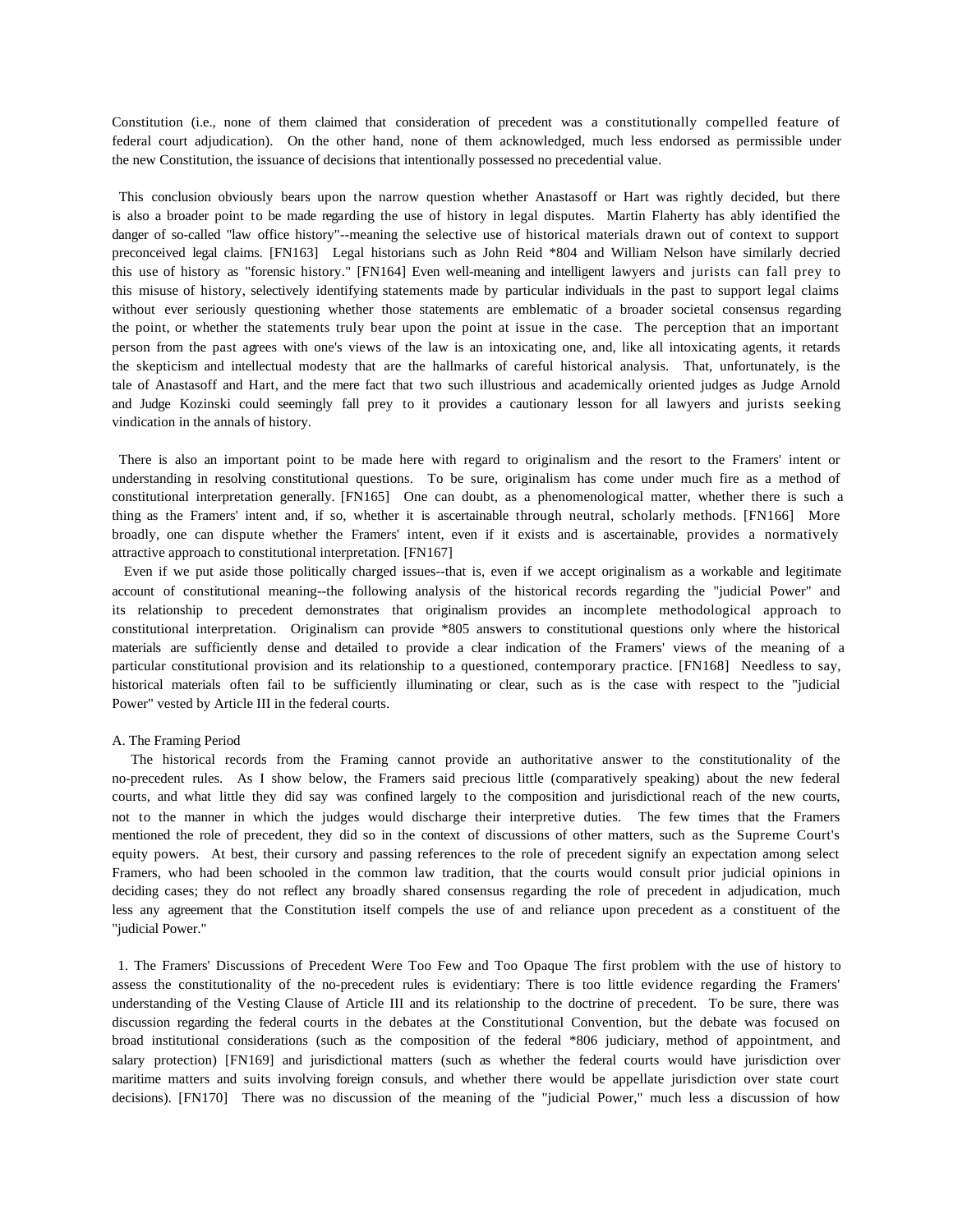judges were to perform their adjudicative roles, much less a discussion of the role of precedent in adjudication. [FN171] Indeed, the term "judicial Power" used in Article III, Section 1 was selected by the Convention's Committee of Detail simply as a substitute for the term "national judiciary," which had been used previously to describe the federal courts. [FN172]

Nor was there any extended discussion of the role of precedent in the state ratifying conventions. Once again, the debates regarding the federal judiciary primarily revolved around institutional and jurisdictional matters, such as whether the federal judges were sufficiently independent of the political branches. [FN173] The role of precedent in adjudication was not discussed, much less connected to the Constitution as an indispensable part of the "judicial Power" vested in the federal courts. [FN174] In short, the Framers' views regarding the federal \*807 court's use of precedent--if there was one, collective view rather than an amalgam of views among the various Framers--is impossible to divine from the limited discussions regarding the federal courts. [FN175]

Proof of this point is implicit in the debate between Judge Arnold and Judge Kozinski. Take Judge Arnold's discussion of the Framing period. The evidence of the Framers' intent marshaled by Judge Arnold conspicuously omits any reference to the Constitutional Convention or state ratifying conventions. Rather, the sole direct and contemporaneous evidence of the Framers' intent upon which he relies is mention of the value of precedent by Hamilton in Federalist 78, by several Anti-Federalists in essays published in newspapers during the ratification debate in New York, and by Madison in a private letter to Samuel Johnston. [FN176] Though some of these materials, such as the Federalist Papers, are common grist for constitutional interpretation, they are hardly overwhelming in number or indicative of a widespread, national consensus among the Founding generation regarding the role of precedent.

Judge Kozinski, in turn, was unable to identify any direct evidence that the Framers rejected the notion that prior decisions were necessarily precedent for future cases. Rather, he was content to rely upon the work of several twentiethand twenty-first-century commentators and declare only that the historical evidence was "unclear." [FN177] Moreover, the fault is not entirely Judge Kozinski's. Supporters of his view of the historical development of the doctrine of precedent, such as Professor Thomas Lee, similarly are unable to identify statements by leading lawyers or politicians during the Framing era that suggest that courts were free to ignore some decisions as non-precedential. [FN178] Indeed, the sole materials \*808 from the Framing era that Professor Lee mentions are materials that support Judge Arnold's case, such as Federalist 78, which Professor Lee dismisses as describing only the "vertical" component of stare decisis, and an essay by the Anti-Federalist Federal Farmer, which Lee minimizes as containing only an "oblique" reference to precedent. [FN179]

 2. There Was No Consensus Among the Framers Regarding the Role of Precedent Second, what materials that are available come nowhere near demonstrating that there was a widespread, shared consensus among the Framers regarding the role of precedent in judicial decision-making, much less that the Framers linked that conception of the role of precedent to the requirements of the Constitution. A key point to keep in mind in assessing the available historical Framing-era references to the doctrine of precedent is that they were not made during the Constitutional Convention or during any of the state ratifying conventions. That is significant since it was the delegates to the Constitutional Convention and the various state ratifying conventions whose actions created the Constitution and, therefore, whose views (according to originalism) contain authoritative interpretive force. [FN180] Rather, the Framing-era references to the role of precedent in \*809 adjudication were made outside those venues. Consequently, it is insufficient for originalists simply to point to a particular essay published in a newspaper during the Framing and assume that the views contained therein were representative of the Framers' views; rather, it is necessary to demonstrate that the essay reflected views shared more generally by the delegates who attended either the Constitutional Convention or the state ratifying conventions or by the People. [FN181] In the absence of such a showing, the essay simply represents the view of one person (albeit sometimes an important person).

 Once again, take the evidence marshaled by Judge Arnold, since he (in contrast to Judge Kozinski) relies on primary historical materials authored during the Framing. Judge Arnold invokes Federalist 78 and 81 to support his claim that the Framers believed in a strict doctrine of precedent. Reliance upon the Federalist Papers as accurate and representative expositions of the original understanding of the Framers, however, should not be blithely assumed. The Federalist Papers were drafted in late 1787 and early 1788 by three noted Federalists (Alexander Hamilton, James Madison, and John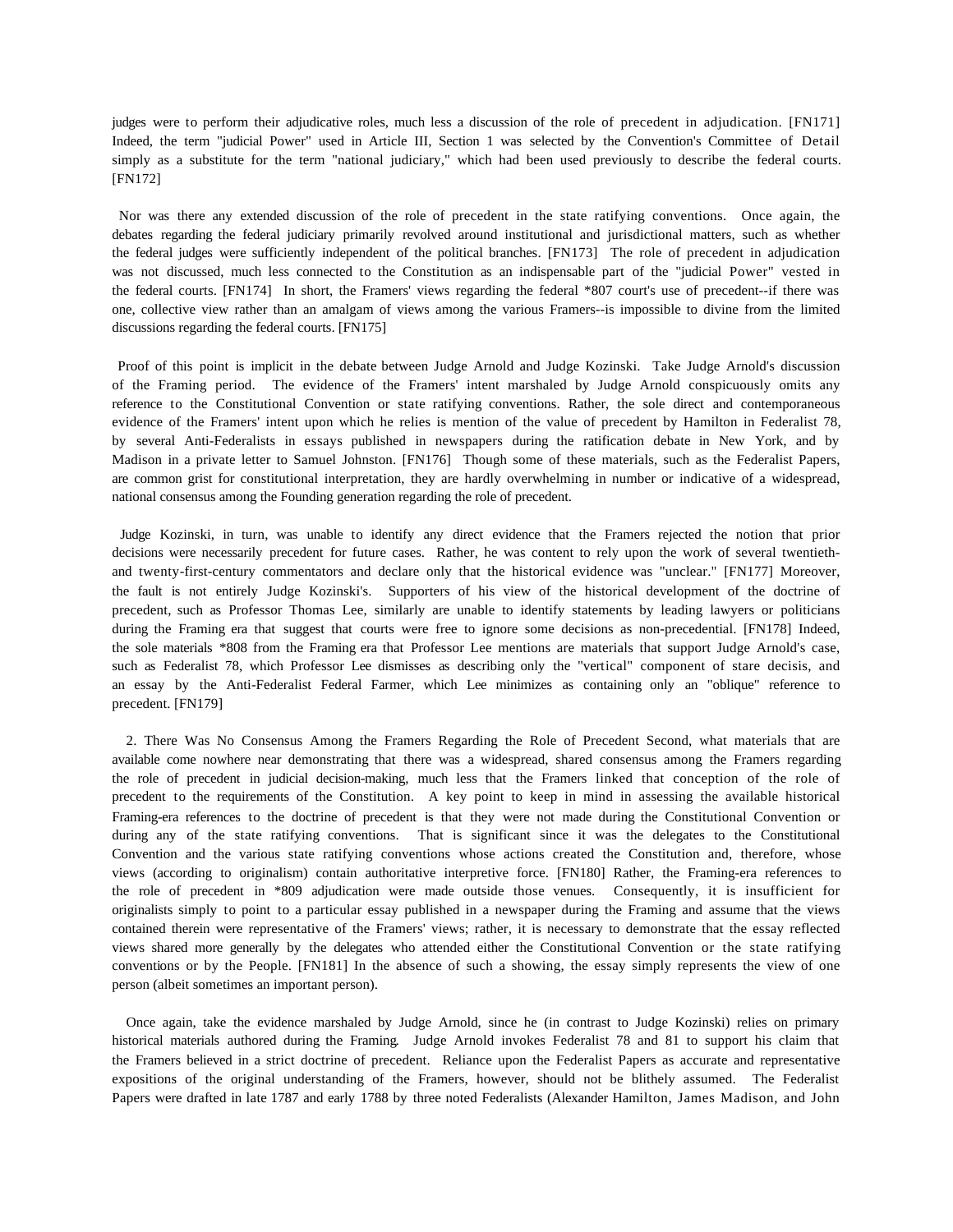Jay) with the conspicuously partisan mission to persuade the people of the State of New York (or, more accurately, their delegates to the state ratifying conventions) to ratify the newly drafted Constitution. [FN182] Despite the fact that the two principal authors of the papers, Hamilton and Madison, had attended the Constitutional Convention, the passage of time and overtly political mission of the authors cast doubt on any notion that Publius' views were necessarily representative of either those who attended the Constitutional Convention during the summer of 1787 or those who attended the various state ratifying conventions. [FN183]

This is not to suggest that Hamilton, Madison, and Jay were disingenuous, late-eighteenth-century "spin doctors"--that they were prepared to (or did) say whatever was necessary about the Constitution to ensure its ratification, no matter how outlandish or at odds with the actual text and structure of the Constitution such statements might be. The Federalist Papers are not mere political "propaganda" and cannot be \*810 dismissed as such. [FN184] By the same token, however, neither can they be considered a neutral exegesis of the Constitution's meaning made by disinterested observers; to the contrary, the Federalist Papers were written by highly interested individuals with an avowedly political, not interpretive, mission. As Jack Rakove has cogently explained with reference to Federalist and Anti-Federalist writings during the ratification debates, "the overriding imperative was to determine whether the Constitution would be adopted, not to formulate definitive interpretations of its individual clauses." [FN185] As a consequence, the political nature of the papers cautions against placing too much interpretive weight on views expressed by Hamilton, Madison, and Jay in the papers, to say nothing of ascribing their views to the other delegates who attended the Constitutional Convention in Philadelphia or to the delegates who attended the various state ratifying conventions.

 More particularly, the two Federalist Papers relied upon by Judge Arnold are especially unlikely to reflect the views of a significant number of delegates to the state ratifying conventions, much less the views of the People generally. [FN186] Only 24 of the papers were published in newspapers outside New York City, [FN187] and neither Federalist 78 nor 81--the two essays invoked by Judge Arnold--were among those papers. [FN188] In fact, unlike the earlier papers, Federalist 78 and 81 were not even published in newspapers in New York. [FN189] Rather, those two papers appeared for the first time in the second volume of Federalist Papers compiled by John and Archibald M'Lean and published on May 28, 1788. [FN190] By that time, eight States had already ratified the Constitution. [FN191]

\*811 Moreover, even as to those states (including New York) that had yet to ratify the Constitution, there is little to support the view that Federalist 78 and 81 had a material impact on the ratification of the Constitution. New York had already elected its delegates to the state ratifying convention by the time those papers were published. These late-appearing papers could not have influenced the election of the delegates to the New York Convention, nor (as far as we can tell) did they influence the convention debates themselves. At the New York convention, the Anti-Federalist delegates outnumbered their Federalist rivals by more than two-to-one. [FN192] New York ultimately ratified the Constitution not because of the artful debating skills of the Federalist minority armed with Federalist 78 and 81 but rather because New Hampshire and Virginia both ratified the Constitution (as the ninth and tenth States, respectively), leaving New York with no choice but to ratify the Constitution or find itself a sovereign nation isolated from the new union. [FN193] Indeed, once news of Virginia's ratification reached the New York Convention on July 2nd, the Federalists simply yielded the floor and no longer participated in the Convention debates. [FN194] Given this chronology of events, it is hardly surprising that, as one commentator has concluded, the Federalist Papers had a "negligible" impact upon New York's decision to ratify the Constitution. [FN195]

Outside New York, there is even less reason to believe that Federalist 78 or 81 had a material impact on ratification. Only 500 copies of the M'Lean volume were published, [FN196] and, even then, several hundred copies remained unsold by October 1788. [FN197] By that time, the Constitution had come into force and all but two states (North Carolina \*812 and Rhode Island) had ratified the Constitution. [FN198] In short, the publication of Federalist 78 and 81 simply came too late in the process to infer that ratification of the Constitution also constituted ratification of the views of the federal courts espoused by Publius. [FN199]

Likewise, the Anti-Federalist essays cited by Judge Arnold are hardly likely to be representative of the views of those individuals who drafted and ratified the Constitution. The letters of the Federal Farmer were originally published in a forty-page pamphlet advertised for sale in several New York newspapers beginning in early November, 1787, two months after the Constitutional Convention adjourned. [FN200] Shortly thereafter, the Poughkeepsie Country Journal reprinted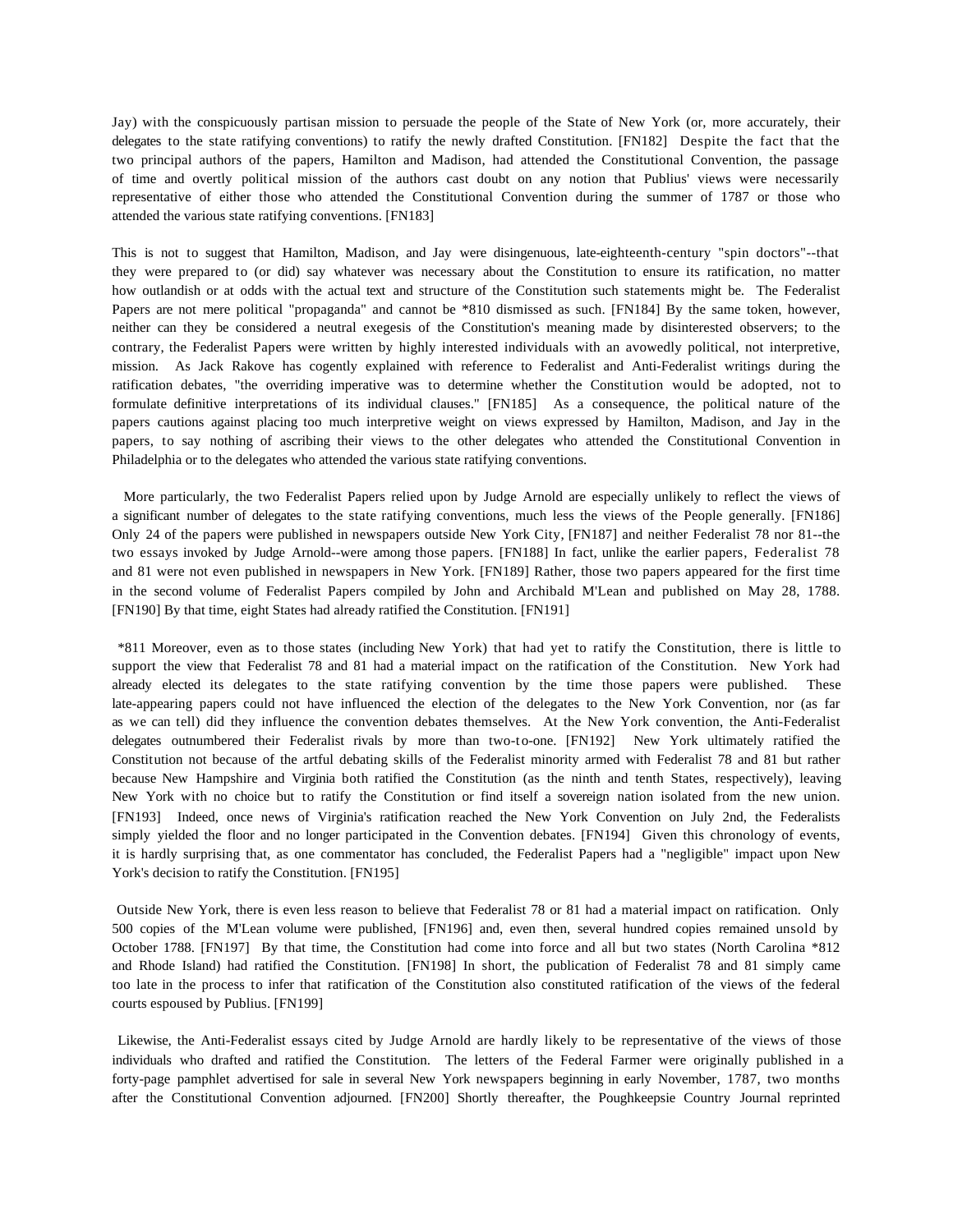the letters in weekly installments. [FN201] Though originally published in New York, the pamphlet was advertised for sale in Philadelphia, where over a hundred copies were purchased by Anti-Federalist leaders in late November, 1787, and distributed to supporters in the state ratifying convention and rural countryside. [FN202] By mid-December, 1787, copies of the letters were circulating in Connecticut, and, in January, 1788, advertisements for the pamphlet appeared in Boston newspapers. [FN203] Of the Anti-Federalist writings, the letters of the Federal Farmer were among the most widely distributed, but its influence in the states in which it circulated is questionable. Indeed, the Federalists viewed it with little alarm, publishing only a couple of rebuttals to the letter. [FN204]

\*813 The essays of Brutus, in turn, appeared in the Anti-Federalist New York Journal during the ratification debates in New York. [FN205] Essay XV (which Judge Arnold cites) was deservedly popular among a small core of intellectual elites, but it was not widely disseminated or read. [FN206] In fact, after its initial publication, it was reprinted only twice: in the Boston American Herald--after Massachusetts had ratified the Constitution--and in the Providence United States Chronicle. [FN207] In light of its limited publication, Professor Larry Kramer concludes that it had virtually no influence during the ratification debates. [FN208]

The other historical materials relied upon by Judge Arnold--a private letter from James Madison to Samuel Johnston and a statement made by James Wilson--are of even more limited use in ascertaining the original understanding of the Constitution. There is no evidence that Madison's letter, which was written after the Constitution had been ratified and the first Congress assembled, was publicly disseminated. James Wilson, in turn, endorsed (equivocally) the value of precedent in his Lectures on Law at the College of Philadelphia, but those lectures were delivered in 1790-1791--three years after Pennsylvania had ratified the Constitution and two years after the Constitution had come into force. [FN209] Significantly, Wilson made no similar statement regarding the value of precedent during the ratification debates in Pennsylvania. [FN210]

3. The Framers Did Not View the Use of Precedent as a Constitutionally Compelled Component of the "Judicial Power" Third, even were we to assume that the foregoing discussions of precedent were representative of the Framing-era views of delegates to the conventions, the Framers who discussed the role of precedent simply did not address the issue at the level of detail necessary to draw any conclusion regarding the Framers' understanding of Article III and its \*814 relationship to the doctrine of precedent. A close examination of the historical materials reveals that the Framers' views regarding precedent were far less sharply defined than those attributed to them either by Judge Arnold or by Judge Kozinski. The most that can be said about the doctrine of precedent is that the Framers assumed that adjudication in the federal courts would typically involve recourse to precedent; significantly, the materials do not confirm either Judge Arnold's far different claim that the Framers viewed the development and use of precedents as an indispensable, constitutionally compelled component of the judicial function or Judge Kozinski's contrary claim that the Framers viewed the use of precedent as constitutionally unnecessary and potentially dangerous.

The noted Anti-Federalist Federal Farmer (who, of the individuals cited by Judge Arnold, was the first to discuss the role of precedent) referred to the use of precedents in the course of his discussion of the Supreme Court's appellate jurisdiction. Specifically, the Federal Farmer feared that the Supreme Court's jurisdiction to hear both cases in law and in equity empowered the Supreme Court to ignore legal constraints on its authority simply by invoking its equitable jurisdiction. [FN211] For modern lawyers, this concern must seem fanciful, if not incomprehensible; after all, the federal courts' equitable powers are subject to significant constraints. [FN212] Nevertheless, the Federal Farmer was writing at a time when, at least to some, it was unclear whether the new federal courts would be subject to the same equitable doctrines to which the chancery courts of England and the states were subject. [FN213] The Federal Farmer worried that the absence of precedents to confine the Court's equitable powers would allow the Court to engage in unbridled, discretionary law making. As he explained, "we have no precedents in this country, as yet, to regulate the divisions in equity as in Great Britain; equity, therefore, in the supreme court for many years will be mere \*815 discretion." [FN214]

That is the sum total of the Federal Farmer's discussion of precedent and its role in the federal courts. Needless to say, it is far from a direct endorsement of the role of precedent in adjudication, much less a condemnation of the issuance of non-precedential opinions as unconstitutional. Nowhere does the Federal Farmer suggest that the Vesting Clause of Article III, Section 1--which he does not mention--requires the issuance of precedential opinions. Nor can that understanding be inferred from his concern about the absence of precedents to guide the Supreme Court's equitable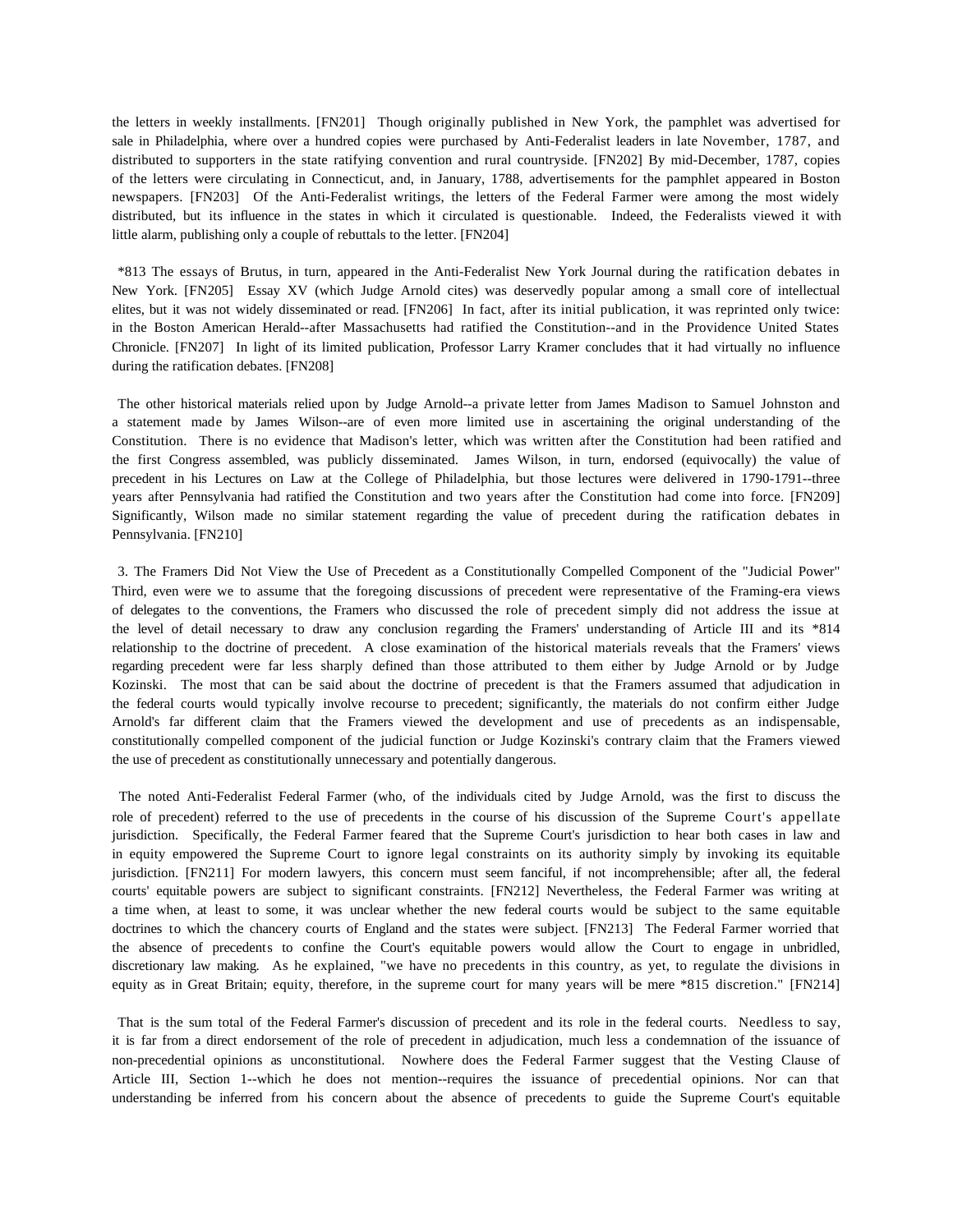decision making. While he obviously contemplated the development of judicial precedents, his brief reference to precedent does not indicate whether he thought that all decisions would be precedential or only that some would be. That, of course, is the key issue dividing Judge Arnold and Judge Kozinski.

While the Federal Farmer feared the absence of precedents, Brutus (the other notable Anti-Federalist upon whom Judge Arnold relied) worried about the accumulation of precedents. In particular, Brutus feared that, if the federal courts were to remain independent of the political branches and unaccountable to the People, they would gradually accrete power to the federal government at the expense of the states through the semi-clandestine and undemocratic function of adjudicating individual cases. With some degree of hyperbole, Brutus alarmingly warned that "[p]erhaps nothing could have been better conceived to facilitate the abolition of the state governments than the constitution of the judicial [branch]." [FN215] How, one might ask, were the federal courts to wreak such constitutional havoc? The answer lay in the federal courts' reliance on precedent:

 Their decisions on the meaning of the constitution will commonly take place in cases which arise between individuals, with which the public will not be generally acquainted; one adjudication will form a precedent to the next, and this to a following one. These cases will immediately affect individuals only; so that a series of determinations will probably take place before even the people will be informed of them. [FN216] \*816 Brutus' solution was to reconstitute the federal courts so as to render them accountable to the political branches or the people directly. [FN217]

 It was to these apocalyptic warnings that Publius responded in Federalist 78. Hamilton, the author of Federalist 78, devoted the paper to answering Brutus' charge that an independent federal judiciary whose members would effectively serve for life threatened the republican form of government. In response, Hamilton endorsed the notion of life tenure, explaining that it was a necessary feature of a federal judiciary entrusted with the power and duty to invalidate legislative acts at variance with the Constitution (i.e., the power of judicial review). [FN218] As an additional reason for investing federal judges with life tenure, Hamilton argued that life tenure was necessary to attract the most capable lawyers from lucrative private practice to serve as federal judges. [FN219] These individuals, Hamilton explained, would necessarily have devoted much time and effort to mastering the voluminous bulk of precedents comprising American law. [FN220] Indeed, the development of such a mass of precedent was both necessary and inevitable. Necessary because "[t]o avoid an arbitrary discretion in the courts, it is indispensable that they should be bound down by strict rules and precedents which serve to define and point out their duty in every particular case that comes before them." [FN221] Inevitable because "it will readily be conceived from the variety of controversies which grow out of the folly and wickedness of mankind that the records of those precedents must unavoidably swell to a very considerable bulk." [FN222]

 To be sure, both Brutus and Hamilton envisioned a federal judiciary in which judges would consult past precedents in deciding the cases before them. While Brutus viewed this feature of adjudication with alarm because it would allow unelected judges to make law through individual cases that would be decided outside the public's view, Hamilton praised this feature as an "indispensable" defense against arbitrary decision making. [FN223] Nevertheless, these select, isolated references to the role of precedent in the new federal courts do nothing more than show that both Brutus and Hamilton shared the expectation that the federal courts would rely on past precedents as a source of law in adjudicating cases; \*817 they do not indicate that either Brutus or Hamilton believed that the issuance of a precedential opinion was a necessary feature of adjudication in all cases, much less one that was constitutionally compelled. Their observations about the role of precedent came not in the course of a discussion regarding what analytical constraints the new Constitution would impose upon federal judges--in which case the quoted remarks might suggest that they believed Article III to require the use of precedent in adjudication. Rather, they arose in the course of a discussion regarding the life tenure of federal judges. [FN224] No doubt, both Brutus and Hamilton expected that the federal courts would consult precedents, but it is straining their remarks too far to conclude that, therefore, they believed that Article III required federal judges to issue precedential opinions in all cases. [FN225]

 In Federalist 81, Hamilton turned his attention to Brutus' claim that the conferral of appellate jurisdiction upon the Supreme Court both as to law and to fact would jeopardize the power of juries by empowering the Court "to re- examine the whole merits of the case, both with respect to the facts and the law which may arise under it, without the intervention of a jury." [FN226] In response, Hamilton vigorously denied that the Supreme \*818 Court's appellate jurisdiction extended so far; rather, he contended (in words quoted by Judge Arnold) that the Supreme Court would have no greater power than that of an appellate court of the State of New York, which "cannot institute a new inquiry concerning the fact but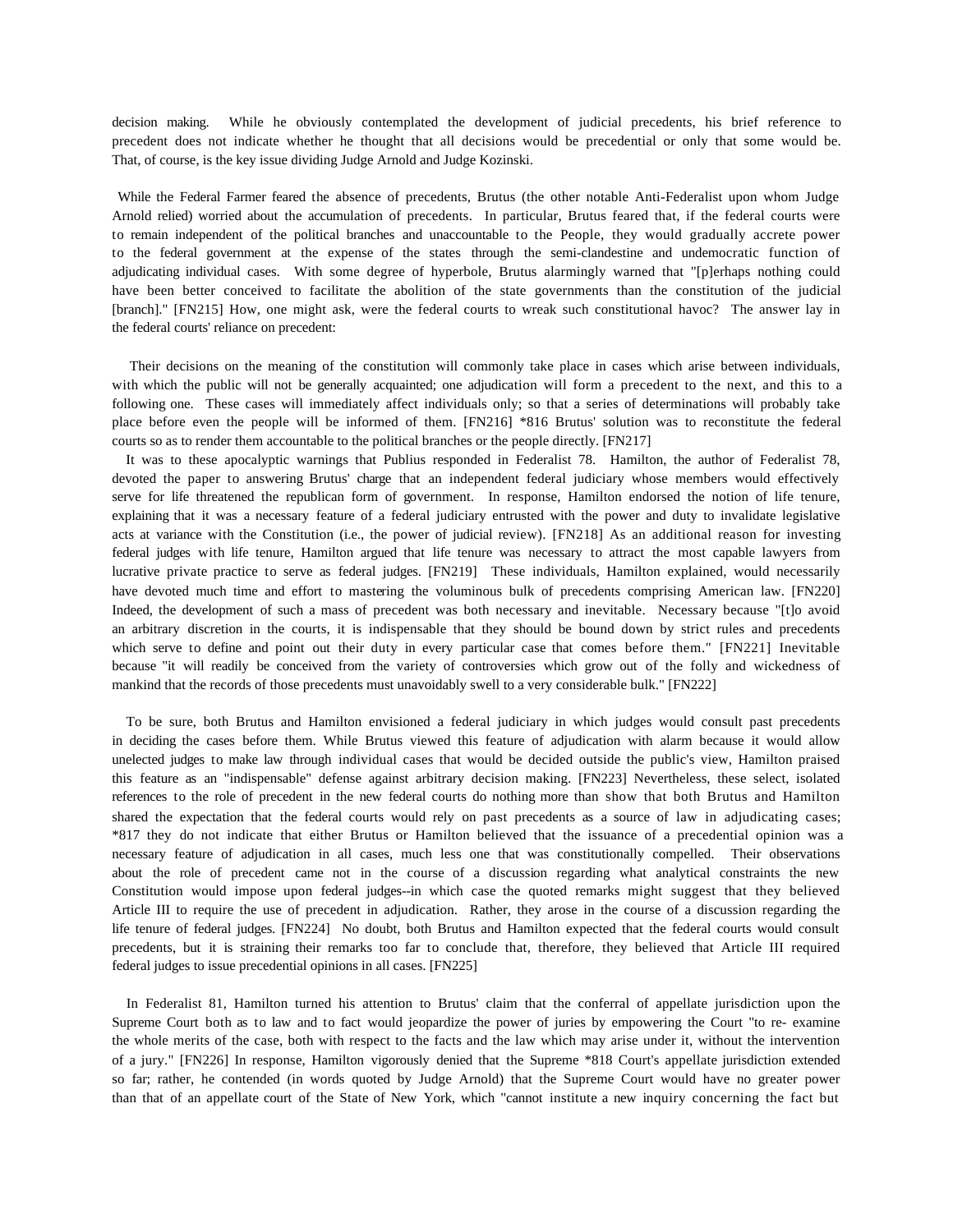it takes cognizance of it as it appears upon the record and pronounces the law arising upon it." [FN227] Significantly, Hamilton makes no mention of precedent or its role in the pronouncement of law, much less does he suggest that precedent forms a part of the constitutional core of the "judicial Power" vested in the federal courts by Article III.

Finally, neither the private letter from James Madison to Samuel Johnston nor James Wilson's statement regarding the value of precedent demonstrate that either man believed Article III required every judicial opinion to carry precedential value. Madison lamented the absence of "precedents" settling the Constitution's meaning, but it is far from clear that he was referring to judicial precedents rather than legislative precedents. [FN228] Nowhere in the letter does Madison mention the federal courts. Moreover, the context of the letter--at the time Madison was a representative in the First Congress, which was grappling with constitutional issues such as the President's power to remove executive officials--suggests that Madison was referring to the concept of legislative precedent--the idea that the meaning of the Constitution could be settled by actions taken by Congress. [FN229] Indeed, later in life, Madison would rely upon this doctrine of legislative precedent to defend his own decision as President to reauthorize the Bank of the United States, which he originally thought unconstitutional. [FN230] In any event, even if Madison were referring to judicial precedents, his lone reference to the absence of "precedents" hardly suggests that he thought that Article III (which he nowhere mentions in the letter) required all decisions be accorded precedential status.

 In contrast to Madison, James Wilson was clearly referring to judicial precedents, but his endorsement of the value of precedent was not tied \*819 to the Constitution. The lecture upon which Judge Arnold relies makes no mention of Article III, nor does Wilson suggest that the duty of a judge to defer to prior decisions was constitutionally compelled. [FN231] Indeed, his defense of precedent was limited to common law cases--a curious limitation if the doctrine of precedent is constitutionally derived--and, even then, he grounded the doctrine in prudential concerns. [FN232] In contrast, in an earlier lecture, Wilson had discussed at length the provisions and requirements of Article III, but, significantly, he made no mention of the doctrine of precedent. [FN233]

That the historical materials do not support Judge Arnold's claim that the Framers understood Article III to require federal courts to issue precedential opinions does not mean, however, that Judge Kozinski or his supporters are correct that the Framers intended precedent not to form a necessary part of the federal judiciary's discharge of its adjudicatory duties. As noted above, Judge Kozinski cited no contemporaneous materials from the Constitutional Convention or state ratifying conventions but rather relied upon several late twentieth-century and early twenty-first-century commentators, neither of whom made the bold claim that the Framers understood Article III to permit the issuance of some decisions lacking precedential status. [FN234] Moreover, those historical materials that are available, such as Federalist 78--which Judge Kozinski does not address--belie his suggestion that the Framers "would have reacted with alarm" at the prospect of a system in which decisions were accorded precedential status. [FN235]

\*820 Nor can Judge Kozinski salvage his analysis by softening his historical claim and contending only that the Framers rejected the particularly "strict" conception of precedent in practice today. [FN236] Such a defense would do much to bring Judge Kozinski's reasoning in line with the few historical materials available but at a high--indeed, fatal--cost to his originalist defense of the no-precedent rules. Indeed, such a defense would rest on a non sequitur. The fact that the Framers may have thought that prior decisions could be disregarded if they were erroneous--a point that bears upon their conception of the closely related doctrine of stare decisis--does not indicate that they thought some decisions could be issued ex ante with no precedential value. [FN237] Stated differently, one cannot conclude that the Framers would indisputably accept as constitutional a regime in which some appellate decisions are marked as having no precedential value, when those very same Framers assumed that appellate decisions would have some precedential value in subsequent cases. Rather, to prove that the no-precedent rules are consistent with the Framers' intent, Judge Kozinski would have to demonstrate that the Framers rejected the notion of precedent en toto for some decisions. And that, as noted above, he cannot do.

The over-arching point to draw from this discussion is that none of the historical materials validates either Judge Arnold's or Judge Kozinski's historical claims. The materials upon which they rely do no more than show that the Framers, many of whom were lawyers, expected that the federal courts, like their colonial and state counterparts, would rely upon and consult precedents in deciding the cases before them. This explains the absence of any discussion of the use of precedent in the constitutional debates, [FN238] but it fails to provide a compelling originalist argument for invalidating (or upholding) the no-precedent rules as inconsistent (or consistent) with Article III. [FN239] Perhaps a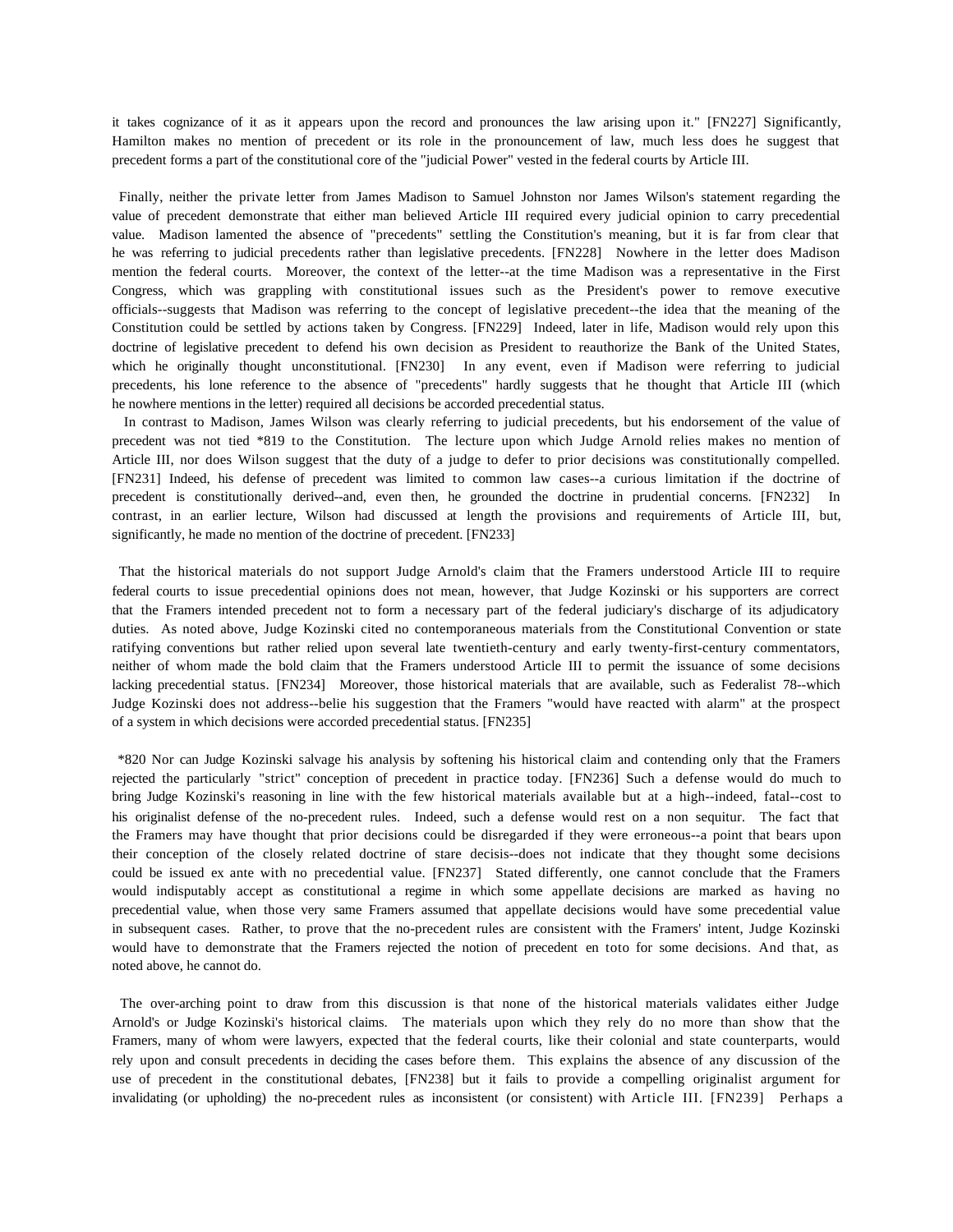majority of the Framers did assume that precedent was a customary source of legal meaning to \*821 which federal judges would ordinarily resort, but that says nothing about the Framers' views about the constitutional validity of a deliberate choice by the federal courts to declare some decisions non-precedential. Stated another way, it is a long way from acknowledging the assumed importance of precedent to the different legal claim pressed by Judge Arnold that the issuance of non-precedential decisions in accordance with preset criteria adopted by the court of appeals is unconstitutional. Conversely, perhaps the Framers disagreed about the exact interpretive weight to attach to precedent--a problem that plagues us still [FN240]--but that too says nothing about what the Framers would have thought about the no-precedent rules. It is a long way from acknowledging that there was no consensus among the Framers about the exact weight of precedent to the different legal claim pressed by Judge Kozinski that the Framers would have found nothing constitutionally troublesome about the issuance of deliberately non-precedential opinions.

Ultimately, both Judge Arnold's and Judge Kozinski's analyses fail for the same reason: They both draw definitive conclusions from Framing-era materials that simply do not speak to the narrow legal issue whether the issuance of nonprecedential opinions is consistent with Article III. Some Framers may have thought that a federal court's decision to issue non-precedential opinions would pose no constitutional difficulty; some might have thought it per se unconstitutional; some might have thought that the validity of the decision depended on the reasons proffered by the court for adopting such a policy and the limits on the use of such policy; and, most likely, some may not have thought about the matter at all. There is simply no way to know which of these views, if any, commanded the assent of a majority of the Framers.

## B. Before and After the Framing Period

The absence of compelling contemporaneous evidence of the Framers' views led both Judge Arnold and Judge Kozinski, as well as their respective supporters, to resort to several non-contemporaneous indicators of the Framers' intent, specifically to both pre-Framing and \*822 post-Framing historical records. Judge Arnold turned to the writings of several seventeenth- and eighteenth- century English common law jurists, such as Blackstone and Coke, [FN241] and to various post-ratification materials, several of which were written almost a half century after ratification. [FN242] Similarly, Judge Kozinski turned to pre-ratification, English materials written by Blackstone, Sir Matthew Hale, and Lord Mansfield. [FN243] Meanwhile, their respective supporters have similarly emphasized either pre-Framing or post-Framing materials. [FN244]

As an initial matter, it is important to point out the limited interpretive significance of these materials to their originalist arguments. For originalists, the only people whose views matter regarding the Constitution are those who actually framed the Constitution. [FN245] While those who came before the Framing and those who came after may be able to provide some additional insight into the Framers' views of a particular provision, their value to originalists is purely dependent on the extent to which they shed insight on the Framers' views. [FN246] Critically, their views cannot substitute for those of the Framers'. [FN247]

This is particularly true for those individuals who came after the Framing, whose views obviously could not have influenced the Framers. The relevance of these individuals depends on the likelihood that their opinions reflect the views of the Framers, and, since opinions change \*823 with time, their relevance varies directly with their temporal proximity to the Framing. Thus, one assumes as a starting point that, for example, William Cranch, who memorialized his views of precedent in 1804, more likely reflects the views of the Framing generation than Joseph Story, whose Commentaries were published in 1833. Indeed, because of the passage of time, Justice Thomas, the Supreme Court's most ardent originalist, dismisses Story's views of the Constitution as not representing "the original understanding of the Constitution" but "only his own understanding." [FN248] In any event, the available pre-Framing and post-Framing materials add little insight into the Framers' understanding of the judicial power vested by Article III and its relationship to the doctrine of precedent.

1. The Pre-Framing Period As for the pre-Framing period, there is not much to be said since the ambiguities regarding the role of precedent in judicial decision-making only increase as one moves farther back in time from the Framing. [FN249] The notion of precedent emerged as early as the twelfth century, but that notion differed markedly from the modern understanding of precedent. [FN250] At that time, a precedent referred to an entry on the judgment rolls, which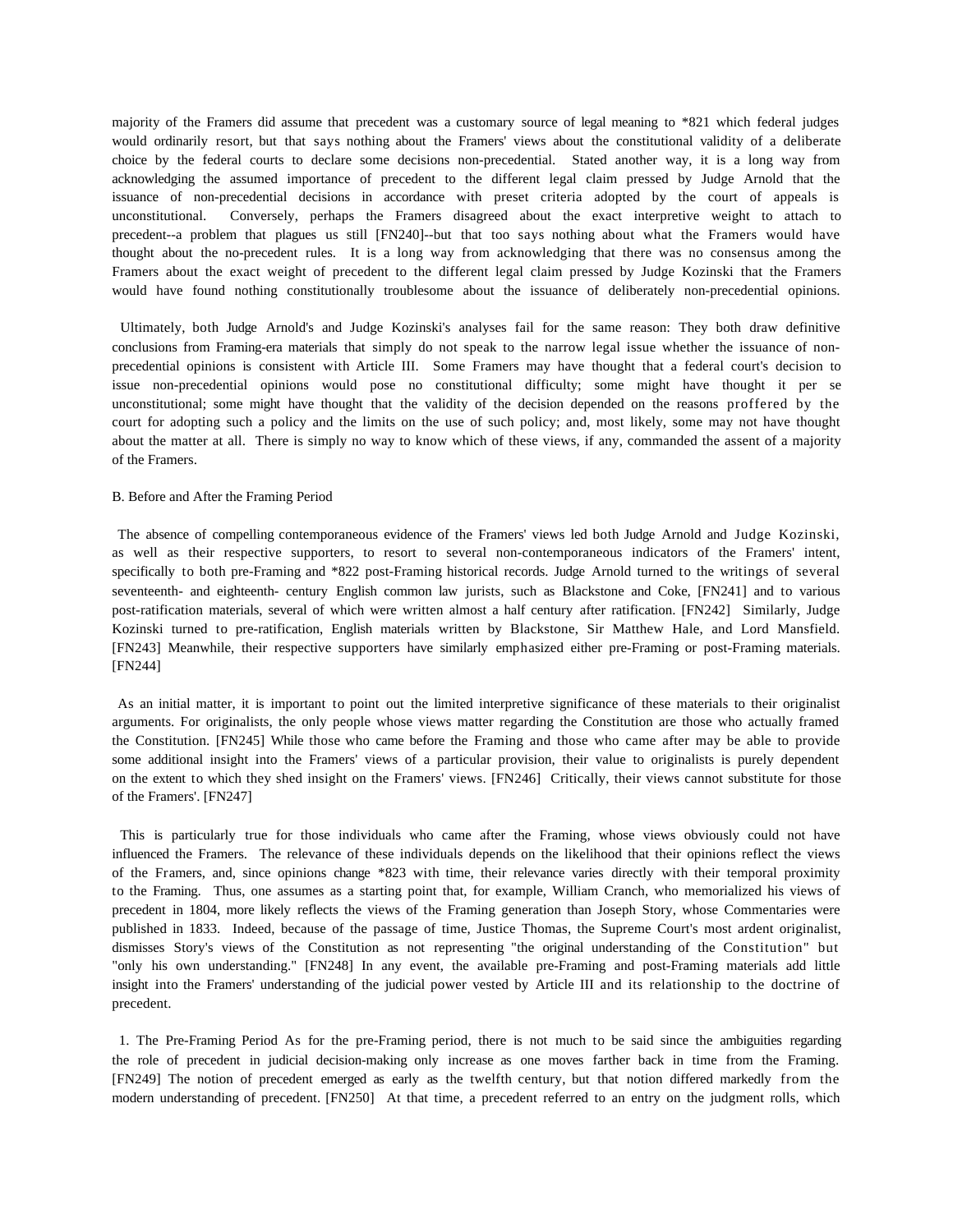did not necessarily contain any statement of the reasons for the judgment. Over time, members of the bar began to compile and report the oral statements of the judges in rendering judgments, but the judicial decisions included in the reports were not treated as precedent in the modern sense as a binding statement of law. Rather, judicial statements were viewed merely as evidence of the law, to which subsequent courts need not accord any particular respect or deference. [FN251]

\*824 Over the course of the seventeenth and eighteenth centuries, there was a profound shift in the jurisprudential thinking of English common law jurists from the notion that judicial decisions were merely evidence of the law to the modern view that the decisions were themselves law. [FN252] Needless to say, this shift posed major implications for the understanding of precedent--implications that would be fully recognized by the middle of the nineteenth century when the English courts adopted a strict rule of stare decisis that required judges to adhere to prior decisions [FN253]--but it is unclear to what extent common law jurists understood the implications for precedent presented by this jurisprudential shift in the decades immediately prior to the Framing. In 1762, Lord Mansfield declared that he was not bound by "the letter of particular precedents," but his opinion fully honored the modern concept of precedent, discussing and--more importantly--following prior decisions that he thought to provide the applicable rule of decision in the instant case. [FN254]

Blackstone--whose Commentaries were published in 1765-1769 and whose views were familiar to the Framers--was also caught in the riptide of this jurisprudential shift, and his views of law and precedent reflected the transitional character of the times. Blackstone acknowledged that the law and the opinion of the judge "are not always convertible terms, or one and the same thing; since it sometimes may happen that the judge may mistake the law." [FN255] Yet, he declared that "the doctrine of the law" is that "precedents and rules must be followed, unless flatly absurd or unjust: for though their reason be not obvious at first view, yet we owe such a deference to former times as not to suppose they acted wholly without consideration." [FN256]

These materials indicate that, in the mid- to late-eighteenth-century, the English common law courts were moving to a system akin to the modern one in place today, but the transitional character of the times precludes reaching any firm conclusion regarding the Framers' conception of the judicial function and its relationship to precedent. \*825 More importantly, none of these materials reveal whether these common law jurists understood the judicial function to require the issuance of precedential decisions in all cases or only in some. Lastly, even had there been a universally accepted understanding of the role of precedent in adjudication, one would still need to show that the Framers endorsed that view and, more importantly, that they intended to constitutionalize it by incorporating it into Article III. As the statements of the Framers discussed above indicate, however, there was no indication which conception of precedent, if any, the Framers embraced and whether they understood Article III to constitutionalize that conception.

 2. The Post-Framing Period As for the post-Framing period, the historical materials offer virtually no insight into the views of the Framers regarding the requirements of Article III and its relationship to the doctrine of precedent. Although Judge Kozinski did not rely upon statements by prominent jurists made after the Framing, Judge Arnold invoked several post-Framing legal authorities. First in time after the Framing is William Cranch, who endorsed the value of precedent in his preface to his first volume of Supreme Court reports in 1804. [FN257] One has to smile at the reliance on Cranch for an endorsement of the value of precedent, for, if ever there was a self-serving statement, Cranch's brief encomium to precedent is it.

 On a personal level, Cranch had an incentive to laud the value of precedent so as to encourage sales of his reports. Cranch's reporter was a private undertaking; [FN258] Congress did not create the official post of Reporter for the Supreme Court, along with a small government stipend of \$1000, until 1817. [FN259] Though selling copies of the Supreme Court reports was hardly an easy path to riches--publishing the reports generated little income for the early reporters, such as Cranch [FN260]--Cranch desperately needed the money since he had recently suffered financial ruin in a land speculation deal gone bad. [FN261] Given his financial stake in the success of the reporter, his endorsement of the value of precedent is hardly surprising. After all, there is no point in lawyers \*826 purchasing Cranch's reporter if the decisions contained therein had no value in subsequent suits. Indeed, it is telling in this regard that Cranch's endorsement of precedent appears in the preface to his reporter--a kind of justificatory advertisement for the volume.

Aside from his direct pecuniary interest, Cranch also had a political interest in endorsing the value of precedent. Cranch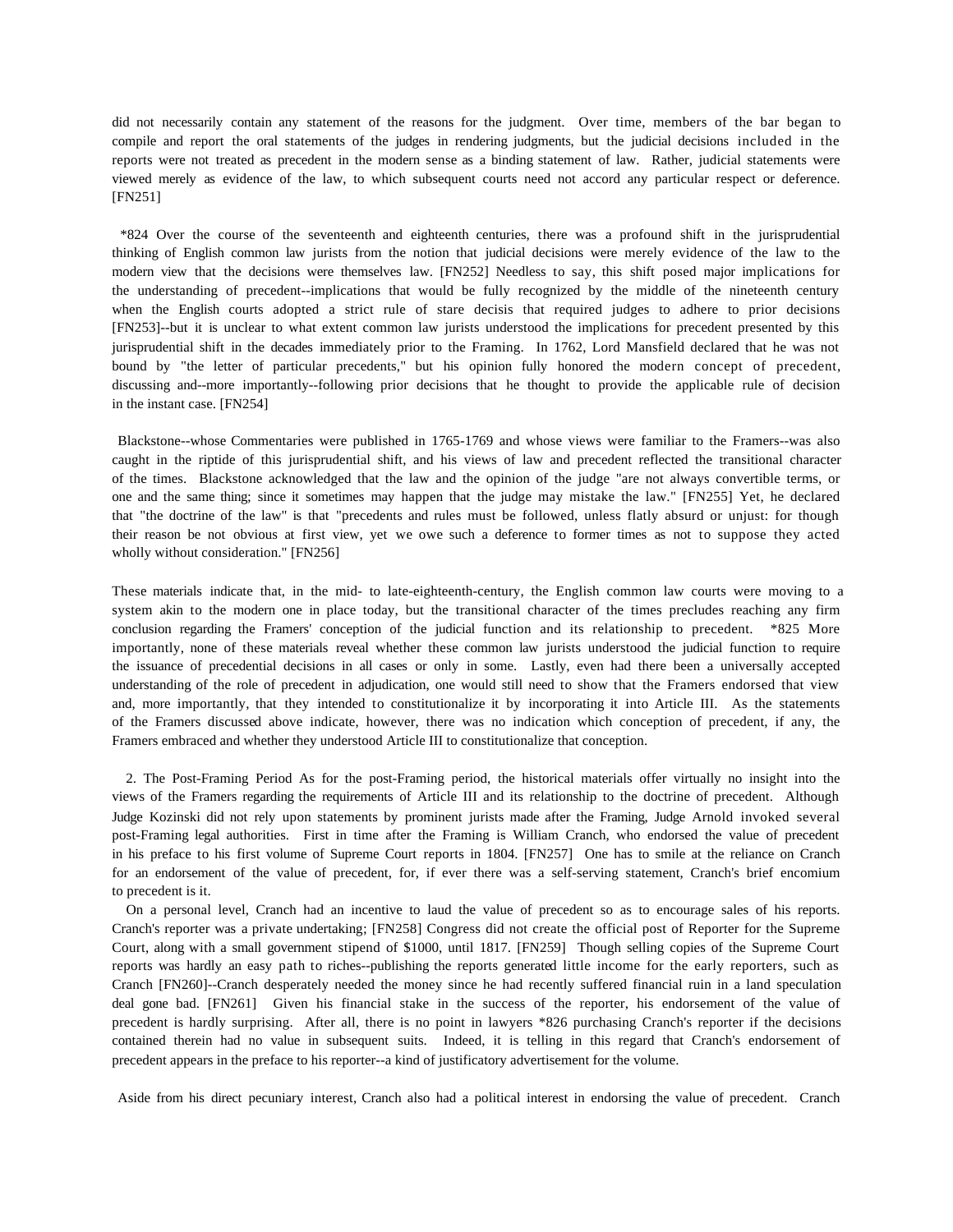was a noted Federalist and the nephew-in-law of President John Adams; indeed, in the waning days of his presidency, Adams appointed Cranch to serve as a judge on the newly created Circuit Court of the District of Columbia. [FN262] Soon after the Senate confirmed the appointment, President Jefferson was inaugurated, and the Republicans took control of Congress, leaving the judiciary as the sole branch in Federalist hands. The rest--as they say--is history, serving as prologue to the seminal case of Marbury v. Madison. [FN263] The Republican Congress repealed the Judiciary Act of 1801, [FN264] abolishing the newly created, Federalist-controlled Circuit Courts (other than the Circuit Court of the District of Columbia, on which Cranch sat), [FN265] and, to ensure that Chief Justice John Marshall and his Federalist colleagues on the Supreme Court could not intervene and rule on the constitutionality of that action, Congress abolished the two 1802 terms of the Supreme Court. [FN266] The Supreme Court opened for business in February 1803, and, several weeks later, Chief Justice Marshall issued the Court's decision in Marbury establishing the power of judicial review.

Now, here is the important part for present purposes: It is against this backdrop of a struggle between President Jefferson and the Republican-dominated Congress, on the one hand, and the Federalist-controlled judiciary, on the other hand, that Cranch suddenly decides to take on the task of reporting the decisions of the Federalist-controlled Supreme Court. Cranch's volume begins with the August 1801 term of the Supreme Court--the first term since the Republicans took control of the \*827 White House and Congress. [FN267] Moreover, it is in the midst of this inter-branch partisan struggle that Cranch offers his endorsement of the role of precedent - an endorsement that (obviously) strengthens the power of the Federalist-controlled Supreme Court by suggesting that the decisions of the current, Federalist-dominated Supreme Court are binding upon subsequent, potentially Republican-controlled courts. This is not to suggest that Cranch's endorsement of precedent was purely the result of partisan politics or, more conspiratorially, that it was part of a plot hatched with Chief Justice Marshall to establish the enduring legacy of the Federalist-dominated Marshall Court; rather, the point is that one cannot take Cranch's pronouncement of the value of precedent as a unbiased declaration of law, much less one necessarily reflective of the views of the Framers fifteen years earlier.

In any event, Cranch's endorsement of the value of precedent, even on its own terms, comes nowhere near establishing that respect for precedent was part of the "judicial Power." Like Hamilton before him, Cranch viewed precedent's value as providing a "check" upon the "discretion of the judge." [FN268] Cranch, however, made no attempt to link the role of precedent to the Constitution, much less to Article III's Vesting Clause--that is, he did not suggest that the judge's obligation to follow precedent was constitutionally compelled flowing from the nature of the "judicial Power." Moreover, Cranch's view of precedent was not universally shared even at the time. As late as 1816, members of Congress expressed the view that decisions of the Supreme Court were not law and, therefore, need not be published by an official reporter. [FN269]

At least Cranch's endorsement of precedent came in 1804, within one generation of the Framing; the next work invoked by Judge Arnold and his academic supporters, Chancellor Kent's Commentaries on American Law, did not appear until 1826--almost forty years after the Constitutional Convention was held.

 Kent is a powerful figure in early American law. An avid Federalist and friend of Hamilton, he began his career as a young lawyer in Poughkeepsie, New York. [FN270] In fact, in the summer of 1788, Kent \*828 attended (as a spectator, not a delegate) the New York state ratifying convention, which was meeting in Poughkeepsie. [FN271] After brief stints as an assemblyman in the New York Assembly and a professor at Columbia University, Kent was appointed by Governor John Jay in 1798 to the New York Supreme Court. [FN272] In 1814, he accepted the position of Chancellor of New York, the head of the state's equity court system. [FN273] Forced out of office in 1823 due to his age--he had reached the mandatory retirement age of sixty--Kent returned to Columbia University. [FN274] While at Columbia, Kent began to compile his lectures into a work that would subsequently become the Commentaries, the first volume of which was published in 1826. [FN275] Kent revised the Commentaries several times, and, after his death in 1847, other individuals continued to publish new editions of the work. A young lawyer from Massachusetts named Oliver Wendell Holmes published the twelfth edition in 1873. [FN276]

The four-volume Commentaries were justly celebrated as a remarkable achievement in legal scholarship, but here's the rub: Chancellor Kent never subscribed to the view that the separation of powers and judicial independence required a respect for precedent. The language that Judge Arnold quotes parenthetically does not appear in Kent's Commentaries; rather, it appears in Francis Lieber's Legal and Political Hermeneutics. [FN277] To be sure, Kent asserted that "[a]djudged cases become precedents for future cases resting upon analogous facts, and brought with the same \*829 reason,"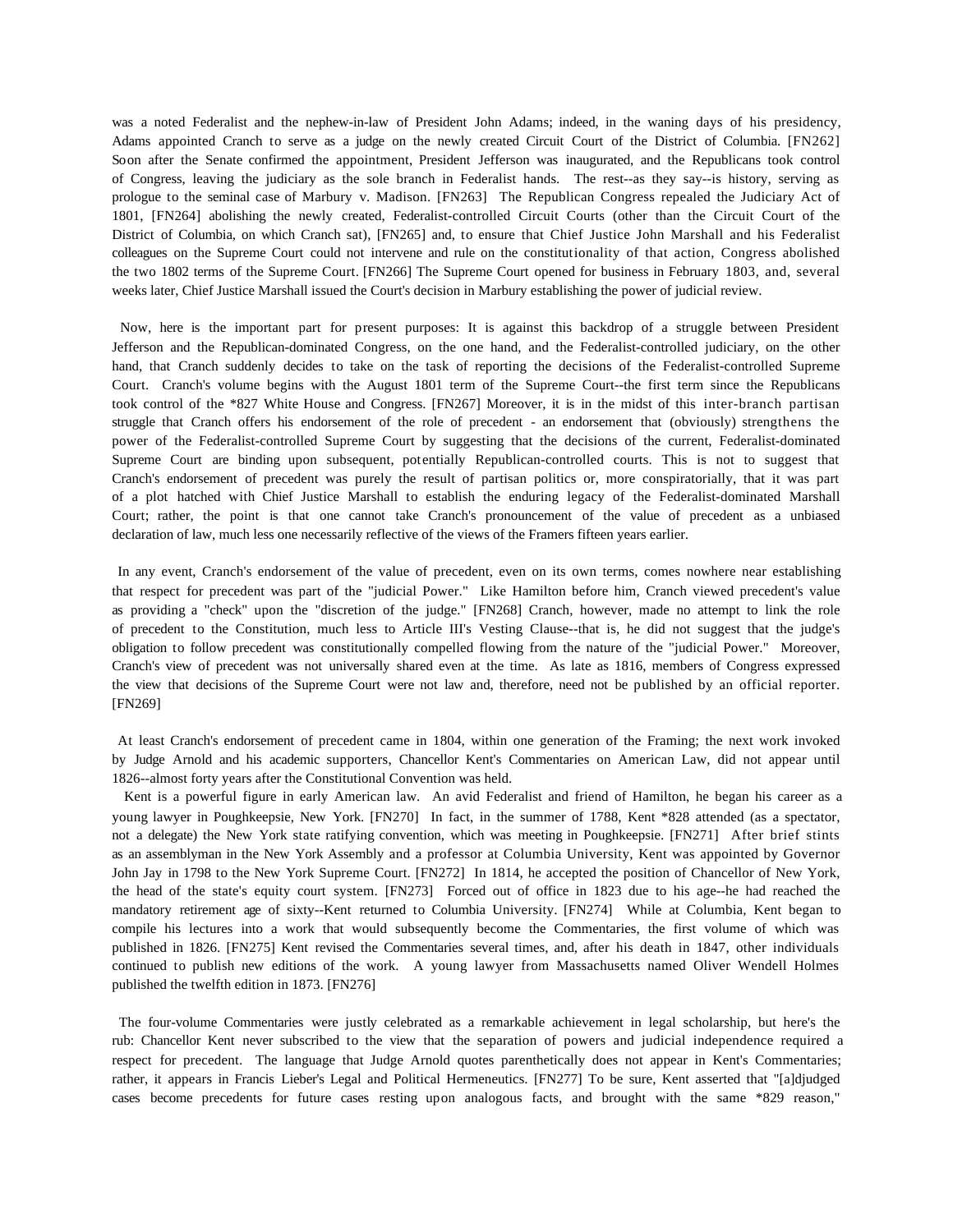[FN278] but he did not link the role of precedent to the separation of powers or the Constitution. Indeed, his discussion of the role of precedent does not appear in the lecture dedicated to an examination of Article III of the Constitution, in which he discusses the need for an independent judiciary, but rather in the lecture devoted to the nature of judicial reports, in which he makes no mention of Article III. [FN279] Moreover, Kent qualified his endorsement of the doctrine of precedent with a lament about the growth in the number of judicial decisions and reporters. In fact, Kent counseled both lawyers and jurists that to read all the reports, even if practicable, "would be a melancholy waste or misapplication of strength and time." [FN280] These are hardly the views of a man who would be unsympathetic to the decision of the Court of Appeals (who face a volume of cases far greater than that which Kent ever encountered or could imagine) to adopt selective publication and no- precedent rules. Consequently, it is hazardous to assume that Kent's conception of the judicial function and the role of precedent in it would necessarily condemn the no-precedent rules as unwise, much less unconstitutional.

 Lieber, the source of the language quoted by Judge Arnold, provides even less insight into the views of the Framers. Lieber was born in Prussia in 1800, and he emigrated to the United States in 1827--forty years after the Framing. [FN281] While in the United States, Lieber became a renowned legal scholar who, at the time that he published Legal and Political Hermeneutics in 1839, was teaching at the College of South Carolina. [FN282] Not only was Lieber in no position to know first-hand the views of the Framers, he never even suggested that their views were relevant to his theory of interpretation in general or the role of precedent in particular. His theory of interpretation was drawn not from history but philosophy: The works of John Austin and German theologians such as Friedrich Schleiermacher--not Madison, Hamilton, or Wilson--provided the intellectual foundation for his views regarding the interpretation of legal texts. [FN283] Furthermore, Lieber never attempted to \*830 link his theory of interpretation, much less his views of the role of precedent, to the Constitution. Courts were obliged to give due consideration to precedents not because the Constitution commanded it but because, for example, the passage of time suggested a political acceptance of the rule announced in the prior decision. [FN284] Indeed, as the title of the book suggests, Lieber's preoccupation was with literary interpretation as applied to legal texts, not with the U.S. Constitution and its requirements for federal court adjudication. To put it bluntly, Lieber's discussion of precedent does not remotely indicate what Article III requires with respect to the doctrine of precedent, much less what the Framers thought the Constitution required.

Though closer to the mark, Madison's 1831 letter to Charles Jared Ingersoll adds no greater insight than Lieber into the meaning of the Vesting Clause of Article III. [FN285] Obviously, Madison was a Framer--he attended and played significant roles in both the Constitutional Convention and the Virginia ratifying convention--and, therefore, his Framing-era statements undoubtedly matter to originalists. The letter to Ingersoll, however, was written over forty years after the Framing. Consequently, unlike his Framing-era statements, which may have influenced the other Framers' understanding of the Constitution, his letter to Ingersoll reflects only his post-Framing views, which do not necessarily inform the meaning of provisions adopted forty years earlier.

 Even if Madison's views of precedent had not changed in the intervening forty years--even if the letter accurately reflected his Framing-era views--the letter does not indicate that Madison thought judges were constitutionally compelled to follow prior precedent. In fact, the letter was drafted not as a defense of the judicial doctrine of precedent--which defines the extent to which judges in subsequent cases are bound by earlier decisions--but rather as an exploration of the notion of legislative precedent--which defines the extent to which presidents and individual congressmen should be bound by the interpretations of the Constitution implicitly endorsed by prior congresses. [FN286] To be sure, Madison analogized the case for a doctrine of \*831 legislative precedent to the doctrine of judicial precedent, but-- critically--he defended the latter purely on pragmatic, not constitutional, grounds. Indeed, the justifications for a doctrine of judicial precedent were, first, to provide predictability as to the content of the law and, second, to preserve legislative supremacy. [FN287] At no point did he suggest that Article III or any other provision of the Constitution gave rise to or incorporated the doctrine of judicial precedent. Moreover, Madison's conception of the doctrine of judicial precedent differed from that of most lawyers and judges of the day. Madison made no mention of the precedential effect of individual judicial decisions; rather, he thought the binding power of precedent attached only through "reviews and repetitions." [FN288]

Last in line (of the sources relied upon by Judge Arnold) is Justice Story's Commentaries on the Constitution of the United States, which was first published in 1833. Like Kent, Story commands a prominent position in American law and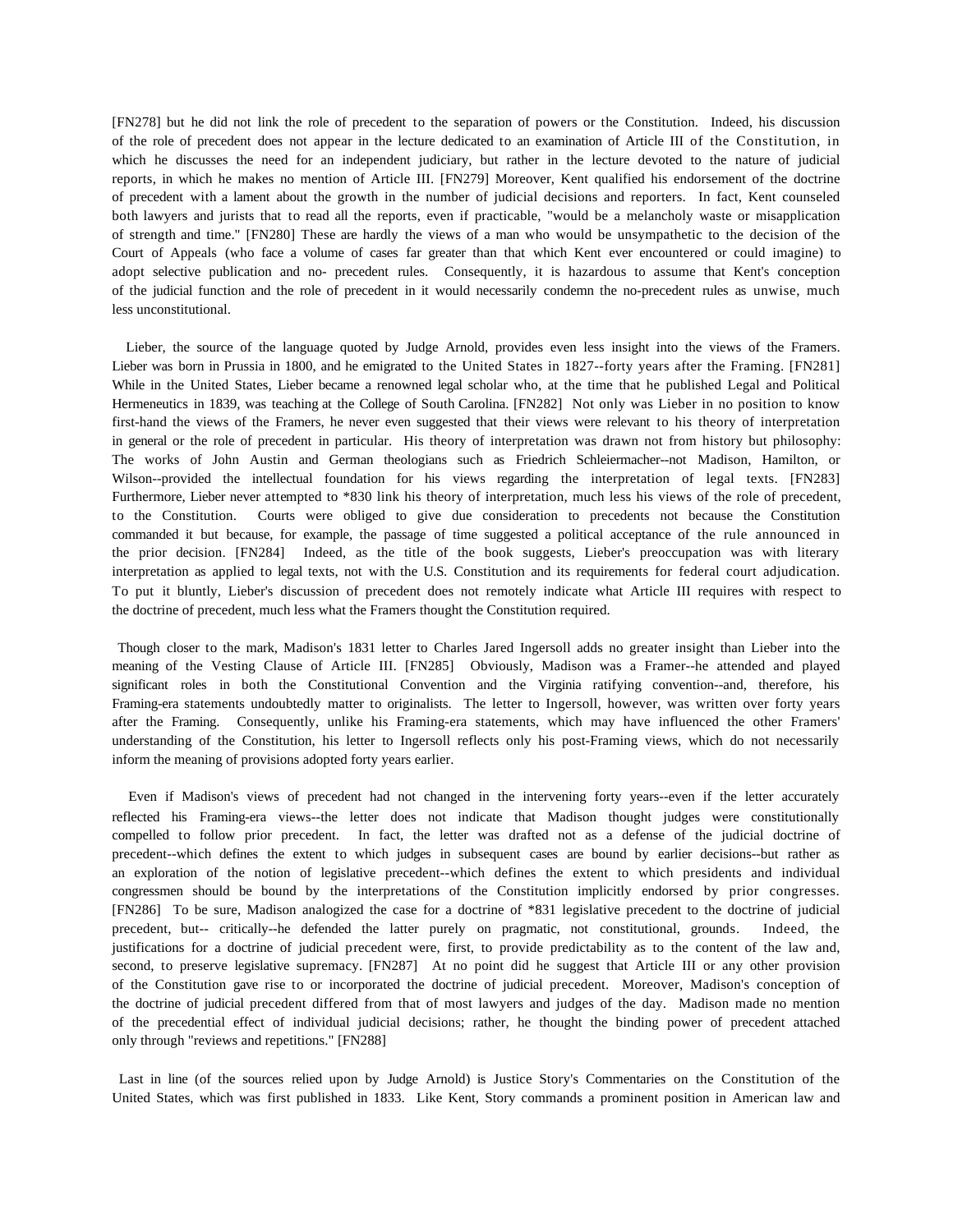deservedly so. A brilliant jurist and the youngest justice ever to sit on the Supreme Court (at age 32), he is considered the architect of the "nationalist constitutionalism" of the Marshall Court. [FN289] Nevertheless, as noted above, originalists accord little, if any, weight to Story's views regarding the Constitution. Justice Thomas has openly declared that Story's Commentaries do not represent "the original understanding of the Constitution" but "only his own understanding." [FN290] So too, Michael Stokes Paulsen has remarked that, while deserving "careful examination," Story's Commentaries "are not themselves \*832 evidence of original understanding." [FN291] These claims are probably true as far as they go-- since Story, who was eight at the time of the Constitutional Convention, was hardly in a position to know from first-hand experience what the Framers thought--but the depth and sophistication of thought displayed in the Commentaries entitles them to at least some consideration, even if one does not rank them high in the pantheon of originalist sources. [FN292]

On its face, Justice Story's defense of precedent is a powerful one. Not only does he declare that "the principles of [a judicial] decision are held, as precedents and authority, to bind future cases of the same nature," [FN293] he thought that, because of the doctrine of precedent, "our law is justly deemed certain, and founded in permanent principles, and not dependent upon the caprice or will of particular judges." [FN294] Indeed, he emphasized that "[a] more alarming doctrine could not be promulgated by any American court, than that it was at liberty to disregard all former rules and decisions, and to decide for itself, without reference to the settled course of antecedent principles." [FN295] And, as if that were not enough, Story then links this robust defense of precedent to the Constitution and the Framers' understanding of it, declaring that "this conclusive effect of judicial adjudications, was in the full view of the framers of the constitution." [FN296]

No wonder Judge Arnold closed his constitutional analysis with Story; [FN297] this is powerful evidence of a constitutional duty to follow past precedent. Or is it? Judge Kozinski and his supporters dismiss Story's statements as referring only to the duty of lower court judges, particularly state court judges, to obey the decisions of the United States Supreme Court. [FN298] Who's right?

\*833 The answer is neither, though Judge Kozinski is closer to the mark. On its face, Story's defense of precedent does not limit itself solely to "vertical" stare decisis--the obligation of lower court judges to follow decisions of a higher court. In fact, Story's justifications for a doctrine of precedent--to cabin judicial discretion and promote predictability in the law-- equally justify a system of "horizontal" stare decisis--the obligation of a court to follow its own past decisions. [FN299] The fly in the ointment for Judge Arnold and his supporters is that Story offered his endorsement of the doctrine of precedent in the context of a discussion of the obligation of the states to obey decisions of the United States Supreme Court on matters of federal law. The chapter in which the quoted discussion appears is entitled "Who is the Final Judge or Interpreter in Constitutional Controversies," and the section immediately preceding the quoted remarks ends with the remark that "[t]he only point left open for controversy"--the issue taken up in the ensuing sections quoted by Judge Arnold--is "whether such decision, when made, is conclusive, and binding upon the states, and the people of the states." [FN300] The sections following the quoted remarks then confirm this understanding, as Story refers to the Supremacy Clause [FN301] and the fact that, in the forty years since ratification, the states have complied with Supreme Court interpretations of the law--points that do not bear upon whether federal courts are constitutionally bound to honor their own prior decisions. [FN302] Thus, Story's remarks, though providing a \*834 powerful justification for asserting the Supreme Court's judicial supremacy, do not demonstrate that the "judicial Power" forbids the issuance of non-precedential decisions.

In short, the pre-Framing and post-Framing materials do not fill in the gaps in the historical record regarding the Framers' view of precedent and its relationship to the constitutional functions of the federal courts. They do not establish that the Framers' understanding of the "judicial Power" required courts to issue precedential opinions in all cases, nor (conversely) do they establish that the Framers understood the "judicial Power" to permit the issuance of deliberately non-precedential opinions in some cases. As the foregoing review indicates, individuals before and after the Framing never thought about the matter. To be sure, they gave some passing consideration to the value of precedent in adjudication, but the most that can be said is that they--like the Framers before and after them--expected courts in adjudicating cases to give some degree of consideration to prior decisions. One simply cannot infer from these materials what the Framers understood Article III to require or permit with regard to the precedential status of judicial decisions.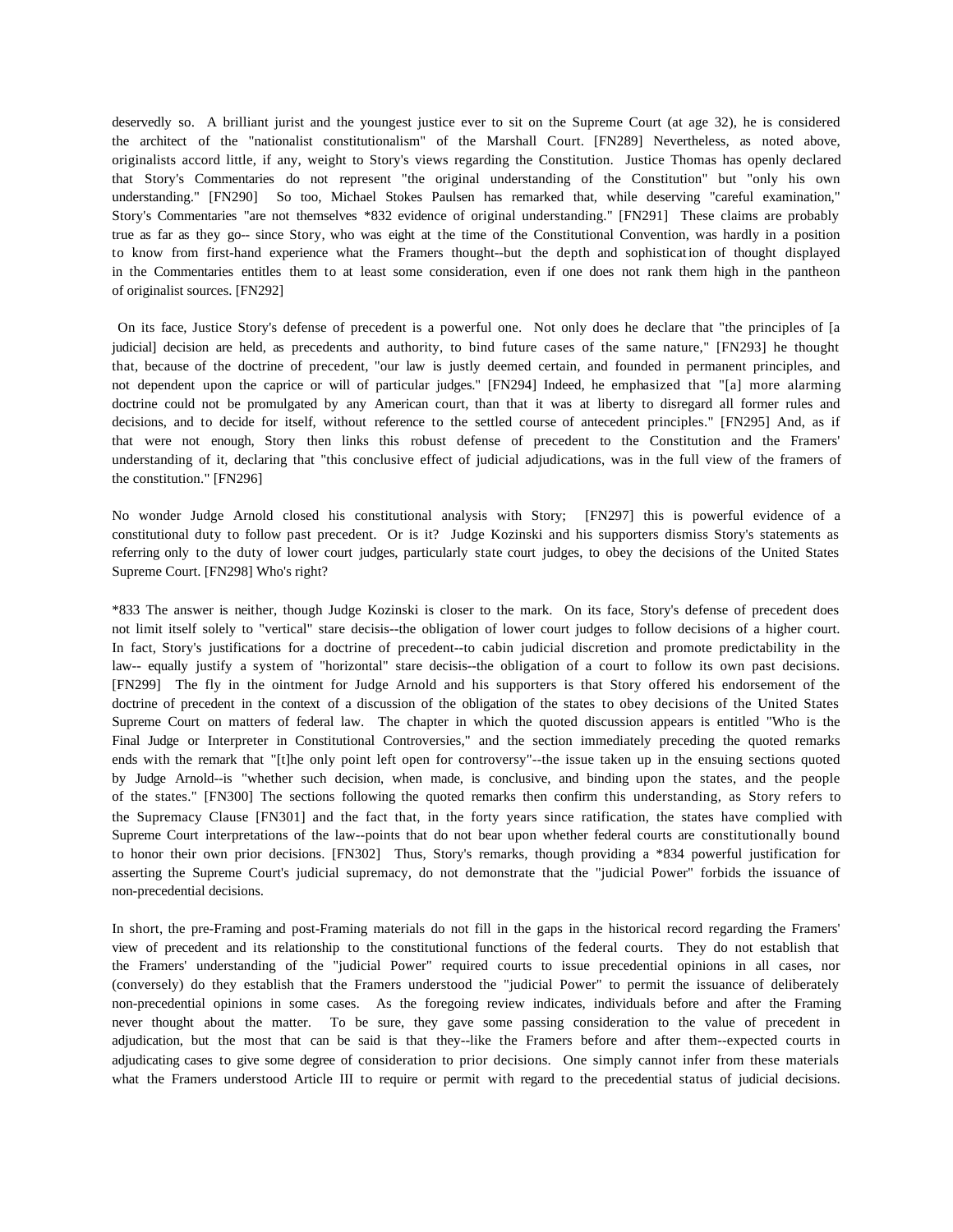#### V. Originalism and Historical Uncertainty

What does the opacity of the historical materials mean for the constitutionality of the no-precedent rules? If history does not reveal what the Framers understood the "judicial Power" to require or permit with regard to the precedential status of opinions, what are courts to do?

Obviously, for originalists, the opacity of the historical materials precludes striking down the rules as unconstitutional. Originalism proceeds on the working theory that governmental practices may not be set aside as unconstitutional where the historical records do not clearly show that the Constitution as understood by the Framers condemns those practices. [FN303] At a bare minimum, then, Judge Arnold was wrong to conclude on originalist- based grounds that the no-precedent rules are \*835 unconstitutional.

 But what about the reverse? Does the absence of a clear indication that the Framers thought the federal courts were constitutionally obligated to issue precedential opinions in all cases require the courts to uphold the no- precedent rules' constitutionality? Judge Kozinski apparently thought so. He was content to close his historical analysis with the conclusion that the views of the Framers, who he said engaged in a "lively debate" regarding the concept of precedent, were "unclear." [FN304] Implicit in this view is a bias in favor of upholding challenged practices unless the historical records clearly reveal that the Framers' understanding of the Constitution would have condemned them--that the no-precedent rules are constitutional so long as the historical records do not show that the Framers clearly would have thought them unconstitutional. [FN305] This approach to constitutional adjudication is one often made by originalists. [FN306]

 This instruction to courts to uphold questioned governmental practices unless the historical record clearly indicates that the Framers' understanding of the Constitution would condemn them transforms originalism from simply a theory of interpretation into a theory of judicial review. [FN307] Originalism, so conceived, is not simply about what the Constitution means but what courts are empowered to do in its name. So conceived, it acknowledges that what the Constitution prohibits and what a court may set aside as unconstitutional are two different things--the latter being a subset of the former. Moreover, so conceived, originalism cannot simply invoke this bias; it must defend it, demonstrating that this presumption in favor of upholding challenged governmental actions where the historical record is unclear is somehow rooted in the Constitution or the Framers' understanding of it.

 As an initial matter, this bias cannot be justified on interpretive grounds-- that upholding challenged governmental actions in the face of historical uncertainty best accords with the original understanding of the Framers. There is a large universe of practices for which the historical record provides no definitive guidance one way or the other, \*836 and, as for these practices, it seems highly implausible as a historical matter that the Framers intended modern courts to declare them constitutional simply because the historical records were unclear. For example, one searches in vain in the historical records for any statement condemning the adjudication of cases based on, say, a game of cards, roll of the dice, or flip of the coin, but it seems highly dubious that the Framers would have intended modern courts to uphold such practices simply because we were uncertain of the Framers' understanding of the requirements of the "judicial Power." [FN308] Indeed, there is no more basis for presuming that the Framers intended the federal court to adopt a bias in favor of upholding the constitutionality of questioned practices that the historical materials do not clearly show to have been condemned by the Framers than there is for presuming that they intended the courts to adopt a bias in favor of invalidating questioned practices that the historical records do not clearly show to have been approved by the Framers. Either bias is ahistorical. [FN309]

 Implicitly conceding the foregoing, originalists instead typically ground this bias in favor of the constitutionality of questioned practices not in the Framers' understanding of the adjudicatory process, but rather in democratic theory. [FN310] According to originalists, it is improper for a group of unelected judges to set aside governmental action that is the product of the democratically accountable branches, such as the President or Congress, unless there is a clear indication that the Constitution as understood by the Framers would condemn such action. [FN311] To do so risks judicial tyranny. This should all have a familiar ring; it is the familiar bug-a-boo of constitutional theory: the counter-majoritarian dilemma. [FN312] The originalist bias in favor of upholding questioned practices unless clearly condemned by the Framers is the \*837 originalist response to the counter- majoritarian difficulty. In fairness, moderate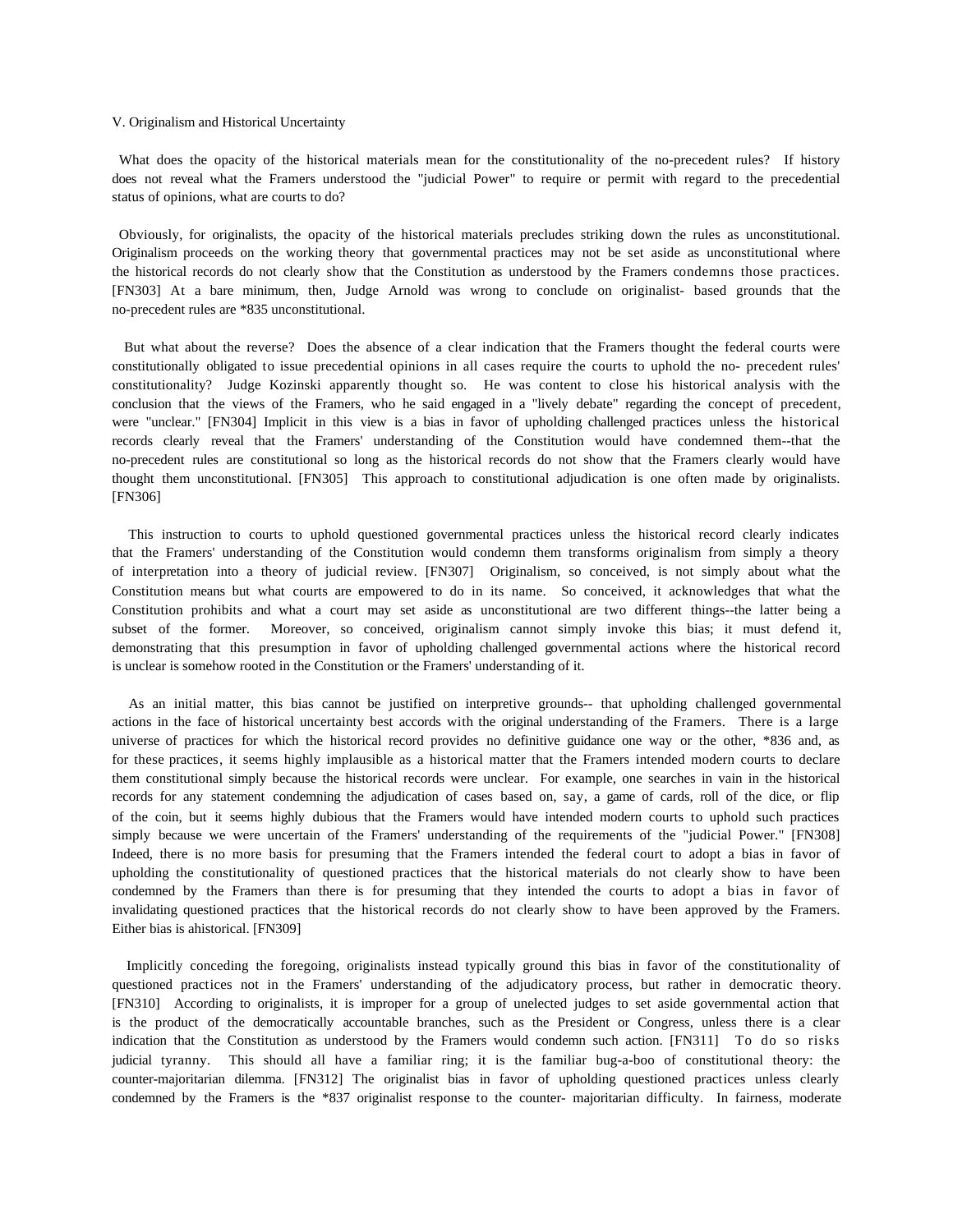originalists concede that originalism does not completely eliminate the dilemma (because it too licenses judges to set aside democratically validated governmental action). [FN313] Nevertheless, they contend that originalism serves to blunt much of the force of the dilemma by limiting the circumstances in which courts set aside democratically enacted legislation to only those situations in which the historical records clearly show that such legislation is inconsistent with the super-majoritarian Constitution as understood by the enacting super-majority. [FN314] Indeed, Judge Bork hyperbolically contends that originalism is so crucial to reconciling judicial review with democratic governance that we must accept it "in order to save the constitutional design." [FN315]

 Others have challenged this version of originalism, claiming that it rests on a debatable view of democratic legitimacy and that it fails to dissolve the counter-majoritarian difficulty. [FN316] I do not wish to enter or rehash that debate. My point is a more limited one: Even if one accepts originalism in principle, the originalist-endorsed bias in favor of upholding questioned practices so as to respect democratic government is utterly inapplicable when it comes to adjudicating constitutional challenges to most federal court procedural rules and practices, such as the no-precedent rules. Some federal court procedures are directly mandated by Congress, [FN317] but the rest-- the vast majority of the courts' procedural rules--were adopted by the federal courts themselves (i.e., by unelected judges) through processes that bear absolutely no resemblance to a democratic process.

 Indeed, the procedure used to adopt the no-precedent rules exemplifies the undemocratic nature of the federal court rulemaking process. As noted above, the no-precedent rules are local rules adopted by the judges of each circuit. The circuits possess the power to promulgate local rules pursuant to Federal Rule of Appellate Procedure 47, which authorizes a majority of the active judges of each circuit to adopt local rules. Though Rule  $47(a)(1)$  now requires (as a result of a \*838 1995 amendment) the circuits to provide the public with "appropriate" notice of the proposed rule and the opportunity to comment on it, [FN318] the original Rule 47 in effect at the time that the no-precedent rules were adopted did not require even that. Rather, the pre-1995 version of Rule 47 imposed no procedural requirements on the circuits and simply authorized a majority of the active judges of each circuit to "make and amend rules governing its practice not inconsistent with these rules." [FN319] Not only were the circuits permitted to exclude the public from the process of adopting the no-precedent rules, they were entitled to adopt the rules through a secretive process outside public view. Indeed, the Tenth Circuit concealed for six years the fact that three of the circuit's active judges, including the Chief Judge, dissented from the approval of the circuit's no-precedent rule. [FN320] Moreover, in contrast to the Federal Rules of Appellate Procedure themselves, the no-precedent rules were not submitted to Congress for its tacit approval; there was (and still is) no requirement that local rules be submitted to Congress for its review. [FN321] Thus, the no-precedent rules were the product of a secretive process in which the sole stakeholders were the unelected federal circuit court judges themselves.

True, the no-precedent rules were promulgated pursuant to authority delegated by the Federal Rules of Appellate Procedure, which were submitted to Congress for its approval in accordance with the Rules Enabling Act. [FN322] That the Federal Rules of Appellate Procedure were promulgated via the congressional approval process specified in the Rules Enabling Act, however, hardly confers democratic legitimacy upon local rules of court adopted pursuant to the federal rules. To begin with, federal rules of practice and procedure, like the Federal Rules of \*839 Appellate Procedure, become effective unless Congress acts, not because of it. [FN323] At best, inaction by Congress signifies its tacit acceptance of the proposed rules. Even if we concede that fact and agree that Congress' failure to veto the Federal Rules of Appellate Procedure, including Rule 47, signifies its approval of the rules--itself a dubious proposition [FN324]--there is simply no plausible basis for assuming that local rules promulgated in accordance with the federal rules have been tacitly approved by Congress. In this respect, local rules of court are analogous to regulations adopted by an administrative agency pursuant to a statutory delegation of power by Congress, which are not assumed to represent the will of or have been endorsed by Congress simply because they were validly promulgated pursuant to a delegation of authority by Congress. Indeed, Congress has created a review process for administrative regulations precisely because it recognizes that the use of delegated authority may often lead to the adoption of rules at variance with Congress' wishes. [FN325]

In fact, local rules of court actually stand in a worse position (democratically speaking) than agency rules and regulations. Administrative rules and regulations are promulgated by an agency or official that is accountable at least in some respect to the President; [FN326] local rules of court have no similar linkage to an elected official. Moreover,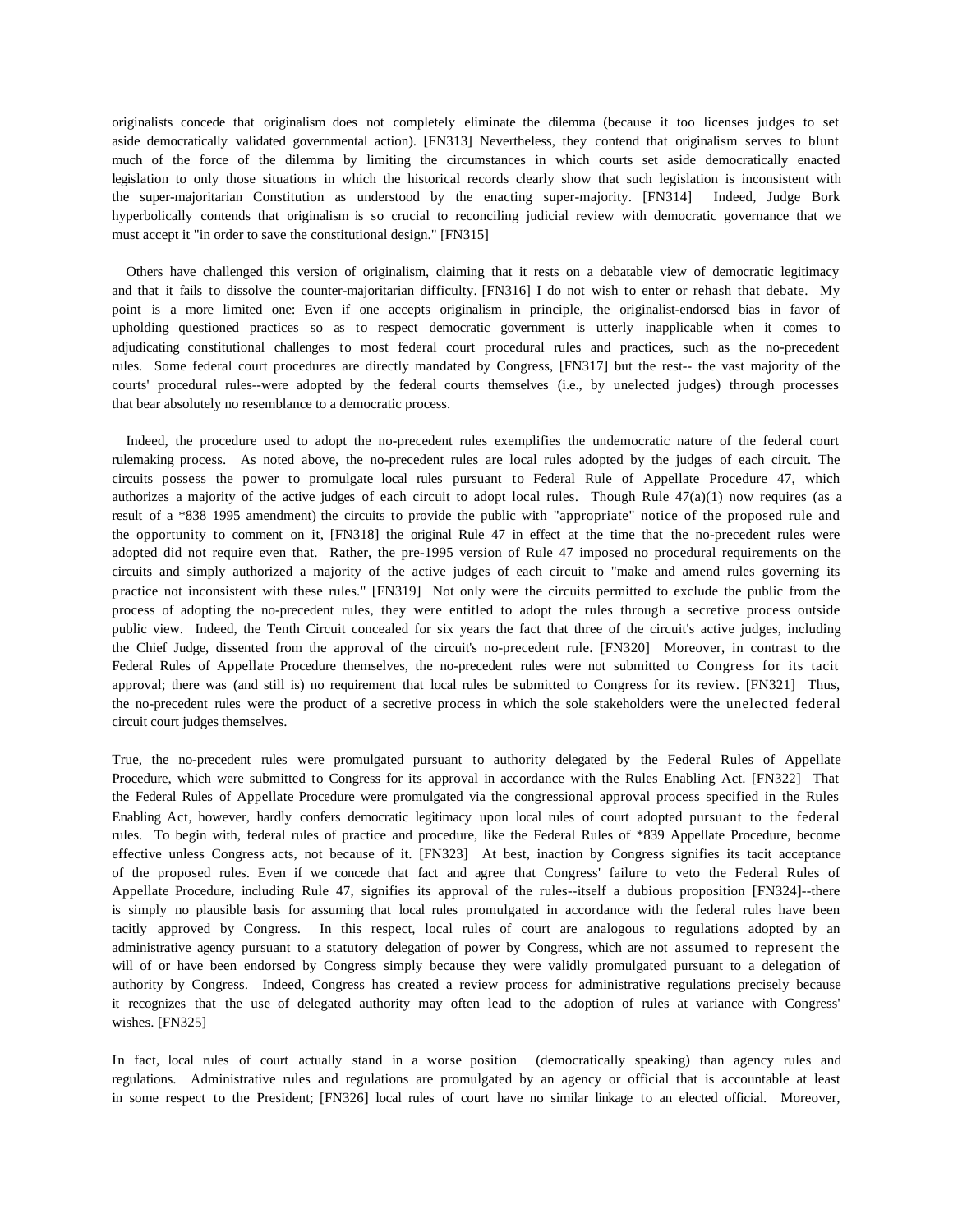the promulgation process for local rules of court is one step more removed from the legislative process than that for agency rules. Agency rules are the direct product of a delegation of rulemaking authority that has been affirmatively approved by both houses of Congress and signed into law by the President (or at least been passed over his veto through the super-majoritarian requirements of Article I, Section 7). [FN327] Local rules, in contrast, are enacted pursuant to a delegation only tacitly approved by Congress (by its silence) and \*840 regarding which the President had no say (since the President has no role in the approval of federal rules of practice and procedure unless Congress passes a bill disapproving a proposed rule, which it did not do with respect to the Federal Rules of Appellate Procedure).

Thus, the no-precedent rules cannot lay claim to any democratic provenance; they must be seen as (and, more importantly, judged by) what they are: rules of practice adopted by a small cadre of unelected federal judges via a process in which the public had no right to participate and which it was unable to view. [FN328] This, of course, is hardly the type of action the judicial review of which gives rise to the counter-majoritarian dilemma.

 The implication of this insight for originalist-based inquiries regarding the constitutionality of the no-precedent rules is manifest. The originalist bias that, where the historical records are unclear, federal courts must uphold questioned practices so as to respect the democratic process is inapplicable because the no-precedent rules are not the product of a democratic process. They are the product of a secretive process employed by the federal judiciary for the self-serving purpose of alleviating its own workload, and, as such, their constitutionality cannot be determined on the basis of the simple default rule employed by originalists that uncertainty in the historical records militates in favor of the constitutionality of a practice. Rather, to be honest to the originalist project, their constitutionality must be assessed solely with regard to what the Framers understood Article III to require-- and that is precisely what the opacity of the historical records precludes originalists from doing. [FN329]

 Thus, both Judge Arnold and Judge Kozinski are wrong. The uncertainty regarding the Framers' view of the role of precedent in \*841 federal court adjudication cuts against both of their conclusions. To condemn practices of the federal courts as unconstitutional on originalist grounds, one must show that the Framers' understanding of the Constitution, rightly applied, would condemn the practice; conversely, to uphold such a practice as constitutional on originalist grounds, one must prove that the Framers' understanding of the Constitution, rightly applied, would have endorsed or at least accepted the practice. The inability to do either with respect to the no-precedent rules precludes using originalism as the interpretive methodology for assessing the rules' constitutionality.

 More generally, this insight shows that originalism provides an incomplete interpretive theory. This is not a novel proposition as a general matter, [FN330] but its particular importance to adjudicating constitutional challenges to federal court procedures and practices has never been made clear. [FN331] The available historical records simply give us no indication of the Framers' views regarding a whole host of federal court practices, such as limiting the availability of oral argument or dispensing with reasoned explanations for appellate decisions. What materials that are available refer only to the broadest institutional and jurisdictional features of the federal courts; on the types of questions that are likely to be challenged and litigated today regarding the practices and procedures of the federal courts, the materials are all too often unilluminating, particularly at the level of detail that would allow judges to decide, based on history alone, whether the practice is constitutional or not. As to these practices for which the historical records are inconclusive, originalism simply will not provide an authoritative answer to the constitutional question--one way or (and this is the important part) the other. Thus, contrary to Judge Kozinski's approach, the opacity of the historical materials does not support the constitutional validity of a questioned practice; rather, it vitiates the resort to history to resolve the constitutional issue in the first place.

#### \*842 Conclusion

 As should no doubt be clear by now, I view the debate regarding the Framers' understanding of the "judicial Power" and the role of precedent in it as unanswerable. Some defend Judge Arnold's reading of history; [FN332] some, like Judge Kozinski, criticize it. [FN333] Regardless of who is right--and, as I argue above, there is no way to know for certain because of the paucity of historical evidence on the point--history simply cannot provide the conclusive answer to the question of the constitutionality of the no- precedent rules. [FN334] Rather, that answer must be found elsewhere.

More generally, my critique of originalism as an incomplete interpretive theory should not be confused with an attack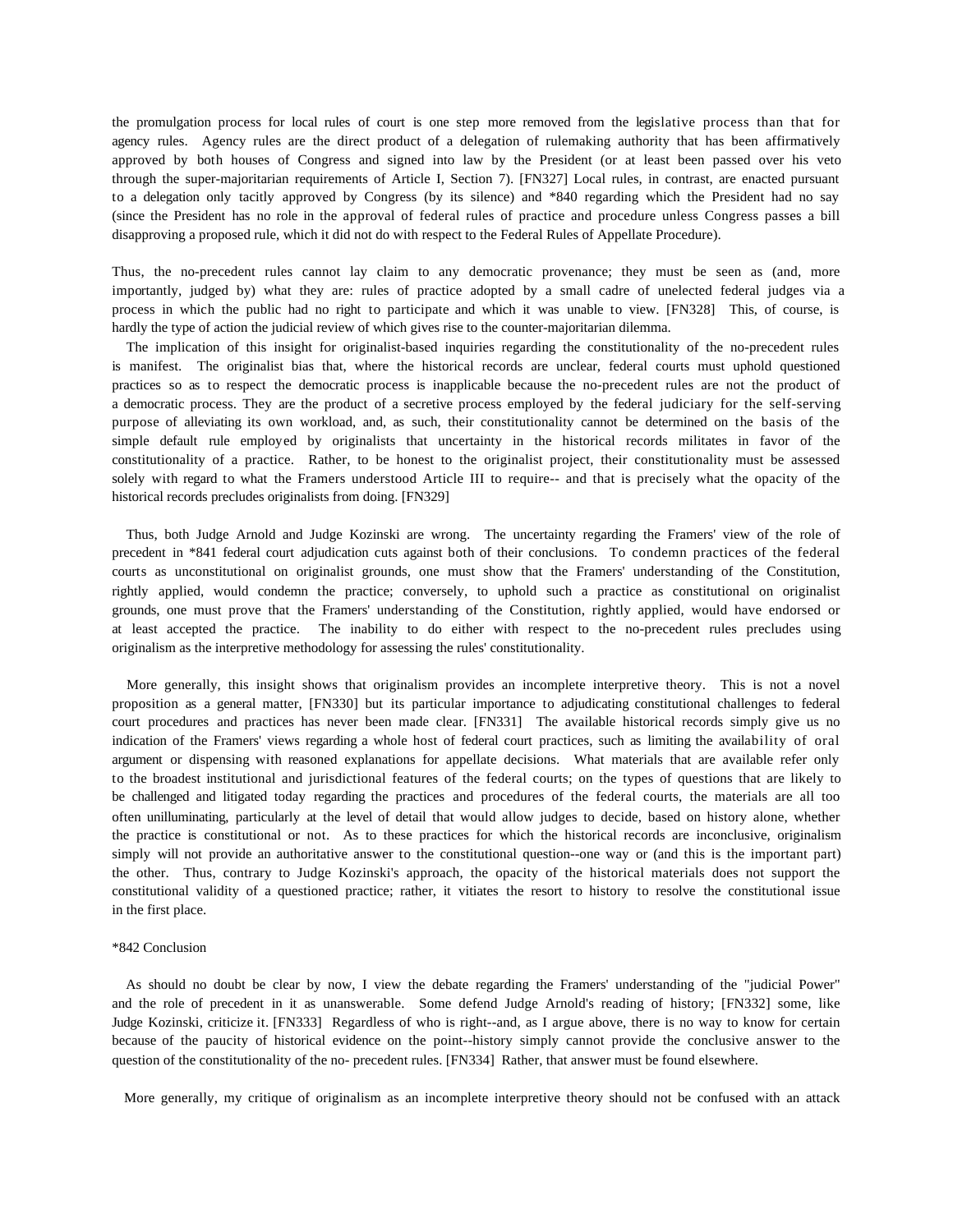on the use of history generally in constitutional adjudication. My point is not that history is utterly irrelevant to constitutional questions or that the courts are free to disregard the Framers' views in assessing the constitutionality of the practices and procedural rules of the federal courts. The views of those who participated in the debates leading to the adoption of the Constitution must be considered and given the weight due them, which may be great or may be little depending on a host of factors. The critical point is that, though the constitutional analysis might begin with a historical inquiry into the views of the Framers regarding the power of the federal courts, it cannot end there.

[FNa1]. Assistant Professor of Law, Willamette University College of Law. A.B., Harvard University; J.D., New York University. I would like to thank Christopher Eisgruber, William Nelson, Larry Kramer, Stephanos Bibas, Jeffrey Standen, Hans Linde, Joel Goldstein, and Daniel Hulsebosch for their guidance and assistance. This Article was made possible by a research grant from the Willamette University College of Law.

[FN1]. In 2001, the Court of Appeals held oral argument in only 32% of the cases decided on the merits. 2001 Admin. Office of the U.S. Courts Ann. Rep. of the Dir. 38 tbl.S-1 [hereinafter 2001 Ann. Rep.]. That figure is down from 37% in 1999. 1999 Admin. Office of the U.S. Courts Ann. Rep. of the Dir. 47 tbl.S-1 [hereinafter 1999 Ann. Rep.]. Moreover, that figure conceals a significant disparity among the circuits regarding the availability of oral argument for litigants. The Fourth Circuit granted oral argument in only 19% of its cases (the lowest percentage of any circuit), while the Second Circuit granted oral argument in 53% of its cases (the highest). 2001 Ann. Rep., supra, at 38. The Second Circuit was the only circuit to grant oral argument in more than half of its cases. Id.

[FN2]. In 2001, 28,840 cases were decided on the merits in the various circuits (excluding the Federal Circuit). 2001 Ann. Rep., supra note 1, at 38 tbl.S-1. According to the Administrative Office of the United States Courts, each active judge on the court of appeals in 2001 participated on average in 498 cases decided on the merits and was responsible for 168 written decisions. See Administrative Office of the United States Courts, U.S. Court of Appeals-- Judicial Caseload Profile, available at http://www.uscourts.gov/cgi- bin/cmsa2001.pl. Even assuming a 60-hour workweek, there were only 6.27 hours available to devote on average to each case, and that includes the time spent reading the briefs, listening to oral argument (if there was such), deliberating at conference, and preparing a written decision (once again, if there was such). If one assumes a 40-hour workweek, the time available drops to 4.18 hours per case.

 To be sure, one should be cautious about attributing too much significance to these figures. For example, the presence of senior judges and district court judges sitting by designation provides some additional manpower to assist active judges adjudicate the large number of cases. Nevertheless, active judges still carry the brunt of the workload of each circuit: 79% on average and up to 98.5% in the District of Columbia Circuit. 2001 Ann. Rep., supra note 1, at 39 tbl.S-2. Moreover, adjudicating cases on the merits comprises only a portion of each judge's judicial responsibilities. In addition to the nearly 29,000 cases adjudicated on the merits, the federal court of appeals resolved 11,761 cases on procedural grounds, adjudicated untold (but numerous) motions related to the appeals, and (of course) administered the court itself. Id. at 75 tbl.B-1. In short, while one may quibble about the actual number of hours each judge devotes on average to each case, the underlying point--that the burgeoning caseload has diminished the time available to focus on each case--remains incontestable.

[FN3]. Of the 28,840 cases decided on the merits in 2001, fewer than 6,000 resulted in a published, written opinion. 2001 Ann. Rep., supra note 1, at 40 tbl.S-3.

[FN4]. In the period between 1960 and 1990, the number of federal appeals increased ten-fold. Thomas E. Baker, Rationing Justice on Appeal: The Problems of the U.S. Courts of Appeals 19 (1994). In 2001 alone, there were 57,464 filings in the Court of Appeals--an increase of over 5% from 2000. See 2001 Ann. Rep., supra note 1, at 74 tbl.B. The cause for this increase is hotly contested. A recent study by the Federal Judicial Center suggested that the increase in appeals resulted primarily from an increase in civil appeals-- criminal appeals grew only "modestly" during the appellate litigation explosion of the 1980s. See Federal Judicial Center, Stalking the Increase in the Rate of Federal Civil Appeals 2 (1995). Moreover, the study concluded that the increase in civil appeals resulted "mainly" from an increase in lawsuits being filed in the district courts and not from a generalized increase in the propensity of litigants to appeal. Id. at 3-4.

[FN5]. 2001 Ann. Rep., supra note 1, at 40 tbl.S-3.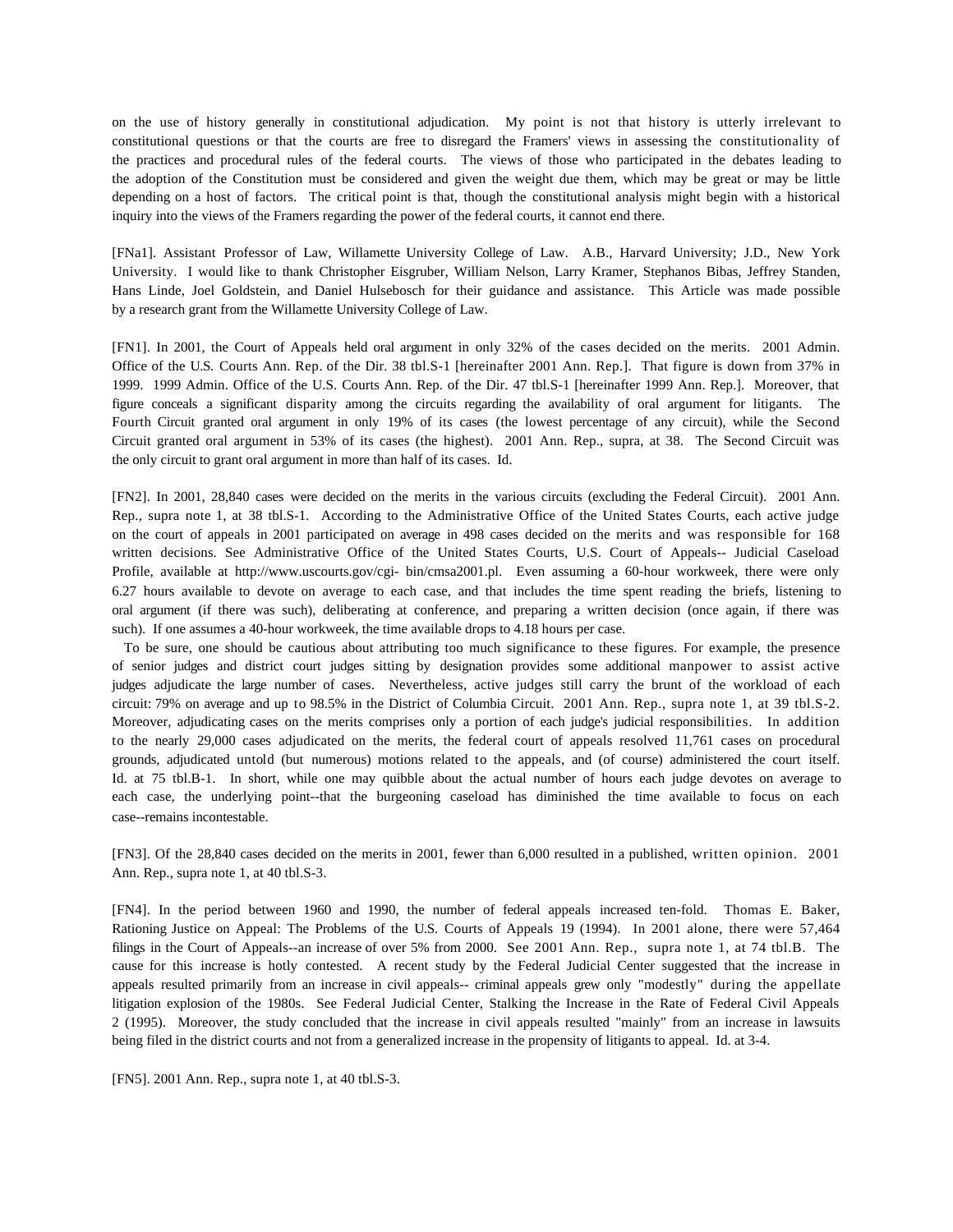[FN6]. See, e.g., William L. Reynolds & William M. Richman, The Non- Precedential Precedent--Limited Publication and No-Citation Rules in the United States Courts of Appeal, 78 Colum. L. Rev. 1167 (1978) [hereinafter Reynolds & Richman, Non-Precedential Precedent]; William L. Reynolds & William M. Richman, An Evaluation of Limited Publication in the United States Courts of Appeals: The Price of Reform, 48 U. Chi. L. Rev. 573 (1981) [hereinafter Reynolds & Richman, The Price of Reform]; Lauren K. Robel, The Myth of the Disposable Opinion: Unpublished Opinions and Government Litigants in the United States Courts of Appeals, 87 Mich. L. Rev. 940, 959-62 (1989).

[FN7]. See In re Rules of the United States Court of Appeals for the Tenth Circuit, Adopted Nov. 18, 1986, 955 F.2d 36, 36 (10th Cir. 1992) (Holloway, C.J., concurring and dissenting) (dissenting from circuit's adoption of provision barring citation of unpublished decisions and declaring that such decisions possess "no precedential value"). In addition, presaging his later decision, Judge Richard Arnold wrote an article in 1999 that was highly critical of the no-precedent rules. Richard S. Arnold, Unpublished Opinions: A Comment, 1 J. App. Prac. & Process 219 (1999).

[FN8]. E.g., Edith H. Jones, Back to the Future for Federal Appeals Courts: Rationing Federal Justice by Recovering Limited Jurisdiction, 73 Tex. L. Rev. 1485, 1494-95 (1995); Boyce F. Martin, Jr., In Defense of Unpublished Opinions, 60 Ohio St. L.J. 177, 189-93 (1999); Philip Nichols, Jr., Selective Publication of Opinions: One Judge's View, 35 Am. U. L. Rev. 909, 916-19, 928 (1986); David S. Tatel, Some Thoughts on Unpublished Decisions, 64 Geo. Wash. L. Rev. 815, 816 (1996); see also Jonathan M. Cohen, Inside Appellate Courts: The Impact of Court Organization on Judicial Decision Making in the United States Courts of Appeals 74-75 (2002) (discussing anonymous interview with circuit judges defending need to issue unpublished opinions).

[FN9]. See Salem M. Katesh & Alex V. Chachkes, Constitutionality of 'No- Citation' Rules, 3 J. App. Prac. & Process 287, 295-96 (2001) (observing that debate about rules has rested "almost exclusively" on policy grounds).

[FN10]. Anastasoff v. United States, 223 F.3d 898 (8th Cir. 2000).

[FN11]. Anastasoff v. United States, 235 F.3d 1054 (8th Cir. 2000) (en banc).

[FN12]. E.g., Kenneth A. Laretto, Note, Precedent, Judicial Power, and the Constitutionality of "No-Citation" Rules in the Federal Courts of Appeals, 54 Stan. L. Rev. 1037 (2002); Sheree L. K. Nitta, Note, The Price of Precedent: Anastasoff v. United States, 23 U. Haw. L. Rev. 795 (2001); Christian F. Southwick, Note, Unprecedented: The Eighth Circuit Repaves Antiquas Vias with a New Constitutional Doctrine, 21 Rev. Litig. 191 (2002).

 In addition, the Journal of Appellate Practice and Process, which is published by the University of Arkansas at Little Rock School of Law, devoted almost an entire issue to articles on the Eighth Circuit's decision. See R. Ben Brown, Judging in the Days of the Early Republic: A Critique of Judge Richard Arnold's Use of History in Anastasoff v. United States, 3 J. App. Prac. & Process 355 (2001); K. K. DuVivier, Are Some Words Better Left Unpublished?: Precedent and the Role of Unpublished Opinions, 3 J. App. Prac. & Process 397 (2001); Michael Hannon, A Closer Look at Unpublished Opinions in the United States Courts of Appeals, 3 J. App. Prac. & Process 199 (2001); Daniel N. Hoffman, Publicity and the Judicial Power, 3 J. App. Prac. & Process 343 (2001); Katesh & Chachkes, supra note 9, at 287; Charles G. Mills, Anastasoff v. United States and Appeals in Veterans' Cases, 3 J. App. Prac. & Process 419 (2001); Melissa M. Serfass & Jessie L. Cranford, Federal and State Court Rules Governing Publication and Citation of Opinions, 3 J. App. Prac. & Process 251 (2001); J. Thomas Sullivan, Concluding Thoughts on the Practical and Collateral Consequences of Anastasoff, 3 J. App. Prac. & Process 425 (2001); Stephen L. Wasby, Unpublished Decisions in the Federal Courts of Appeals: Making the Decision to Publish, 3 J. App. Prac. & Process 325 (2001); Melissa H. Weresh, The Unpublished, Non-Precedential Decision: An Uncomfortable Legality, 3 J. App. Prac. & Process 175 (2001).

[FN13]. Symbol Techs., Inc. v. Lemelson Med., Educ. & Research Found., L.P., 277 F.3d 1361 (Fed. Cir. 2002); Hart v. Massanari, 266 F.3d 1155 (9th Cir. 2001).

[FN14]. See Letter from Seth Waxman, Solicitor General of the United States, to Hon. Will Garwood, Chair of the Advisory Committee for the Federal Rules of Appellate Procedure, at app. (Jan. 16, 2001) (copy on file with author).

[FN15]. See id.; see also id. at 1 ("All circuits agree that unpublished decisions are not binding precedent, and this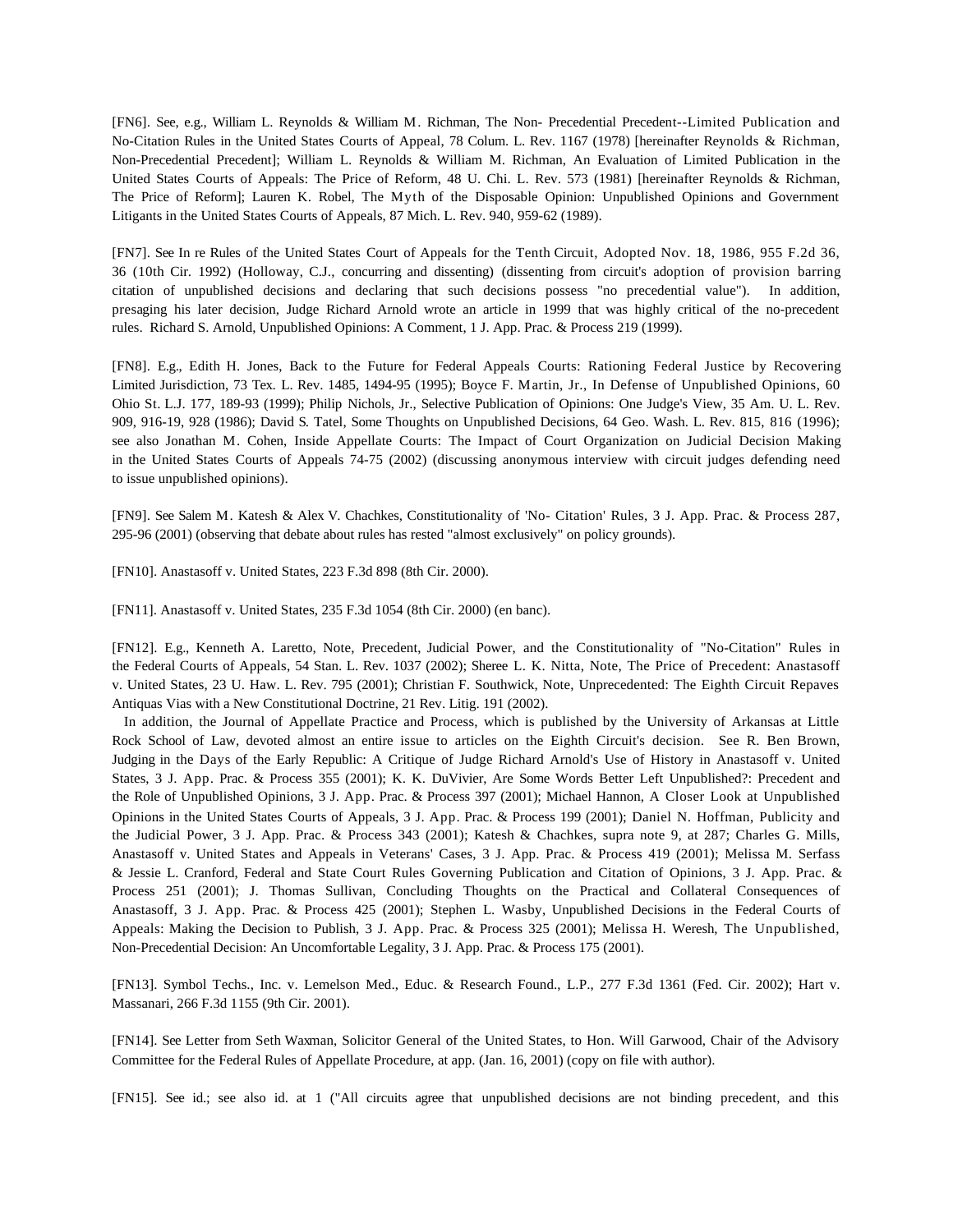proposed amendment would not alter that practice.").

[FN16]. U.S. Const. art. III, § 1 ("The judicial Power of the United States, shall be vested in one supreme Court, and in such inferior Courts as the Congress may from time to time ordain and establish.").

[FN17]. Hart, 266 F.3d at 1160-62; Anastasoff v. United States, 223 F.3d 898, 900 (8th Cir. 2000).

[FN18]. See Katesh & Chachkes, supra note 9, at 313-15.

[FN19]. See Southwick, supra note 12, at 214; Sullivan, supra note 12, at 432-33; Weresh, supra note 12, at 193-95; David Dunn, Note, Unreported Decisions in the United States Courts of Appeals, 63 Cornell L. Rev. 128, 143-45 (1977); William J. Miller, Note, Chipping Away at the Dam: Anastasoff v. United States and the Future of Unpublished Opinions in the United States Courts of Appeals and Beyond, 50 Drake L. Rev. 181, 204 (2001); Jon A. Strongman, Comment, Unpublished Opinions, Precedent, and the Fifth Amendment: Why Denying Unpublished Opinions Precedential Value is Unconstitutional, 50 U. Kan. L. Rev. 195, 211-15 (2001); Lance A. Wade, Note, Honda Meets Anastasoff: The Procedural Due Process Argument Against Rules Prohibiting Citation to Unpublished Judicial Decisions, 42 B.C. L. Rev. 695, 722-31 (2001).

[FN20]. See Southwick, supra note 12, at 214; Sullivan, supra note 12, at 433; Strongman, supra note 19, at 215-22.

[FN21]. Anastasoff, 223 F.3d at 902.

[FN22]. Hart, 266 F.3d at 1167.

[FN23]. See, e.g., Robert H. Bork, The Tempting of America: The Political Seduction of the Law 153 (1990); see also infra text accompanying notes 306- 11.

[FN24]. See D.C. Cir. R. 36(c); 1st Cir. R. 36(a) & IOP IX(b); 2d Cir. R. 0.23; 3d Cir. IOP 5.3; 4th Cir. R. 36(a); 5th Cir. R. 47.5.1; 6th Cir. R. 206(a); 7th Cir. R. 53(c)(1); 8th Cir. Plan for Publication of Opinions P 1; 9th Cir. R. 36-1 & 36-2; 10th Cir. R. 36.2; 11th Cir. R. 36-2 & IOP 5; Fed. Cir. R. 47.6(a) & IOP 10.3.

 A majority of the circuits have adopted detailed rules or guidelines for judges to use in determining whether a particular opinion should be published. See D.C. Cir. R. 36(a)(2); 4th Cir. R. 36(a); 5th Cir. R. 47.5.1; 6th Cir. R. 206(a); 7th Cir. R. 53(c)(1); 8th Cir. Plan for Publication of Opinions P 4; 9th Cir. R. 36-2; Fed. Cir. IOP 10.4. The other circuits provide only general, vague guidance to their judges. For example, the Second Circuit advises judges that, where "no jurisprudential purpose would be served by a written opinion," the panel's decision should be made in open court or by unpublished summary order. 2d Cir. R. 0.23. The Third Circuit advises judges that opinions "which appear to have value only to the trial court or the parties" should be unpublished. 3d Cir. IOP 5.3. For an insightful explanation of the internal application of these rules, see Wasby, supra note 12, at 332-36 (providing overview of publication decision-making process).

[FN25]. See 1st Cir. R. 36(a), (b)(2)(F); 2d Cir. R. 0.23; 7th Cir. R. 53(b)(2)(iv); 9th Cir. R. 36-3(b); Fed. Cir. R. 47.6(b); Fed. Cir. IOP 9.9. These circuits have carved a narrow exception to their no-citation rules to permit citation to unpublished opinions for the purpose of establishing res judicata, collateral estoppel, or law of the case. See 1st Cir. R.  $36(b)(2)(F)$ (unpublished opinions may be cited "only in related cases"); 2d Cir. R. 0.23 (unpublished opinions may not be cited "in unrelated cases"); 7th Cir. R.  $53(b)(iv)$  (unpublished order shall not be cited "[e]xcept to support a claim of res judicata, collateral estoppel or law of the case"); 9th Cir. R. 36-3(b) (unpublished opinions may be cited "when relevant under the doctrine of law of the case, res judicata, or collateral estoppel"). In addition, the Ninth Circuit has expanded its exception to its no-citation rule to include circumstances in which the citation is "for factual purposes, such as to show double jeopardy, sanctionable conduct, notice, entitlement to attorneys' fees, or the existence of a related case." 9th Cir. R. 36-3(b)(ii). In any event, the "res judicata" exception to the no-citation rule offers little hope to counsel since an unpublished decision will be relevant under those doctrines only when the unpublished decision involves one of the parties to the current lawsuit--an extremely rare circumstance.

 In addition to the foregoing circuits, the D.C. Circuit forbids citation to its unpublished decisions rendered before January 1, 2002, though it permits citation to its unpublished decision rendered after that date. See D.C. Cir. R.  $28(c)(1)$ .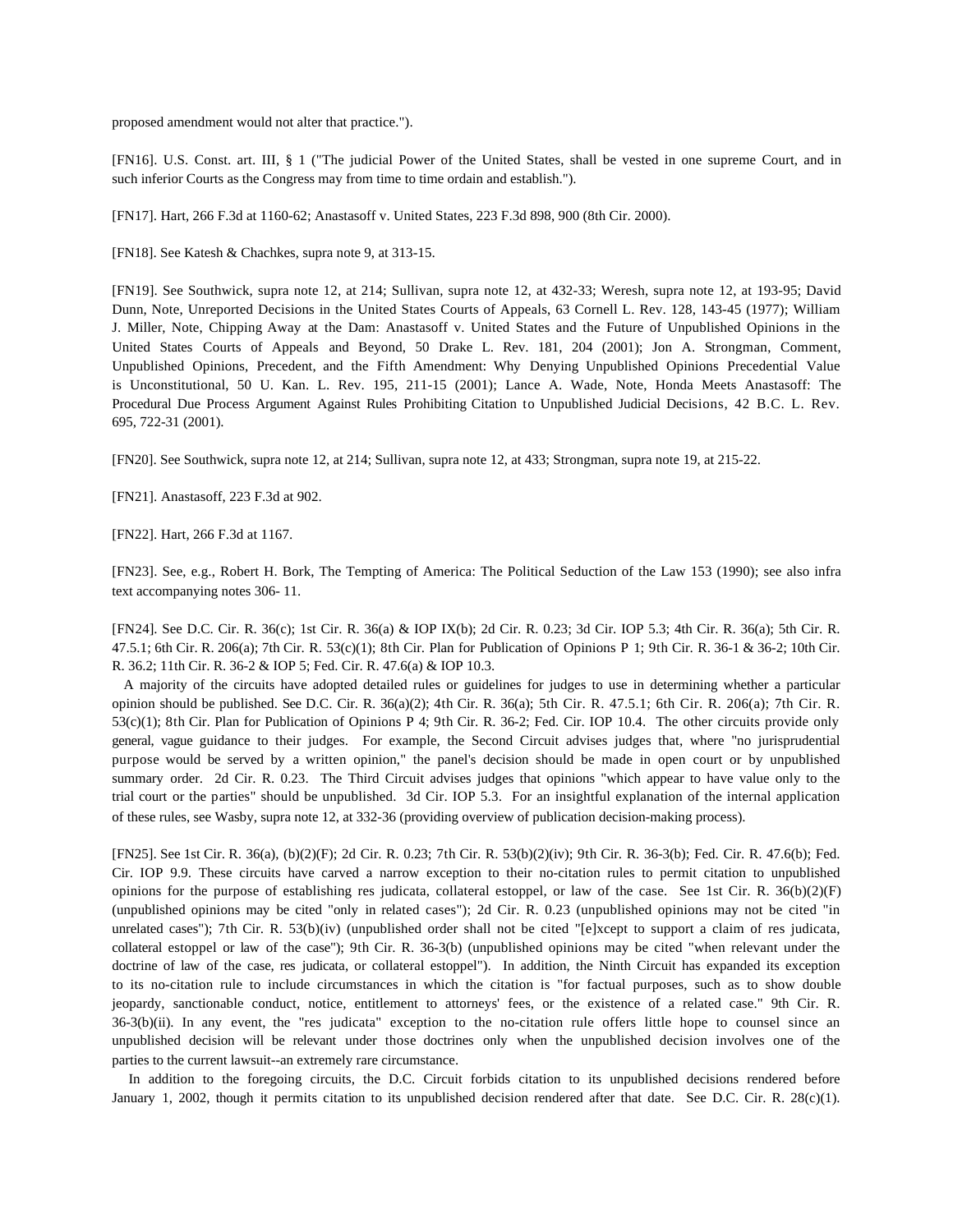Lastly, of the circuits that allow parties to cite unpublished decisions, most expressly declare that citation to unpublished opinions is "disfavored" and should be done only if "there is no published opinion that would serve as well." 4th Cir. R. 36(c) (providing that citation is "disfavored" but permitted where counsel believes that an unpublished decision "has precedential value in relation to a material issue in a case and that there is no published opinion that would serve as well"); 6th Cir. R. 28(g) (providing that citation is "disfavored" but permitted where a party believes that an unpublished decision "has precedential value in relation to a material issue in a case, and that there is no published opinion that would serve as well"); 8th Cir. R. 28A(i) ("[P]arties generally should not cite [unpublished opinions]" but may do so "if the opinion has persuasive value on a material issue and no published opinion of this or another court would serve as well."); 10th Cir. R. 36.3(b) (providing that citation is "disfavored" but unpublished opinion may be cited if "(1) it has persuasive value with respect to a material issue that has not been addressed in a published opinion and (2) it would assist the court in its disposition"); 11th Cir. R. 36-3 IOP P 5 (providing that reliance on unpublished opinions "is not favored" but they may be cited "as persuasive authority").

[FN26]. See D.C. Cir. R. 28(c)(1)(A) (providing that unpublished decision issued before Jan. 1, 2002 may not be "cited as precedent"); 3d Cir. IOP 5.3; 5th Cir. R. 47.5.4 (providing that unpublished opinions issued after Jan. 1, 1996 "are not precedent, except under the doctrine of res judicata, collateral estoppel, or law of the case (or similarly to show double jeopardy, abuse of the writ, notice, sanctionable conduct, entitlement to attorneys' fees, or the like)"); 4th Cir. IOP 36.3 (providing that court may decide appeal by summary opinion if all judges on panel agree that opinion "would have no precedential value"); 5th Cir. R. 47.5.4 (providing that unpublished decisions issued on or after Jan. 1, 1996 "are not precedent"); 6th Cir. IOP 205(c) ("Reported panel opinions are binding on subsequent panels."); 7th Cir. R. 53(b)(2)(iv) (providing that unpublished orders shall not be "used as precedent"); 8th Cir. R. 28A(i) (providing that unpublished opinions "are not precedent"); 9th Cir. R. 36-3(a) (providing that unpublished opinions "are not binding precedent, except when relevant under the doctrine of law of the case, res judicata, and collateral estoppel"); 10th Cir. R. 36.3(a) (providing that unpublished opinions "are not binding precedents, except under the doctrines of law of the case, res judicata, and collateral estoppel"); 11th Cir. R. 36-2 & IOP 5 (providing that unpublished opinions "are not considered binding precedent"); Fed. Cir. R. 47.6(b) (providing that unpublished opinions must not be "cited as precedent"); see also Fed. Cir. R. 47.6(c) (referring to unpublished opinions as "nonprecedential").

[FN27]. Report of the Proceedings of the Judicial Conference of the United States 33 (1972); see also Reynolds & Richman, Non-Precedential Precedent, supra note 6, at 1170-71 (summarizing history of development of selective publication and no-citation rules).

[FN28]. Bd. of the Fed. Judicial Ctr., Recommendations and Report to the April Meeting of the Judicial Conference of the United States 2 (Mar. 21, 1972) (copy on file with author). Although the Center in its accompanying report had observed that unpublished opinions would not require the work necessary for an opinion "intended to enter the body of precedent," id. at 7, that oblique reference to the precedential value of opinions was not understood as a prescriptive point--that unpublished opinions should be assigned no precedential value--but rather as a descriptive one--that unpublished opinions in fact lack precedential value.

[FN29]. Standards for Publication of Judicial Opinions: A Rep. of the Committee on Use of Appellate Court Energies of the Advisory Council for Appellate Justice 5 (Aug. 1973) (recommending adoption of rules restricting the publication of opinions). Although the report was issued in the name of the full Advisory Council, the report was apparently drafted by a seven-person committee (the "Committee on Use of Appellate Court Energies") chaired by Charles W. Joiner. See id. at 21. The Model Rule provides:

1. Standard for Publication

- An opinion of the (highest court) or of the (intermediate court) shall not be designated for publication unless:
- a. The opinion establishes a new rule or law or alters or modifies an existing rule; or
- b. The opinion involves a legal issue of continuing public interest; or
- c. The opinion criticizes existing law; or
- d. The opinion resolves an apparent conflict of authority.

 2. Opinions of the court shall be published only if the majority of the judges participating in the decision find that a standard for publication as set out in section (1) of this rule is satisfied. Concurring opinions shall be published only if the majority opinion is published. Dissenting opinions may be published if the dissenting judge determines that a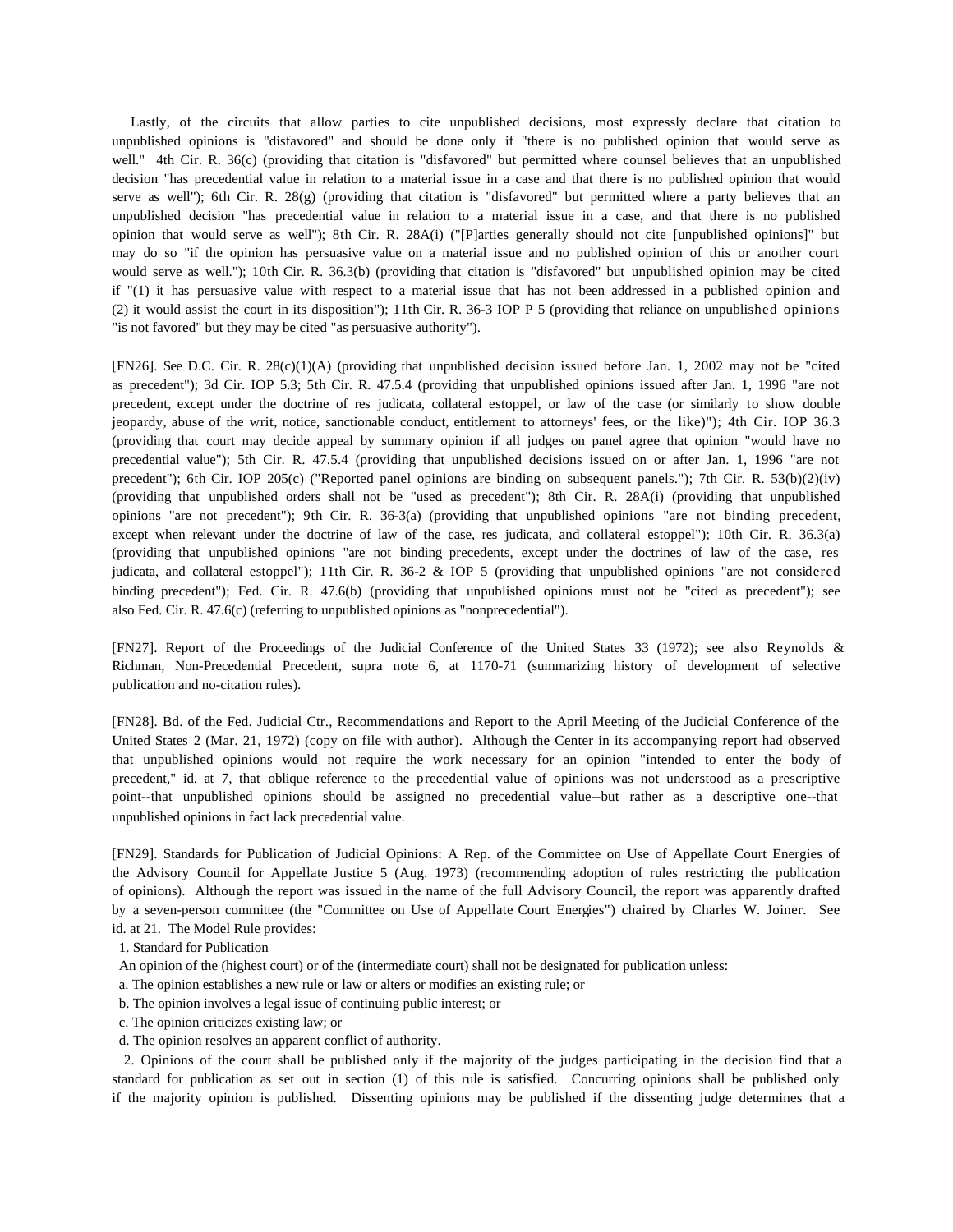standard for publication as set out in section (1) of this rule is satisfied. The (highest court) may order any unpublished opinion of the (intermediate court) or a concurring or dissenting opinion in that court published.

 3. If the standard for publication as set out in section (1) of the rule is satisfied as to only a part of an opinion, only that part shall be published.

 4. The judges who decide the case shall consider the question of whether or not to publish an opinion in the case at the conference on the case before or at the time the writing assignment is made, and at that time, if appropriate, they shall make a tentative decision not to publish.

 5. All opinions that are not found to satisfy a standard for publication as prescribed by section (1) of this rule shall be marked, Not Designated for Publication. Opinions marked, Not Designated for Publication, shall not be cited as precedent by any court or in any brief or other materials presented to any court.

Id. at app. I.

[FN30]. Id. at 20.

[FN31]. Id.

[FN32]. M emorandum Report on Second Circuit Opinion Publication Resolution 1 (noting adoption on Oct. 31, 1973 of 2d Cir. R. 0.23) (copy on file with author).

[FN33]. See Plan of the Third Circuit for Publishing Opinions 3 (effective Jan. 1, 1974) (advising judges to publish opinion "only where the case has precedential or institutional value") (copy on file with author); Plan for Publication of Opinions of the United States Court of Appeals for the Fifth Circuit 2 (effective Feb. 8, 1973) (referencing Local Rule 21, which was previously adopted on Aug. 14, 1970, and which provides for issuance of order affirming lower court decision without opinion where, among other items, opinion "would have no precedential value") (copy on file with author); Plan for Publication of Opinions of the United States Court of Appeals for the Sixth Circuit 1 (adopted Dec. 6, 1972) (noting that opinion is published only if judge "considers the opinion to be of precedential value") (copy on file with author); Opinion Publication Plan for the United States Court of Appeals for the Tenth Circuit (noting Local Rule 17(a), which provides for issuance of order affirming without opinion where court believes that "no new points of law, making the decision of value as a precedent," are involved) (copy on file with author). For the text of the Fifth Circuit's former Local Rule 21 and a discussion of it, see NLRB v. Amalgamated Clothing Workers of America, 430 F.2d 966, 968 n.2, 972 (5th Cir. 1970).

[FN34]. Plan for Publication of Opinions of the United States Court of Appeals for the District of Columbia Circuit 2 (adopted Dec. 22, 1972; effective Jan. 1, 1973) (providing that unpublished opinions may not be "cited as precedent") (copy on file with author); Order of the United States Court of Appeals for the Seventh Circuit 2 (adopted Jan. 15, 1973; effective Feb. 1, 1973) (providing that unpublished opinions may not be "cited as precedent") (copy on file with author); Opinion Publication Plan for the United States Court of Appeals for the Ninth Circuit 1 (effective Mar. 1, 1973) (noting Local Rule 21, which provides that unpublished opinions "will not be regarded as precedent in this Court") (copy on file with author).

[FN35]. 3d Cir. IOP 5.3; 5th Cir. R. 47.5.4 (providing that unpublished opinions issued after Jan. 1, 1996 "are not precedent, except under the doctrine of res judicata, collateral estoppel, or law of the case (or similarly to show double jeopardy, abuse of the writ, notice, sanctionable conduct, entitlement to attorneys' fees, or the like)"); 6th Cir. IOP 205(c) ("Reported panel opinions are binding on subsequent panels."); 8th Cir. R. 28A(i) (unpublished opinions "are not precedent"); 9th Cir. R. 36- 3(a) (providing that unpublished opinions "are not binding precedent, except when relevant under the doctrine of law of the case, res judicata, and collateral estoppel"); 10th Cir. R. 36.3(a) (providing that unpublished opinions "are not binding precedents, except under the doctrines of law of the case, res judicata, and collateral estoppel"); 11th Cir. R. 36-2 & IOP 5 (providing that unpublished opinions "are not considered binding precedent").

 The Fourth Circuit has designated only a particular sub-class of its unpublished opinions--its summary opinions--as non-precedential. 4th Cir. IOP 36.3 (noting that court may decide appeal by summary opinion if all judges on panel agree that opinion "would have no precedential value").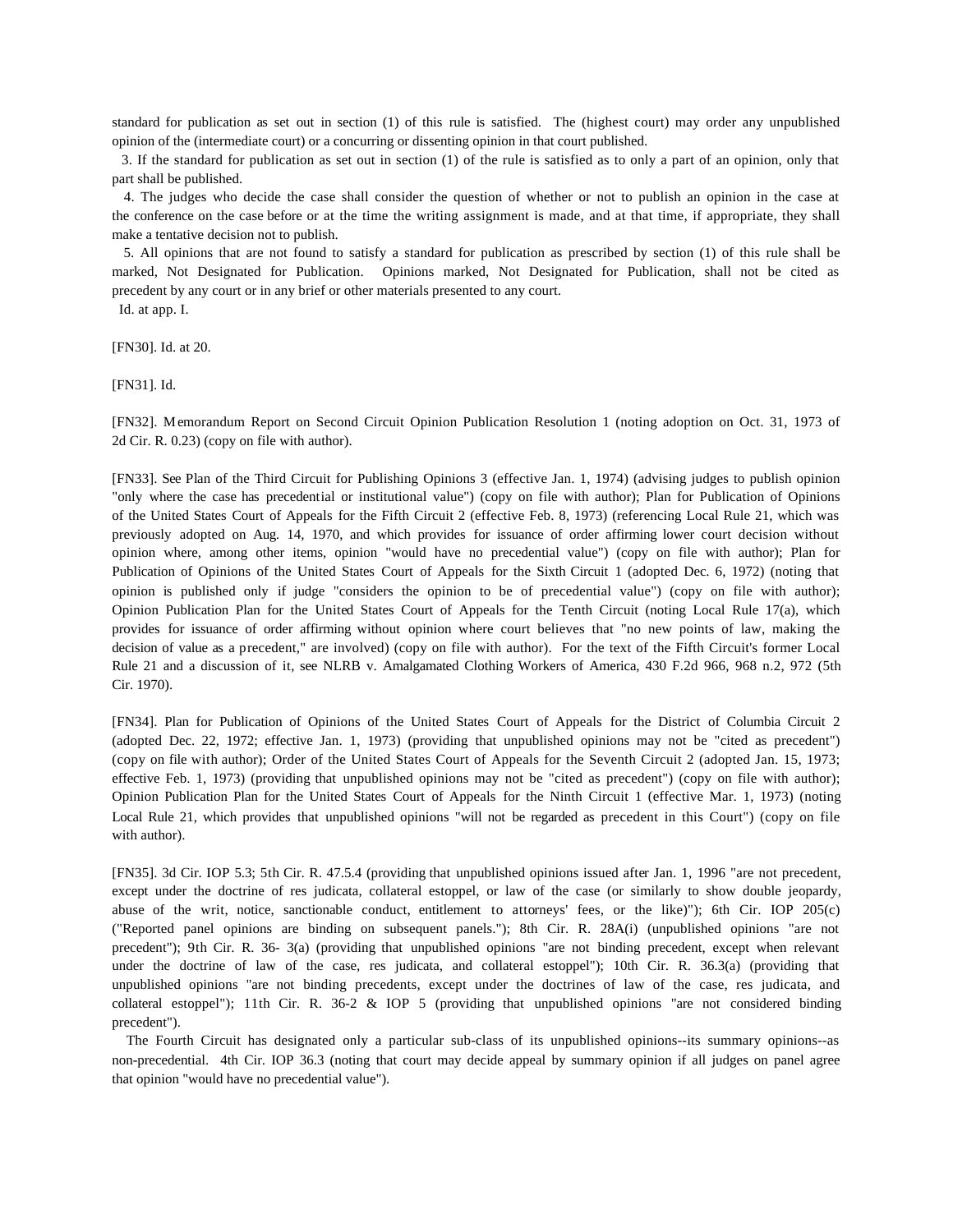[FN36]. 7th Cir. R. 53(b)(2)(iv) (providing that unpublished orders shall not be "used as precedent"); Fed. Cir. R. 47.6(b) (providing that unpublished opinions must not be "cited as precedent"). Indeed, the Federal Circuit subsequently refers to these opinions as "nonprecedential." Fed. Cir. R. 47.6(c).

[FN37]. See D.C. Cir. R. 28(c)(1)(B) (providing that unpublished decisions issued after Jan. 1, 2002 may be "cited as precedent"); 1st Cir. R. 36(b) (omitting mention of precedential status of unpublished decisions); 2d Cir. R. 0.23 (omitting mention of precedential status of unpublished decisions).

[FN38]. D.C. Cir. R. 28(c)(1)(A).

[FN39]. D.C. Cir. R. 36(c)(2) (emphasis added). As the D.C. Circuit subsequently emphasized, "the Court believes its published precedents already establish and adequately explain the legal principles applied in the unpublished dispositions, and that there is accordingly no need for counsel to base their arguments on unpublished dispositions." D.C. Circuit Handbook of Practice and Internal Procedures 44 (2002).

[FN40]. See Letter from Seth Waxman to Hon. Will Garwood, supra note 14, at app.

[FN41]. Id. at 1; see also id. at app. ("Each court is entitled to dictate the precedential value of its own decisions.").

[FN42]. See id. at 2 n.1 (acknowledging Anastasoff decision and noting that "the rule I am proposing does not address or depend upon the resolution of that constitutional question").

[FN43]. 2001 Ann. Rep., supra note 1, at 40 tbl.S-3. Indeed, if one truly believed that all unpublished opinions involve frivolous appeals--that 80% of the federal circuit courts' workload is generated by unjustified appeals from unquestionably correct district court decisions--the appropriate solution would not lie in adjudicating these appeals through unpublished, non-precedential opinions but rather in finding ways to reform the appellate process to reduce the number of such appeals.

[FN44]. During the October 2000 Term, the Supreme Court handed down eighty- seven decisions. 2001 Ann. Rep., supra note 1, at 73 tbl.A-1. In that same period of time, the courts of appeals decided 28,840 cases on the merits, which do not include cases terminated on procedural grounds. Id. at 98 tbl.B-5.

[FN45]. Hannon, supra note 12, at 216. In an earlier study involving the 1978-1979 time period, Professors Reynolds and Richman calculated that 14% of unpublished opinions involved a disposition other than an affirmance. Reynolds & Richman, The Price of Reform, supra note 6, at 617 tbl.13.

[FN46]. See 2001 Ann. Rep., supra note 1, at 98 tbl.B-5. One should not make too much of the data in the text, which suggests that the reversal rate is higher in unpublished opinions than published opinions. This anomaly--and I do think it is an anomaly--is most likely the result of a methodological difference between the outside commentators and the Administrative Office of the U.S. Courts. Indeed, when Professors Reynolds and Richman calculated the percentage of reversals and remands in published opinions in 1978-1979, they found that 36% of the published opinions were non-affirmances. Reynolds & Richman, The Price of Reform, supra note 6, at 617 tbl.13.

[FN47]. Hannon, supra note 12, at 228 & app. A. Moreover, that figure underestimates the number of unpublished decisions involving significant legal issues worthy of Supreme Court review since it includes only those cases in which the Supreme Court reviewed the actual case decided via an unpublished opinion. That figure does not include those cases in which the Supreme Court reviewed a published decision from one circuit to consider an issue that had been adjudicated in other circuits via unpublished opinions.

[FN48]. Several of the decisions are true landmarks. For example, in Church of the Lukumi Babalu Aye, Inc. v. Hialeah, 508 U.S. 520, 547 (1993), the Supreme Court reviewed an unpublished decision from the Eleventh Circuit and held that a city's prohibition upon the ritual sacrifice of animals violated the free exercise rights of members of the Santaria religion. Likewise, in City of Canton v. Harris, 489 U.S. 378, 388 (1989), the Supreme Court reviewed an unpublished decision from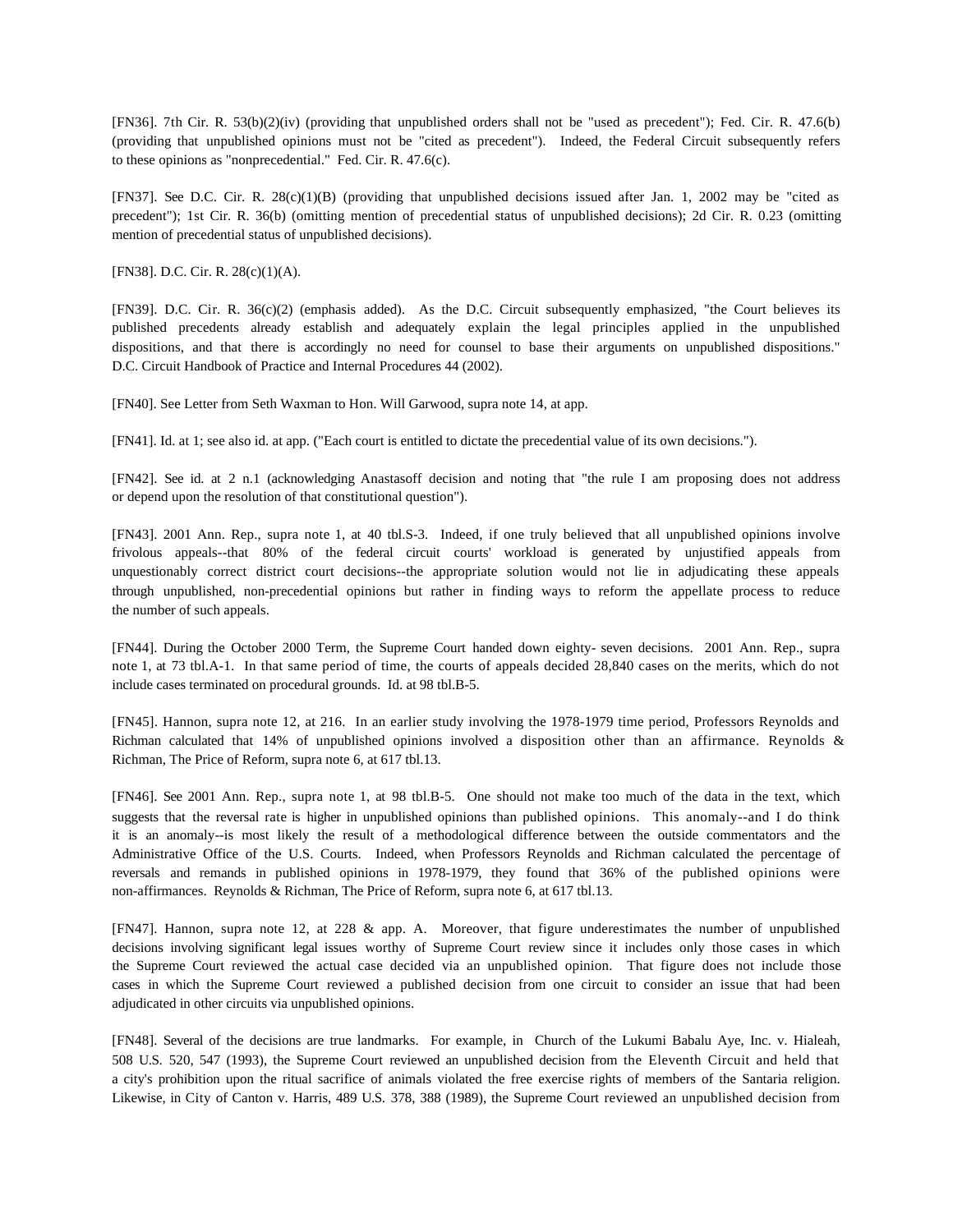the Sixth Circuit and held that municipalities were liable under 42 U.S.C. § 1983 (2000) for the deprivation of constitutional rights by municipal officials only where the failure to train those officials amounted to deliberate indifference to the rights of individuals. See also Hannon, supra note 12, at 230 (discussing importance of several Supreme Court cases reviewing decisions resolved by unpublished opinions).

[FN49]. United States v. Edge Broad. Co., 509 U.S. 418 (1993).

[FN50]. Id. at 425 n.3 ("We deem it remarkable and unusual that although the Court of Appeals affirmed a judgment that an Act of Congress was unconstitutional as applied, the court found it appropriate to announce its judgment in an unpublished per curiam opinion.").

[FN51]. For example, in Simms v. Edmonds, 2000 WL 1648951 (4th Cir. Nov. 3, 2000) (per curiam) (unpublished), the Fourth Circuit held that, absent a legitimate penalogical interest, the Virginia prison authorities' refusal to provide a prisoner who is a member of the Rastafarian religion with a meat-free diet violates the Free Exercise Clause of the First Amendment. See also Katesh & Chachkes, supra note 9, at 309 & n.68 (noting that there are many unpublished cases resolving questions of first impression and collecting cases).

[FN52]. See Hannon, supra note 12, at 232 (determining that various circuits cited unpublished opinions for legal support in more than 2,000 cases).

[FN53]. Jones v. Superintendent, Va. State Farm, 465 F.2d 1091, 1094 (4th Cir. 1972).

[FN54]. Id.

[FN55]. The term "non-precedential precedent" was coined by Judge Robert Sprecher of the Seventh Circuit in hearings before the Hruska Commission, which was created by Congress in 1972 to investigate possible reforms to the federal appellate court system and was chaired by U.S. Sen. Roman Hruska. See Review of the Federal Court Appellate System, Second Phase: Hearing on Pub. L. No 92-489 as amended by 93-420 Before Commission on Revision of the Federal Court Appellate System, 92d Cong. 537 (1974-1975) (statement of Hon. Robert Sprecher).

[FN56]. Jones, 465 F.2d at 1094.

[FN57]. Id.

[FN58]. See, e.g., Curley v. Bryan, 362 F. Supp. 48, 52 n.2 (D.S.C. 1973) (noting Jones but nevertheless relying upon unpublished decision that had not been overruled by any reported decision); Mohr v. Jordan, 370 F. Supp. 1149, 1154 (D. Md. 1974) (noting Jones but nevertheless relying upon unpublished decisions because at least one of each of active judges of circuit had participated in decisions); Herndon v. Superintendent, Va. State Farm, 351 F. Supp. 1356, 1358 (E.D. Va. 1972) (noting Jones but declaring that it will give "appropriate weight" to unpublished decisions so as not to exalt form of decision).

[FN59]. See, e.g., Anthony v. Luther, 383 F. Supp. 827, 827 (W.D.N.C. 1974) (noting that Jones prohibits citation of unpublished decisions).

[FN60]. See Holsey v. Bass, 519 F. Supp. 395, 411 n.34 (D. Md. 1981) (noting that Jones was "superseded" by adoption in 1976 of 4th Cir. R. 18(d)(iii), which provides that unpublished dispositions may have "precedential value"); see also Reynolds & Richman, Non-Precedential Precedent, supra note 6, at 1181 (quoting 4th Cir. R. 18(d)(iii)).

[FN61]. Ironically, both cases emerged from the Seventh Circuit. In one case, litigants who were reproached by the circuit court for citing an unpublished decision in a motion filed with the court sought a writ of mandamus and/or prohibition from the Supreme Court, alleging that the Seventh Circuit's no-precedent/no-citation rule violated their First Amendment rights to freedom of speech and to petition the government for redress of grievances. See Dunn, supra note 19, at 142 (describing lower court litigation and nature of arguments made by parties before Supreme Court). The Court, however,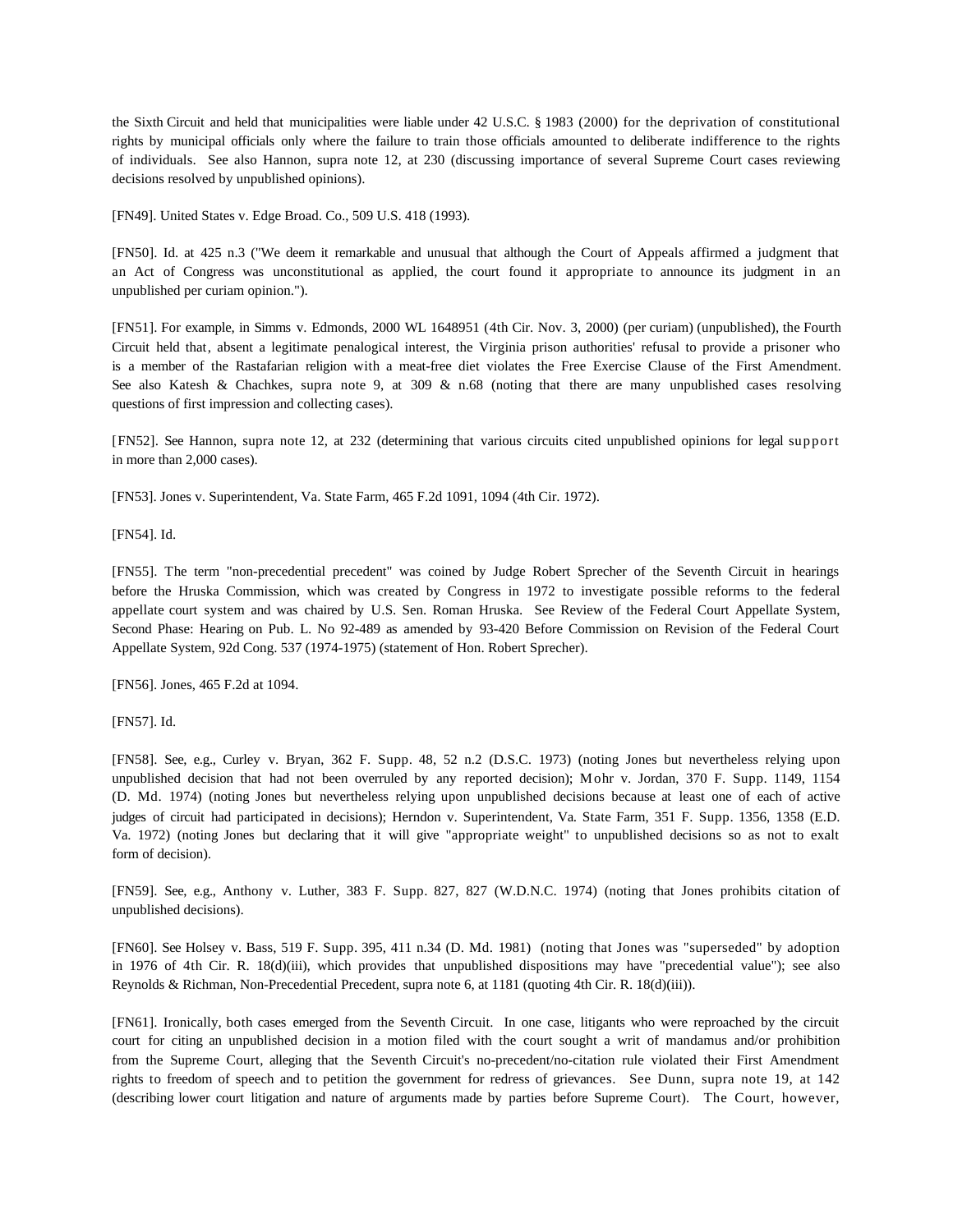denied the litigant's motion without comment. Do-Right Auto Sales v. United States Court of Appeals for the Seventh Circuit, 429 U.S. 917, 917 (1976). Just two months later, the Court granted certiorari in a case in which one of the questions presented involved the validity of the Seventh Circuit's no-precedent rule, but the Court did not reach that issue, deciding the case instead on alternative grounds. Browder v. Director, Dept. of Corrections, 434 U.S. 257, 258 n.1 (1978) (refusing to address constitutionality of Seventh Circuit's unpublished opinion rule in light of disposition of case on other grounds).

[FN62]. See, e.g., supra notes 50-51 and accompanying text.

[FN63]. See In re Rules of the United States Court of Appeals for the Tenth Circuit, Adopted Nov. 18, 1986, 955 F.2d 36, 37 (10th Cir. 1992).

[FN64]. Id. at 36 (ordering publication of dissent). In 1993, the Tenth Circuit amended its no-precedent rule, allowing citation of unpublished opinions but only for their "persuasive value." See In re Citation of Unpublished Opinion/Orders and Judgments, 151 F.R.D. 470, 470 (10th Cir. 1993) (noting adoption of General Order, dated Nov. 29, 1993, and suspension of prior no-citation rule, effective Jan. 1, 1994). Nevertheless, the court's new rule still minimized the precedential value of unpublished opinions, declaring that they are not "binding precedents." Id. No reason for the change was given.

[FN65]. See, e.g., Tatel, supra note 8, at 817-18 (questioning D.C. Circuit's no-precedent rule but doubting that repeal would serve much value).

[FN66]. Anastasoff v. United States, 223 F.3d 898, 899 (8th Cir. 2000); see also Southwick, supra note 12, at 193 (noting that Anastasoff raised "relatively mundane" legal issue).

[FN67]. See Christie v. United States, No. 91-2375MN (8th Cir. Mar. 20, 1992) (per curiam) (unpublished).

[FN68]. Anastasoff, 223 F.3d at 899.

[FN69]. See Hart v. Massanari, No. 99-56472, 2001 WL 1135601, at \*1 (9th Cir. Sept. 24, 2001) (unpublished).

[FN70]. See Hart v. Massanari 266 F.3d 1155, 1158-59 (9th Cir. 2001) (stating appellant's opening brief cites unpublished decision, Rice v. Chater, 98 F.3d 1346 (9th Cir. 1996) (unpublished table decision)).

[FN71]. Id. at 1159.

[FN72]. Id.

[FN73]. See Brief for the Appellee, Anastasoff v. United States, 223 F.3d 898 (8th Cir. 2000) (copy on file with author); see also Southwick, supra note 12, at 193 (noting that neither party addressed constitutional issue).

[FN74]. Anastasoff, 223 F.3d at 900.

[FN75]. See U.S. Const. art. III, § 1, cl. 1 ("The judicial Power of the United States, shall be vested in one supreme Court, and in such inferior Courts as the Congress may from time to time ordain and establish.").

[FN76]. Anastasoff, 223 F.3d at 900.

[FN77]. Id.

[FN78]. Id. at 900 & n.5 (citing, inter alia, 1 William Blackstone, Commentaries \*69 and Slade v. Morley, 76 Eng. Rep. 1074 (K.B. 1602)).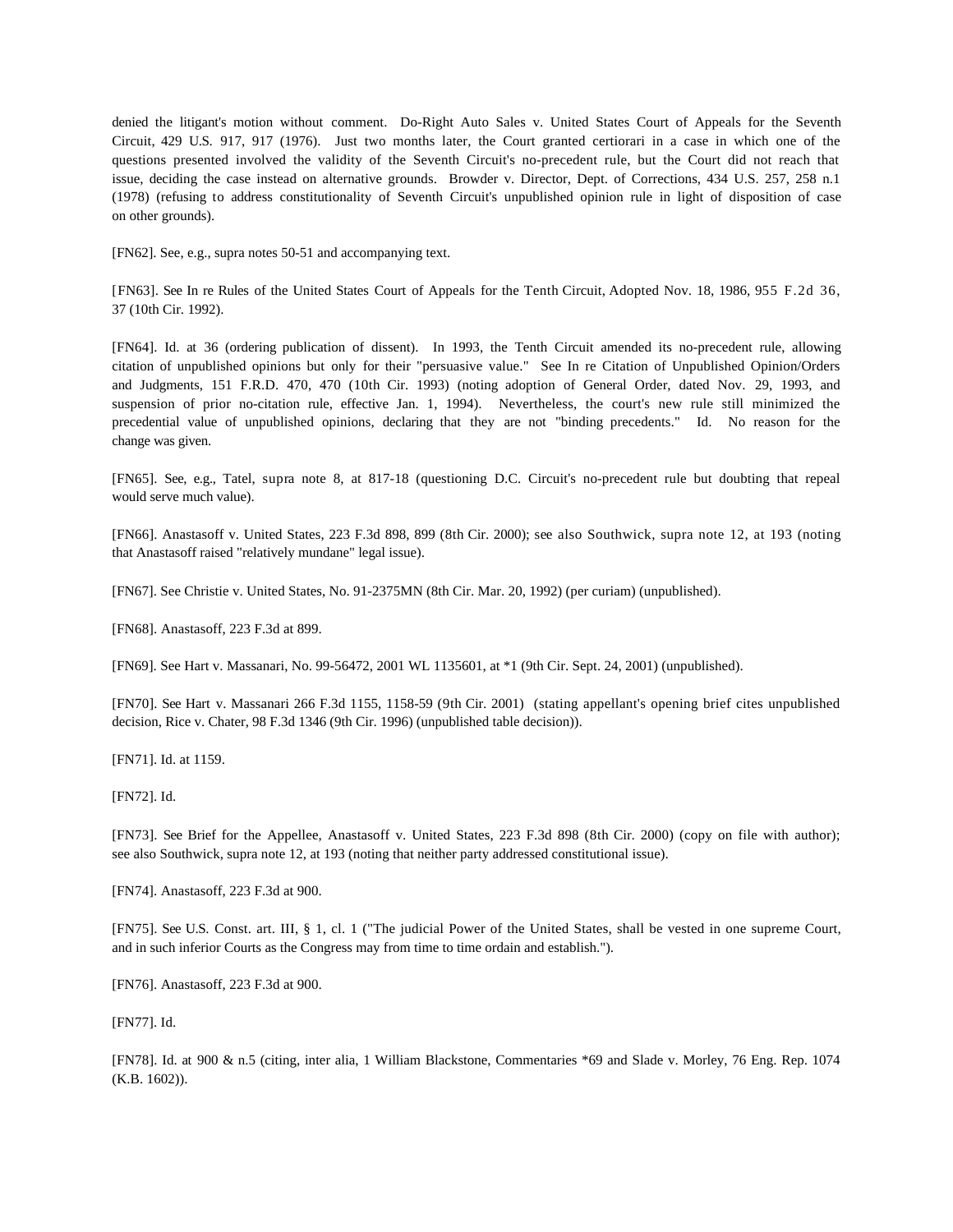[FN79]. Id. at 901.

[FN80]. Id. (quoting 1 William Blackstone, Commentaries \*69).

[FN81]. Id. at 901 n.8 (citing Schick v. United States, 195 U.S. 65, 69 (1904)).

[FN82]. Id. at 901 (citing 4 Edward Coke, Institutes of the Laws of England 138 (1642) and Matthew Hale, The History of the Common Law of England 44-45 (Univ. of Chicago ed., 1971)).

[FN83]. Id.

[FN84]. Id. at 901-02 ("The Framers accepted this understanding of judicial power (sometimes referred to as the declaratory theory of adjudication) and the doctrine of precedent implicit in it.").

[FN85]. Id. at 902 (citing The Federalist No. 81, at 531 (Alexander Hamilton) (Modern Library ed., 1938)).

[FN86]. Id. (quoting The Federalist No. 78, at 510 (Alexander Hamilton) (Modern Library ed., 1938)).

[FN87]. Id. at 902 n.10 (citing, inter alia, James Wilson, II The Works of James Wilson 502 (Robert G. McCloskey ed., 1967)).

[FN88]. Id. at 902 (citing Letter from James Madison to Samuel Johnston (June 21, 1789), in 12 Papers of James Madison 250 (Robert A. Rutland et al. eds., 1977)).

[FN89]. Id. at 903 n.13 (citing Essays of Brutus, XV, in 2 The Complete Anti-Federalist 441 (Herbert J. Storing ed., 1981), and Letters From the Federal Farmer No. 3, in 2 The Complete Anti-Federalist, supra, at 244).

[FN90]. Id. at 902 n.12 (citing 1 James Kent, Commentaries on American Law 479 (12th ed. 1873) and William Cranch, Preface, 5 U.S. (1 Cranch) iii (1804)).

[FN91]. Id. at 902 & n.10 (quoting Letter from James Madison to Charles Jared Ingersoll (June 25, 1831), reprinted in The Mind of the Founder: Sources of the Political Thought of James Madison 390, 390-93 (Marvin Myers ed., rev. ed. 1981). Judge Arnold cites this letter twice in his discussion of the Framers' views of precedent. Though this is a letter from Madison, I find Judge Arnold's use of it as proof of the Framers' view of precedent to be somewhat far-fetched. The letter was written over forty years after the ratification of the Constitution. Given the passage of time, it is highly improbable that the letter accurately describes Madison's views as they existed at the Framing. See infra text accompanying note 281. Consequently, I treat this letter as reflective of Madison's post-Framing views.

[FN92]. Anastasoff, 223 F.3d at 904 (quoting Joseph Story, Commentaries on the Constitution of the United States §§ 377-378 (1833)).

[FN93]. Id. at 903 ("Before the ratification of the Constitution, there was almost no private reporting and no official reporting at all in the American states." (citing Frederick G. Kempin, Jr., Precedent and Stare Decisis: The Critical Years, 1800-1850, 3 Am. J. Legal Hist. 28, 34 (1959))).

[FN94]. Id. at 903 & n.14 (citing 4 Coke, Institutes, supra note 82, at Proeme; Jesse Root, The Origin of Government and Laws in Connecticut (1798), reprinted in The Legal Mind in America: From Independence to the Civil War 38-39 (Perry Miller ed., 1962); Peter Karsten, Heart Versus Head: Judge-Made Law in Nineteenth-Century America 30 (1997); and James Ram, Science of Legal Judgement (1834)). Despite Judge Arnold's seemingly impressive array of support, his evidence that the Framers understood each decision to have precedential status was more equivocal. The sole Framing-era source cited by Judge Arnold, Judge Jesse Root's preface to his private reports of Connecticut decisions, states only that the common law is composed of judicial decisions and notes the general absence of reports of decisions before his reporter. Root, supra, at 38, 39; see also Wesley W. Horton, Day, Root and Kirby, 70 Conn. B.J. 407, 412-413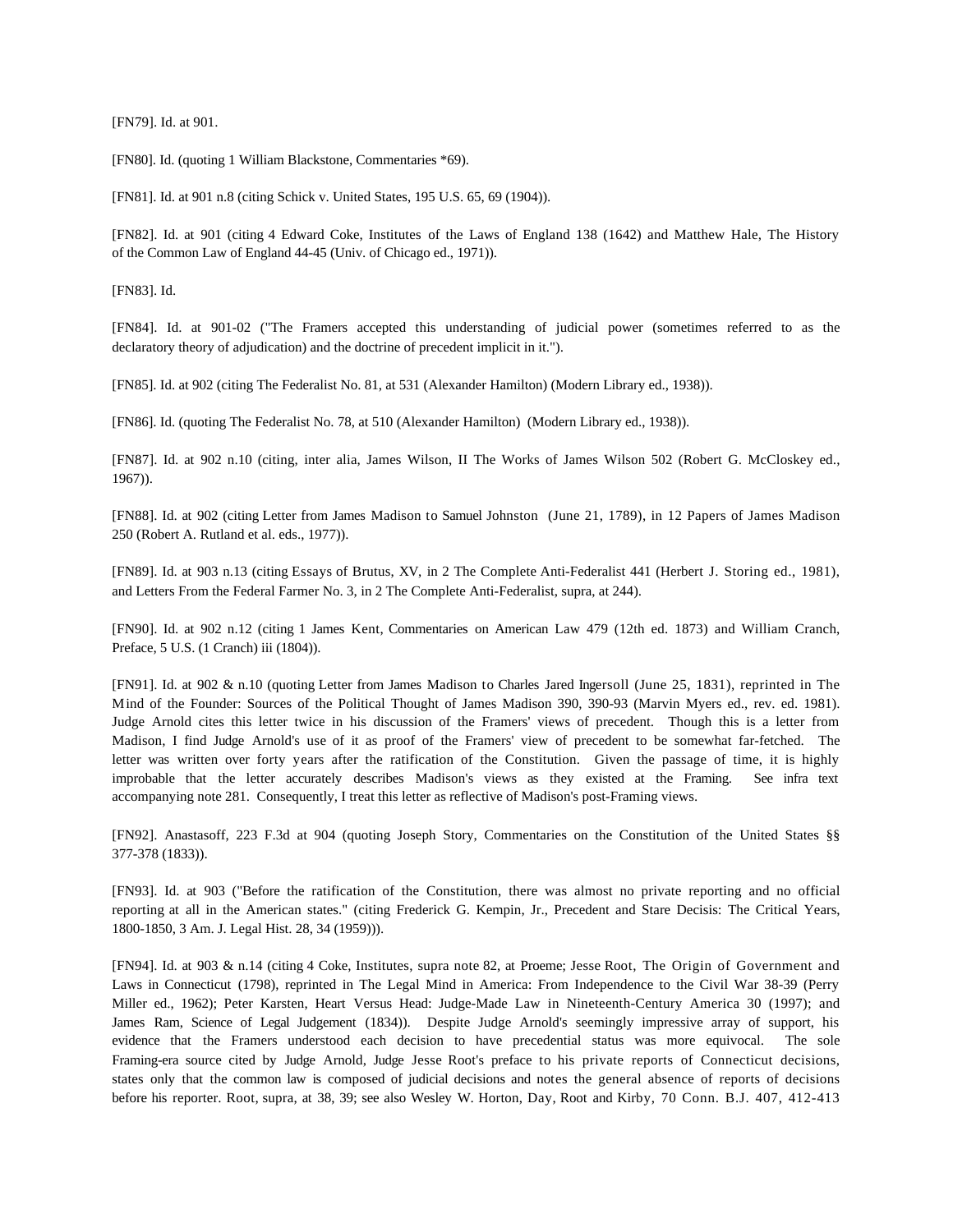(1996) (discussing introduction to Root's Reports). It is quite a leap from that innocuous (and salesman-like) observation to Judge Arnold's conclusion that the Framers recognized that each and every prior decision, even if unreported, possessed precedential force.

[FN95]. Anastasoff v. United States, 235 F.3d 1054, 1056 (8th Cir. 2000) (en banc).

[FN96]. Id. at 1055. Since the panel decision, the IRS had issued an "Action on Decision" in which the service announced that it would acquiesce in the Second Circuit's decision in Weisbart v. United States, 222 F.3d 93 (2d Cir. 2000), holding that the mailbox rule applied to refund claims mailed prior to the lapse of the statute of limitations. See Anastasoff, 235 F.3d at 1055-56 (summarizing Action on Decision, AOD 2000-09, 2000 WL 1711554 (Nov. 13, 2000)).

[FN97]. Anastasoff, 235 F.3d at 1056.

[FN98]. See supra text accompanying notes 10-12.

[FN99]. See, e.g., Williams v. Dallas Area Rapid Transit, 256 F.3d 260, 263 (5th Cir. 2001) (Smith, J., dissenting from denial of rehearing en banc) (contending that en banc court should consider constitutionality of issuing non-precedential opinions); Cmty. Visual Communications, Inc. v. City of San Antonio, 148 F. Supp. 2d 764, 775 (W.D. Tex. 2000) (requesting circuit court to address constitutionality of circuit no-precedent rule).

[FN100]. 266 F.3d 1155 (9th Cir. 2001).

[FN101]. Id. at 1180. The Ninth Circuit, however, did not find Ms. Hart's counsel in contempt. Recognizing that the Eighth Circuit's decision in Anastasoff provided counsel with a plausible basis for challenging the Ninth Circuit's no-citation rule, the court declared that, in its discretion, it would not impose sanctions on counsel for his disregard of the local rule. Id.

[FN102]. Id. at 1160-61.

[FN103]. Id. at 1163 ("Specifically, to adopt Anastasoff's position, we would have to be satisfied that the Framers had a very rigid conception of precedent, namely that all judicial decisions necessarily served as binding authority on later courts.").

[FN104]. Id. at 1174.

[FN105]. Id. at 1175.

[FN106]. Id.

[FN107]. Id. at 1180 ("Unlike the Anastasoff court, we are unable to find within Article III of the Constitution a requirement that all case dispositions and orders issued by appellate courts be binding authority.").

[FN108]. Id. at 1175; see also id. at 1173 (noting that rules of precedent reflect "the organization and structure of the federal courts and certain policy judgments about the effective administration of justice").

[FN109]. Id. at 1171-72, 1175-79. Judge Kozinski provided several policy arguments against a strict system of precedent. First, though providing predictability and consistency to litigation, a strict system of precedent deprives the judicial system of "flexibility and adaptability" and forces courts of appeals to treat the first decision on a particular issue as the final decision on the matter. Id. at 1175. Second, a strict system of precedent would (in Judge Kozinski's view) require each federal circuit to treat decisions by other circuits as authoritative and potentially require federal district courts to treat prior district court decisions as binding--a possibility he evidently thought unthinkable. Id. at 1176. Third, a strict system of precedent would inhibit the ability of the various circuits to develop "a coherent and internally consistent body of caselaw." Id. As Judge Kozinski explained, drafting a precedential opinion is "an exacting and extremely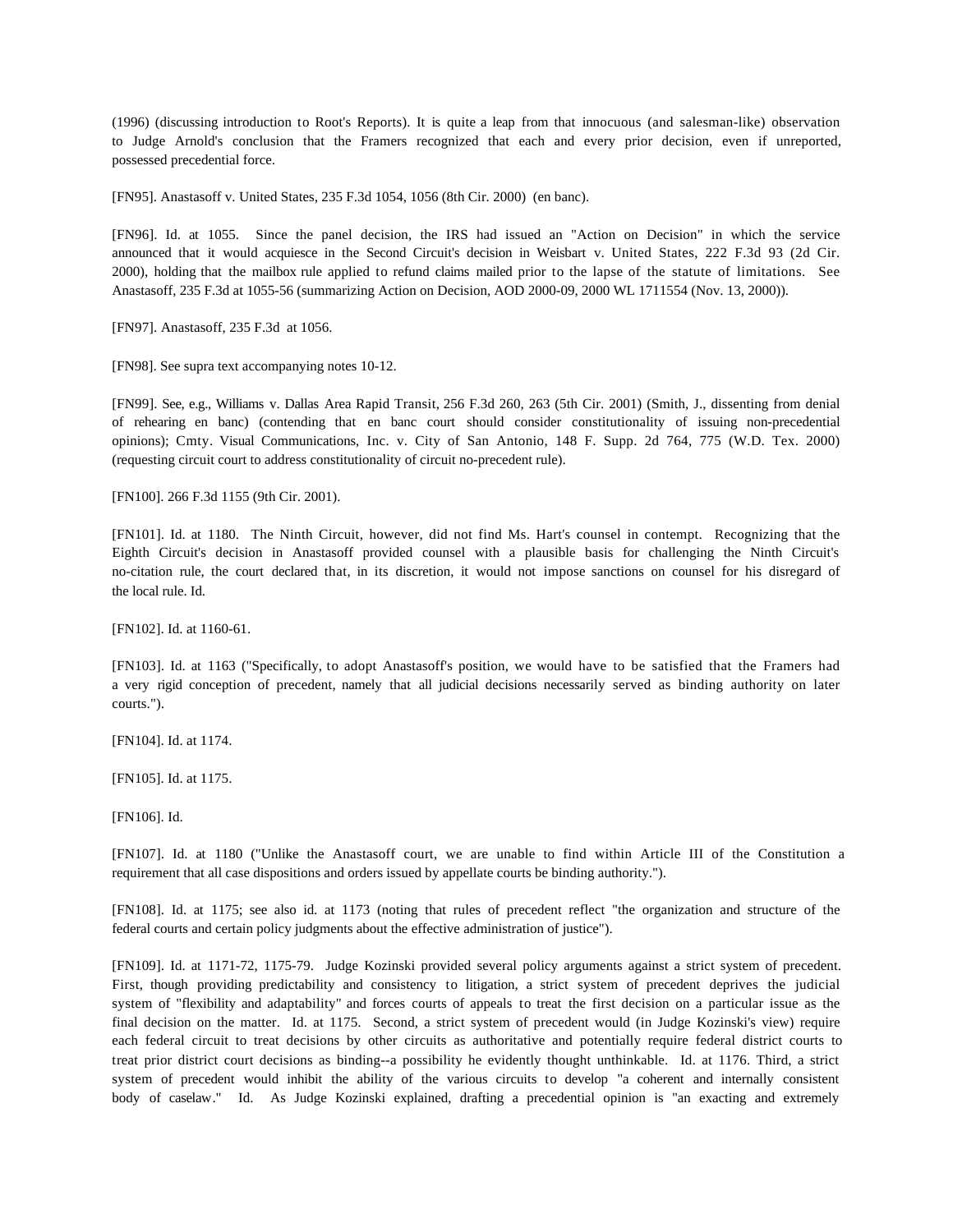time-consuming task." Id. at 1177. This task cannot be performed properly in every case because of the crushing workload of the federal courts. Moreover, even if it could, requiring all opinions to be treated as precedential would encourage judges to spend more time on the unpublished opinions, thereby reducing the time spent on the most important cases and inevitably reducing the quality of published decisions. Id. at 1178. This, in turn, would produce further disarray in each circuit's body of precedent as the number of precedents would skyrocket with the attendant likelihood of confusion and "unnecessary conflict" among the various opinions. Id. at 1179. In addition, counsel would be expected to read and analyze these unpublished opinions, which (Judge Kozinski speculated) would materially increase the cost of litigation to parties. Id. Thus, according to Judge Kozinski, the limited resources of the courts of appeals require judges to decide ex ante which decisions merit a published precedential opinion and which can be resolved summarily via an unpublished opinion--which Judge Kozinski characterized as a "letter from the court to parties." Id. at 1178.

[FN110]. Id. at 1163-64 (citing Theodore F.T. Plucknett, A Concise History of the Common Law 343-44 (5th ed. 1956)).

[FN111]. Id. at 1164 n.8 (citing Sir Matthew Hale, The History of the Common Law of England 68 (London, Nutt & Gosling 1739) and Fisher v. Prince, 97 Eng. Rep. 876, 876 (K.B. 1762) (Mansfield, L.)). As further support, Judge Kozinski referred to the twentieth-century English legal historian, Sir William Holdsworth, but Judge Kozinski's invocation of Holdsworth is curious. Though Holdsworth acknowledged that judges often found ways of avoiding the binding character of prior decisions (as modern judges often do too), he expressly declared that the "general rule" is that "decided cases must always be followed." See id. at 1164 n.9 (quoting 12 William Holdsworth, A History of English Law 150-51 (1938)).

[FN112]. Id. at 1165 (citing 1 William Blackstone, Commentaries \*70-71).

[FN113]. Id. at 1164-65.

[FN114]. Id. at 1166 (noting, inter alia, that Lord Coke, "most valued" and "most famous" of private reporters, "distorted the language and meaning of prior decisions" to fit his own "jurisprudential and political agenda"); see also id. at 1167 ("[C]ase reporters routinely suppressed or altered cases they considered wrongly decided.").

[FN115]. Id. at 1165-66. This particular argument has been criticized by Professor Jeffrey Cooper, who contends that the lack of an accurate reporting system does not immunize against criticism a system in which the authoring court determines ex ante whether a particular decision will have precedential status. Jeffrey O. Cooper, Citability and the Nature of Precedent in the Courts of Appeals: A Response to Dean Robel, 35 Ind. L. Rev. 423, 427-28 (2002).

[FN116]. Hart v. Massanari, 266 F.3d 1155, 1167 & n.20 (9th Cir. 2001).

[FN117]. Id. at 1167 n.19 (citing Henry P. Monaghan, Stare Decisis and Constitutional Adjudication, 88 Colum. L. Rev. 723, 770 n.267 (1988) and Melissa H. Weresh, The Unpublished, Non-Precedential Decision: An Uncomfortable Legality, 3 J. App. Prac. & Process 175, 186 (2001)).

[FN118]. Id. (citing Robert H. Jackson, The Supreme Court in the American System of Government 29 (1955) and R. Ben Brown, Judging in the Days of the Early Republic: A Critique of Judge Richard Arnold's Use of History in Anastasoff v. United States, 3 J. App. Prac. & Process 355, 375, 383 (2001)).

[FN119]. Id. at 1167.

[FN120]. Id. at 1168-69 (contending that "modern concept of binding precedent" arose gradually over nineteenth and early twentieth century as lawyers began to believe that judges make law, not just describe it, and as reliable, official reporting system emerged).

[FN121]. Id. at 1160 n.3.

[FN122]. Id. at 1175.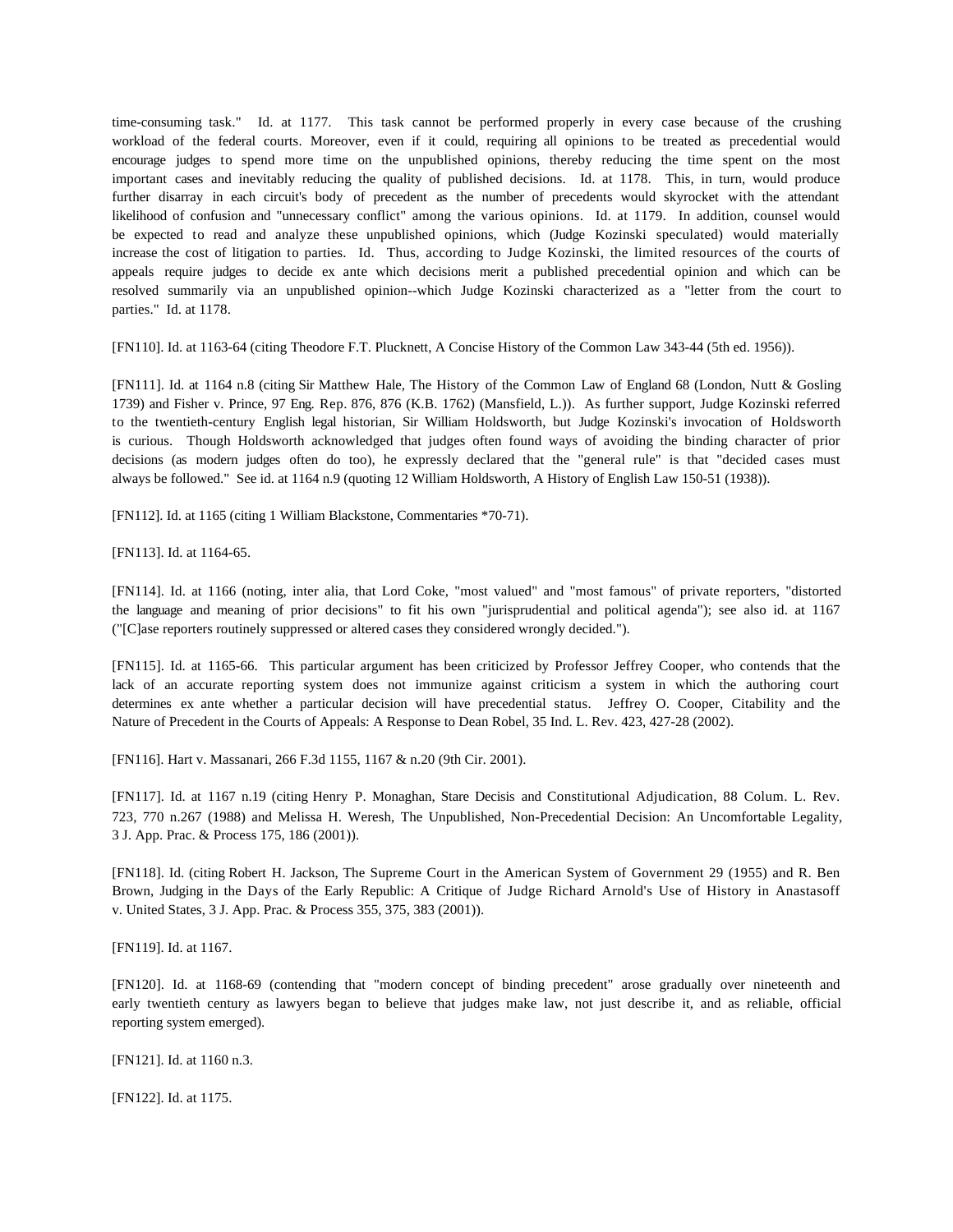[FN123]. Id. at 1170 (noting that Court of Appeals judges may not decline to follow decisions of Supreme Court or prior decisions of own circuit).

[FN124]. Symbol Techs., Inc. v. Lemelson Med., LP, 277 F.3d 1361 (Fed. Cir. 2002).

[FN125]. Id. at 1367 & n.\*. Even Judge Newman, who dissented from the panel opinion's conclusion regarding the underlying legal question, agreed that the circuit's no-precedent rule was constitutional. Id. at 1370 (Newman, J., dissenting) (noting that "I fully agree that a court is allowed to and indeed must have the right to issue nonprecedential opinions.").

[FN126]. Anastasoff v. United States, 223 F.3d 898, 899 (8th Cir. 2000) (holding no-precedent rule unconstitutional "under Article III, because it purports to confer on the federal courts a power that goes beyond the 'judicial"').

[FN127]. Hart, 266 F.3d at 1161 (questioning whether Vesting Clause "contains any limitation at all, separate from the specific limitations of Article III and other parts of the Constitution" and concluding that "the term 'judicial Power' in Article III is more likely descriptive than prescriptive").

[FN128]. Polly J. Price, Precedent and Judicial Power After the Founding, 42 B.C. L. Rev. 81, 90 (2000) (characterizing Judge Arnold's approach as originalist); Jeffrey O. Cooper & Douglas A. Berman, Passive Virtues and Casual Vices in the Federal Courts of Appeals, 66 Brook. L. Rev. 685, 748 (2000-2001) (same).

[FN129]. See Alex Kozinski & Harry Susman, Original Mean[der]ings, 49 Stan. L. Rev. 1583, 1604-05 (1997).

[FN130]. See discussion supra notes 18-20.

[FN131]. See, e.g., Miller, supra note 19, at 204 (contending no-precedent rules violate due process because they remove "necessary certainty from the law"); Weresh, supra note 12, at 193 (contending that no-precedent rules violate due process because due process creates right to "reasoned explanation").

[FN132]. See supra text accompanying note 73.

[FN133]. Judge Arnold's reliance on Article III was hardly surprising. Even before Anastasoff, Judge Arnold had publicly criticized no-precedent rules as inconsistent with Article III. See Arnold, supra note 7, at 226 (noting, one year prior to Anastasoff, that no-precedent rules may run afoul of Vesting Clause of Article III).

[FN134]. Hart v. Massanari, 266 F.3d 1155, 1159 (9th Cir. 2001) (noting that counsel relies on Anastasoff in defending citation to unpublished opinion).

[FN135]. See, e.g., Davis v. United States, 512 U.S. 452, 464 (1994) (Scalia, J., concurring) (noting that refusal to consider issues sua sponte is based on prudential, not statutory or constitutional constraints on federal courts); United States v. Hardman, 297 F.3d 1116, 1123 (10th Cir. 2002) (noting that refusal to consider issue not raised by parties is based on prudential considerations); see also Silveira v. Lockyer, 312 F.3d 1052, 1063 (9th Cir. 2002) (noting that, since parties did not raise argument, court will not consider it).

[FN136]. See, e.g., Arcadia v. Ohio Power Co., 498 U.S. 73, 77 (1990) (noting that case can be decided on ground not used below or presented to court by parties); see also Barry A. Miller, Sua Sponte Appellate Rulings: When Courts Deprive Litigants of an Opportunity to be Heard, 39 S.D. L. Rev. 1253, 1255 (2002) (noting that courts "frequently" decide issues not raised by parties).

[FN137]. See, e.g., United States v. Kissinger, 309 F.3d 179, 180 (3d Cir. 2002) (noting that court must consider whether appeal became moot even though parties did not raise issue); B.C. v. Plumas Unified Sch. Dist., 192 F.3d 1260, 1264 (9th Cir. 1999) (noting that court is obligated to consider jurisdictional issues, even if parties do not raise them).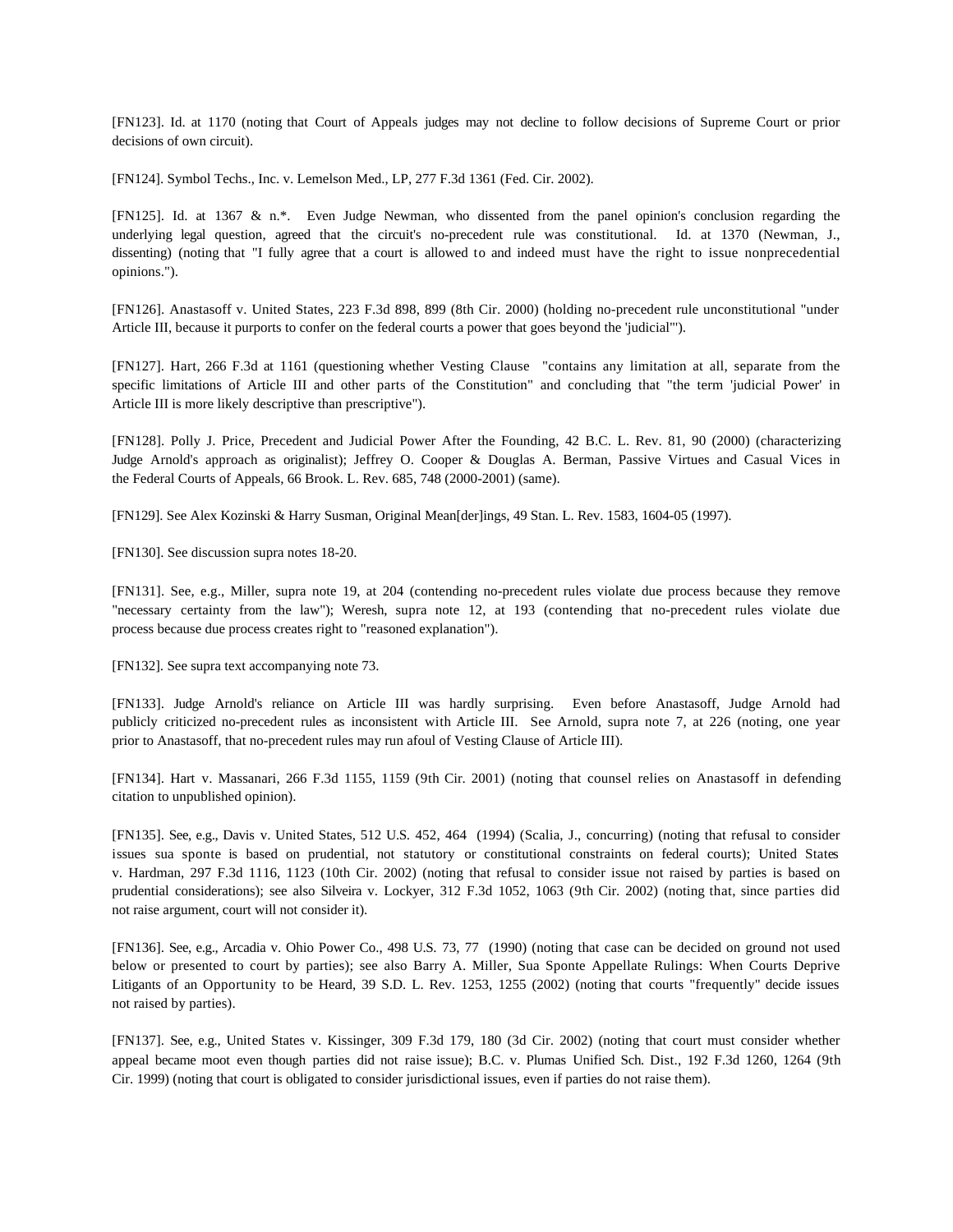[FN138]. See, e.g., Strongman, supra note 19, at 207-10 (contending that courts should not focus constitutional analysis on Article III but on due process because Article III does not require precedential decisions); see also Thomas F. Kibbey, Note, Standardizing the Rules Restricting Publication and Citation in the Federal Courts of Appeals, 63 Ohio St. L.J. 833, 848-49 (2002) (contending that due process offers "more plausible" basis for challenge to rules because Article III argument is not "cogent").

[FN139]. See, e.g., Wade, supra note 19, at 717 (contending that due process challenge "could prove more successful").

[FN140]. See, e.g., Price, supra note 128, at 93 (noting due process objection but providing non-originalist based defense of Article III challenge).

[FN141]. Cf. Thomas R. Lee & Lance S. Lehnhof, The Anastasoff Case and the Judicial Power to "Unpublish" Opinions, 77 Notre Dame L. Rev. 135, 150 (2001) ("Surely the courts can (and should) take account of the practical consequences of their choice between two alternative constructions of the Constitution.").

[FN142]. See, e.g., Plaut v. Spendthrift Farm, Inc., 514 U.S. 211, 217- 18 (1995) (considering constit utionality of congressional statute under Article III, rather than due process, because of concerns of collateral consequences of using due process to ground its decision).

[FN143]. U.S. Const. amend. V.

[FN144]. See, e.g., Goldberg v. Kelly, 397 U.S. 254, 262 (1970) (holding that AFDC welfare beneficiary's interest in continued receipt of welfare payment is "property" interest that may not be deprived without due process).

[FN145]. See, e.g., Am. Mfrs. Mut. Ins. Co. v. Sullivan, 526 U.S. 40, 61- 62 (1999) (holding that there is no "property" interest in worker compensation medical benefits); Bd. of Regents v. Roth, 408 U.S. 564, 573, 578 (1972) (holding that individual hired by public university under one-year contract did not have liberty or property interest in renewal of public employment); see also Friends of the Earth, Inc. v. Laidlaw Envtl. Servs. (TOC), Inc., 528 U.S. 167, 183-84 (2000) (holding that plaintiffs have standing to pursue suit based on interest in using polluted river).

[FN146]. Proponents of the due process challenge appear to take this view, though they do not explain their reasons for doing so. See Strongman, supra note 19, at 212 (arguing that "[d]enying litigants the opportunity to rely on prior decisions of a court offends the notion of fairness demanded by procedural due process"); Sullivan, supra note 12, at 432 (arguing that no- precedent rule deprives litigant of due process where rule "significantly disadvantages their likelihood of obtaining a favorable holding on appeal.").

[FN147]. 28 U.S.C. § 46(c) (2000) (providing that cases and controversies will be heard by panel of no more than three judges, unless majority of active judges of the circuit votes to hear or rehear case en banc).

[FN148]. Crowell v. Benson, 285 U.S. 22, 50-51 (1932) (holding that Article III does not forbid delegation of adjudicatory power to federal agencies, where provision is made for judicial review of agency action). Agency adjudication is either formal or informal in nature. The Federal Administrative Procedure Act, 5 U.S.C. §§ 551-59 (1994), governs the process for formal adjudicatory action. See 5 U.S.C. §§ 554, 556-57 (specifying process for formal adjudication by federal agencies). Informal agency adjudications are not governed by the APA, leaving the agency to develop its own procedures subject only to constitutional and other statutory constraints.

[FN149]. See, e.g., 4 C.F.R. § 28.87(h) (2003) (providing that initial decisions not reviewed by full GAO Personnel Appeals Board are not "precedent" in future cases); 10 C.F.R. § 1023.120 Rule 13(g) (2003) (providing that decisions of Board of Contract Appeals made pursuant to Small Claims (Expedited) procedure shall have no precedential effect); 18 C.F.R. § 1308.35(e) (2003) (providing that Tennessee Valley Authority hearing officer decisions in appeals involving small claims have no precedential effect); 19 C.F.R. § 177.9(c) (2003) (providing that Customs Service tariff classification ruling letters are binding only with respect to specific transaction described therein and others should not rely on such rulings); 26 C.F.R. § 601.601(d) (2003) (providing that unpublished IRS rulings and decisions lack precedential value); 27 C.F.R. §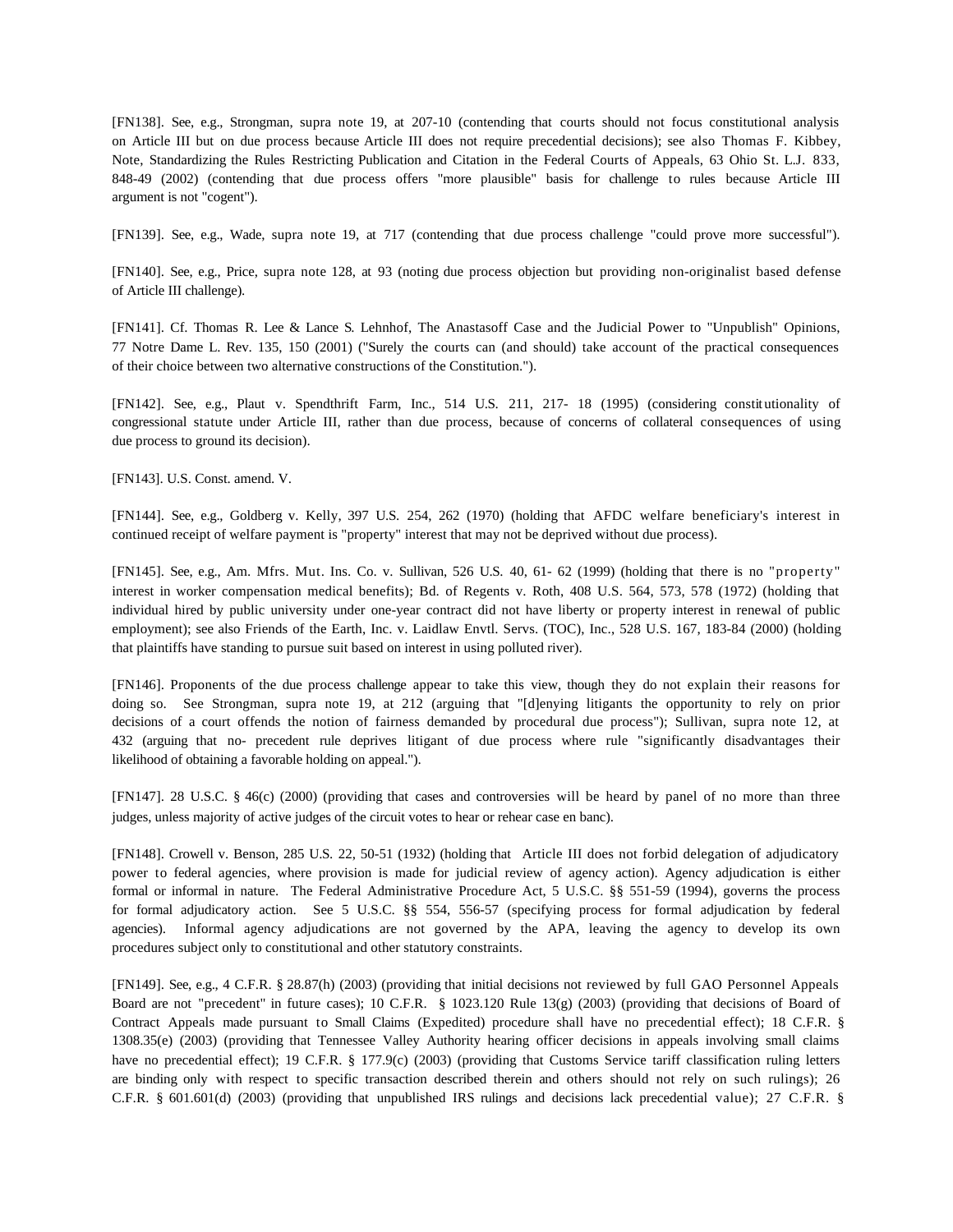70.701(d)(2)(iii)(B) (2003) (providing that unpublished ATF rulings lack precedential value); 31 C.F.R. § 103.85 (2003) (providing that written rulings of Assistant Secretary of the Treasury (Enforcement) regarding foreign currency transactions have precedential value only if published in Federal Register); 33 C.F.R. § 331.7(g) (2003) (providing that administrative decisions of Army Corps. of Engineers' division engineers lack precedential value); 49 C.F.R. § 1108.10 (2002) (providing that decisions by arbitrators appointed by Surface Transportation Board have no precedential effect).

[FN150]. See, e.g., Fed. Mar. Comm'n v. S.C. State Ports Auth., 535 U.S. 743, 760-61 (2002) (holding that Eleventh Amendment, which limits "judicial Power" of United States, and principles of state sovereign immunity embedded therein apply to federal administrative adjudications).

[FN151]. 5 U.S.C. § 554(a) (2000) (applying formal adjudicatory requirements of Sections 554, 556, and 557 only to those adjudications required to take place "on the record").

[FN152]. See Richard J. Pierce, Jr. et al., Administrative Law and Process § 6.4.10, at 342 (3d ed. 1999) (noting that 90% of all adjudicatory decisions are informal adjudications not subject to APA).

[FN153]. 5 U.S.C. § 554(a) (2000); see Seacoast Anti-Pollution League v. Costle, 572 F.2d 872, 876-77 (D.C. Cir. 1977) (applying formal adjudicatory requirements of APA where Congress required decision be made "after opportunity for an agency hearing").

[FN154]. See, e.g., Ala. R. App. P. 53(d) (providing that unpublished opinions of state supreme court and court of civil appeals have "no precedential value"); Ill. Sup. Ct. R. 23(e) (providing that unpublished opinions of appellate court are "not precedential"); see also Serfass & Cranford, supra note 12, at 258-85 (cataloguing state court no-precedent and no-citations rules).

[FN155]. See, e.g., 8 N.Y.C.R.R. § 279.10 (1998) (providing that decisions of New York Education Department review officer "shall not constitute binding precedent in any judicial action or proceeding or administrative appeal in any forum whatsoever"); 780 C.M.R. § 122.4.4 (2003) (providing that decisions of Massachusetts Board of Building Regulations and Standards Board of Appeals shall not be considered as "precedent for future decisions").

[FN156]. See Bowles v. Willingham, 321 U.S. 503, 518 (1944) (observing that restraints imposed on federal government by Fifth Amendment Due Process Clause are no greater than those imposed on states by Fourteenth Amendment Due Process Clause). There is a curious, isolated exception to the rule that a constitutional provision applicable to both the states and Federal Government imposes the same constraints on both; the exception involves the Sixth Amendment, which is made applicable to the states through the Due Process Clause of the Fourteenth Amendment. The Court has held that states need not use twelve-member juries in criminal cases, even though the Sixth Amendment requires twelve-member juries in federal court. See Williams v. Florida, 399 U.S. 78, 102-03 (1970). Similarly, the Court has held that states may provide for criminal convictions upon less than a unanimous vote of the twelve jurors, even though the Sixth Amendment requires unanimity for federal juries to convict the accused. See Apodaca v. Oregon, 406 U.S. 404, 410-11 (1972) (plurality opinion); Johnson v. Louisiana, 406 U.S. 356, 369 (1972) (Powell, J., concurring) (noting that he concurs in judgment in Apodaca, thereby providing a majority of five justices rejecting claim that Sixth Amendment requires unanimity for criminal conviction by state court jury). Needless to say, this exception does not suggest that the states may be excused from complying with a requirement of procedural due process imposed on the Federal Government.

[FN157]. Cf. Plaut v. Spendthrift Farm, Inc., 514 U.S. 211, 217 (1995) (considering constitutionality of congressional statute under Article III, rather than due process, because of concern that determination of unconstitutionality based on Due Process Clause would require same with respect to similar state statutes).

[FN158]. See Asarco, Inc. v. Kadish, 490 U.S. 605, 617 (1989) (noting that constraints of Article III do not apply to state courts); see also Fed. Mar. Comm'n v. S.C. State Ports Auth., 535 U.S. 743, 754 (2002) (assuming arguendo that federal administrative agencies do not exercise "judicial Power" of Article III).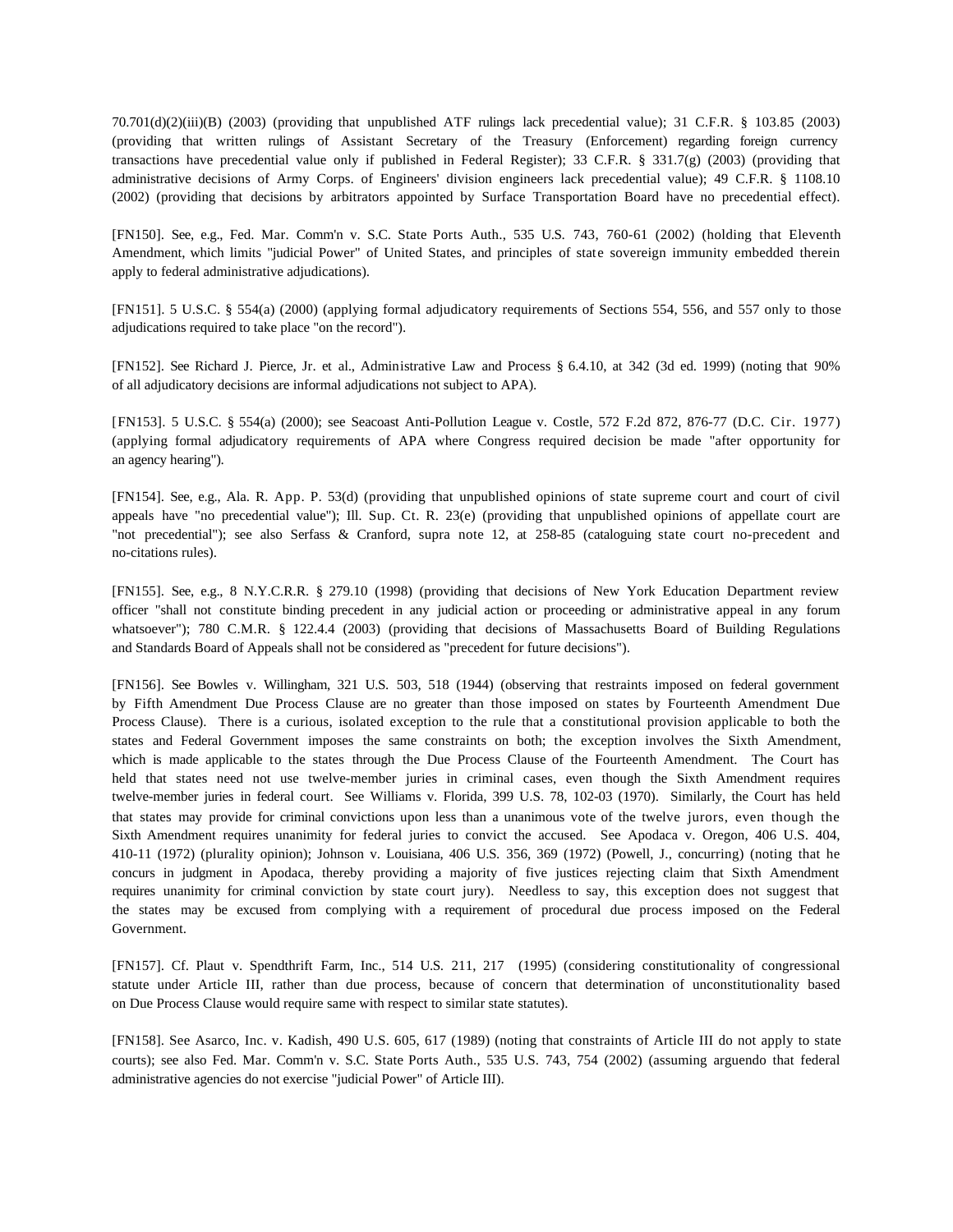[FN159]. Hart v. Massanari, 266 F.3d 1155, 1175-76 (9th Cir. 2001).

[FN160]. Id. at 1176.

[FN161]. Id.

[FN162]. Cf. Gary Lawson, Controlling Precedent: Congressional Regulation of Judicial Decision-Making, 18 Const. Comment. 191, 201-02 (2001) (arguing that due process is not source of hostility to congressional interference with judicial decision-making process and that, instead, constitutional inquiry should begin with Article III's Vesting Clause).

[FN163]. Martin S. Flaherty, History "Lite" in Modern American Constitutionalism, 95 Colum. L. Rev. 523, 554 (1995).

[FN164]. See William E. Nelson, History and Neutrality in Constitutional Adjudication, 72 Va. L. Rev. 1237, 1244 (1986); John P. Reid, Law and History, 27 Loy. L.A. L. Rev. 193, 203 (1993).

[FN165]. See Ronald Dworkin, A Matter of Principle 34-55 (1985); Leonard W. Levy, Original Intent and the Framers' Constitution 284-99 (1988); Mark Tushnet, Following the Rules Laid Down: A Critique of Interpretivism and Neutral Principles, 96 Harv. L. Rev. 781, 793-804 (1983).

[FN166]. See, e.g., Dworkin, supra note 165, at 48-57; Levy, supra note 165, at 295 ("The entity we call 'the Framers' did not have a collective mind, think in one groove, or possess the same convictions."); Kozinski & Susman, supra note 129, at 1604.

[FN167]. Paul Brest, The Misconceived Quest for the Original Understanding, 60 B.U. L. Rev. 204, 209-17 (1980).

[FN168]. Larry Kramer, Fidelity to History - And Through It, 65 Fordham L. Rev. 1627, 1651 (1997) ("Uncertainty [in the historical records] is a problem for originalism because originalism looks to the Founding for definite answers.").

[FN169]. See 4 The Founders' Constitution 133-39 (Philip B. Kurland & Ralph Lerner eds., 1987) (compiling debates from Constitutional Convention regarding Article III, Section 1).

[FN170]. See id. at 220-27 (compiling debates from Constitutional Convention regarding Article III, Section 2, Clause 1); see also Southwick, supra note 12, at 227-28 (noting that bulk of discussion at Constitutional Convention centered on structure and jurisdiction of federal courts).

[FN171]. 4 The Founders' Constitution, supra note 169, at 133-39; see also Lawson, supra note 162, at 203 ("The judicial Power simply was not a term that received serious attention during the founding period."); Price, supra note 128, at 90 ("We cannot know much more about what the Framers thought about precedent because no one at the Constitutional Convention, or afterward in the ratification effort, seems to have said anything specific about it.").

[FN172]. Compare 1 The Records of the Federal Convention of 1787, at 104 (Madison) (Max Farrand ed., 1911) ("Resolved that a National Judiciary be established"), and 2 The Records of the Federal Convention of 1787, at 132 (Madison) ("[A] national Judiciary be established to consist of one Supreme Tribunal...."), with id. at 172 (Committee of Detail, IX) ("The Judicial Power of the United States shall be vested in one Supreme (National) Court...."), and id. at 186 (Madison) ("The Judicial Power of the United States shall be vested in one Supreme Court....").

[FN173]. See, e.g., Proceedings and Debates of the Pennsylvania Convention, reprinted in 2 The Documentary History of the Ratification of the Constitution 495-96, 569 (John P. Kaminski & Gaspare J. Saldino eds., 1981) [hereinafter Documentary History] (statement of James Wilson defending proposed Constitution against claims that federal judges were insufficiently independent because they could hold other offices or have their salary increased by Congress).

[FN174]. See Southwick, supra note 12, at 229.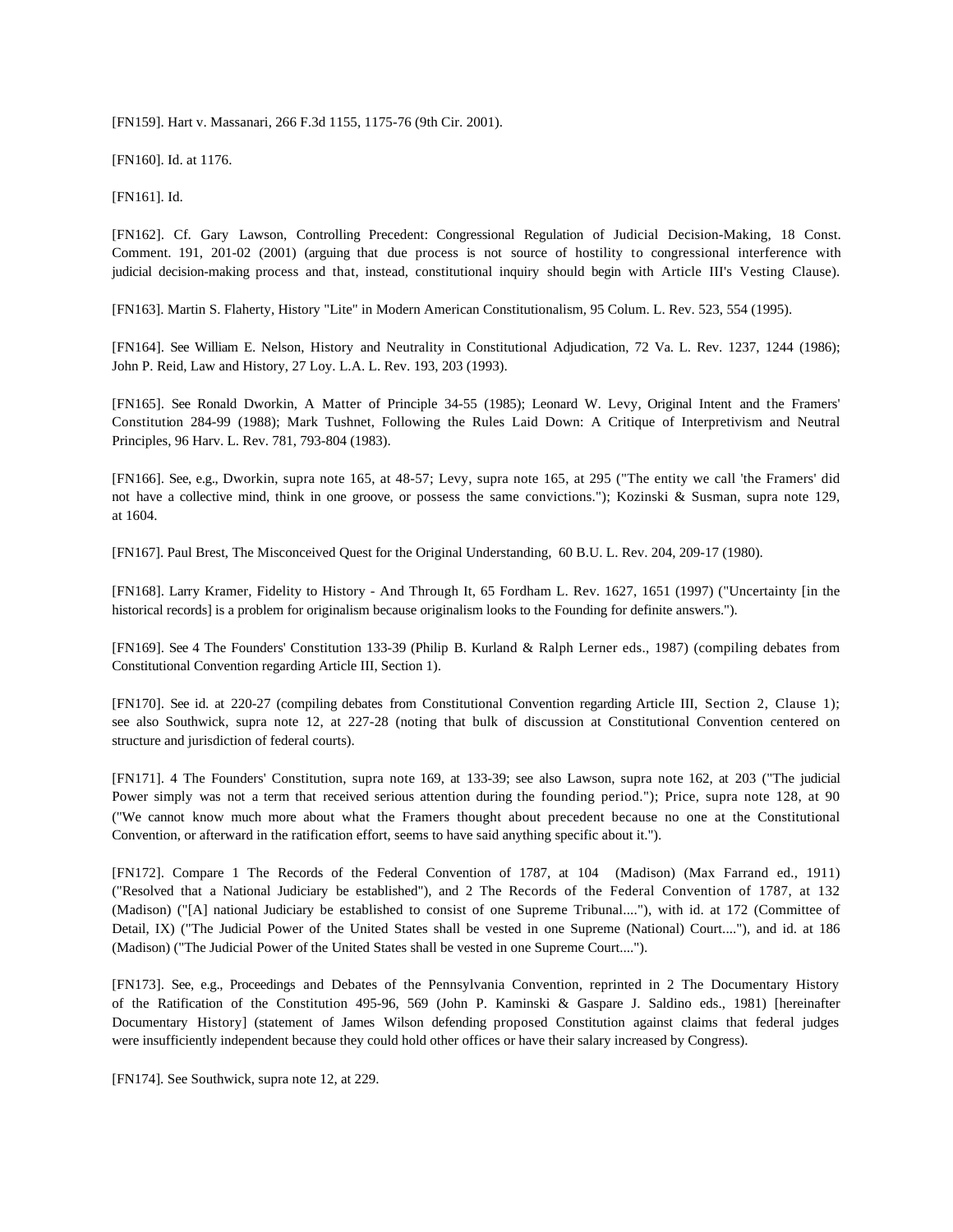[FN175]. Price, supra note 128, at 83-84 ("Intent is impossible to determine here, one might suggest, because the Framers said nothing specific about this understanding of judicial power."); Southwick, supra note 12, at 220 (noting fragmentary nature of source materials regarding Framers' intent).

[FN176]. Anastasoff v. United States, 223 F.3d 898, 902-03 & n.13 (2000) (citing The Federalist No. 78, at 507-08, 510 (Alexander Hamilton) (Modern Library ed., 1938); Letter from James Madison to Samuel Johnston (June 21, 1789), in 12 Papers of James Madison 250 (Robert A. Rutland et al. eds., 1977); Essays of Brutus, XV (Mar. 20, 1788), in 2 The Complete Anti-Federalist 441 (Herbert J. Storing ed., 1981); and Letters from the Federal Farmer No. 3 (Oct. 10, 1787), in 2 The Complete Anti-Federalist 244 (Herbert J. Storing ed., 1981)).

[FN177]. Hart v. Massanari, 266 F.3d 1155, 1167 & n.19 (citing Henry P. Monaghan, Stare Decisis and Constitutional Adjudication, 88 Colum. L. Rev. 723, 770 n.267 (1088), and Melissa H. Weresh, The Unpublished, Non- Precedential Decision: An Uncomfortable Legality, 3 J. App. Prac. & Process 175, 186 (2001)).

[FN178]. See, e.g., Lee & Lehnhof, supra note 141, at 157-61, 166-68 (discussing Founding-era views of precedent). Professor Lee and Mr. Lehnhof's discussion of the Framing-era discussion of precedent is largely derivative of a pre-Anastasoff article authored by Professor Lee. See Thomas R. Lee, Stare Decisis in Historical Perspective: From the Founding Era to the Rehnquist Court, 52 Vand. L. Rev. 647 (1999).

[FN179]. Lee, supra note 178, at 662-64 & n.79.

[FN180]. See Raoul Berger, Federalism: The Founders' Design 70-71, 108-10 (1987); Bork, supra note 23, at 144. The agreement among originalists that the post-Framing views of individuals who did not participate in the Framing are irrelevant conceals a sharp debate among originalists over the exact identities of the Framers. Madison, for one, thought that the views of the delegates to the Constitutional Convention were irrelevant and that only the views of the delegates to the state ratifying conventions mattered. See Letter from James Madison to Nicholas P. Trist (Dec. 1831), reprinted in 9 The Writings of James Madison 471, 477 (G. Hunt ed., 1910) ("Another error has been in ascribing to the intention of the Convention which formed the Constitution an undue ascendancy in expounding it. Apart from the difficulty of verifying that intention is clear, that if the meaning of the Constitution is to be sought out of itself, it is not in the proceedings of the Body that proposed it, but in those of the State Conventions which gave it all the validity and authority it possesses."); see also Levy, supra note 165, at 295-97 (summarizing complexity of debate). Compare Berger, supra, at 108-10 (arguing that views of delegates to Constitutional Convention and state ratifying debates matter), with Richard S. Kay, Adherence to the Original Intentions in Constitutional Adjudication: Three Objections and Responses, 82 Nw. U. L. Rev. 226, 247 (1988) (arguing that only views of ratifying convention matter) and Bork, supra note 23, at 144.

[FN181]. H. Jefferson Powell, Rules for Originalists, 73 Va. L. Rev. 659, 684-87 (1987).

[FN182]. Publius, The Federalist No. 1, New York Independent Journal (Oct. 27, 1787), reprinted in 13 The Documentary History of the Ratification of the Constitution 486 (John P. Kaminski & Gaspare J. Salindo eds., 1981).

[FN183]. See John F. Manning, Textualism and the Role of the Federalist in Constitutional Adjudication, 66 Geo. Wash. L. Rev. 1337, 1354 (1998) ("As a piece of advocacy--and an anonymous one at that--The Federalist lacks similar usefulness as a window into the reasonable ratifier's likely understanding.").

[FN184]. Jack N. Rakove, Original Meanings: Politics and Ideas in the Making of the Constitution 17 (1996).

[FN185]. Id.

[FN186]. See Larry D. Kramer, M adison's Audience, 112 Harv. L. Rev. 611, 665 (1999) (noting that the Federalist Papers had "little effect" upon ratification); Rakove, supra note 184, at 155-56 (observing that length and complexity of the Federalist Papers inhibited individuals from reading all of papers and grasping full import of ideas expressed therein).

[FN187]. See 13 The Documentary History of the Ratification of the Constitution, supra note 182, at 490.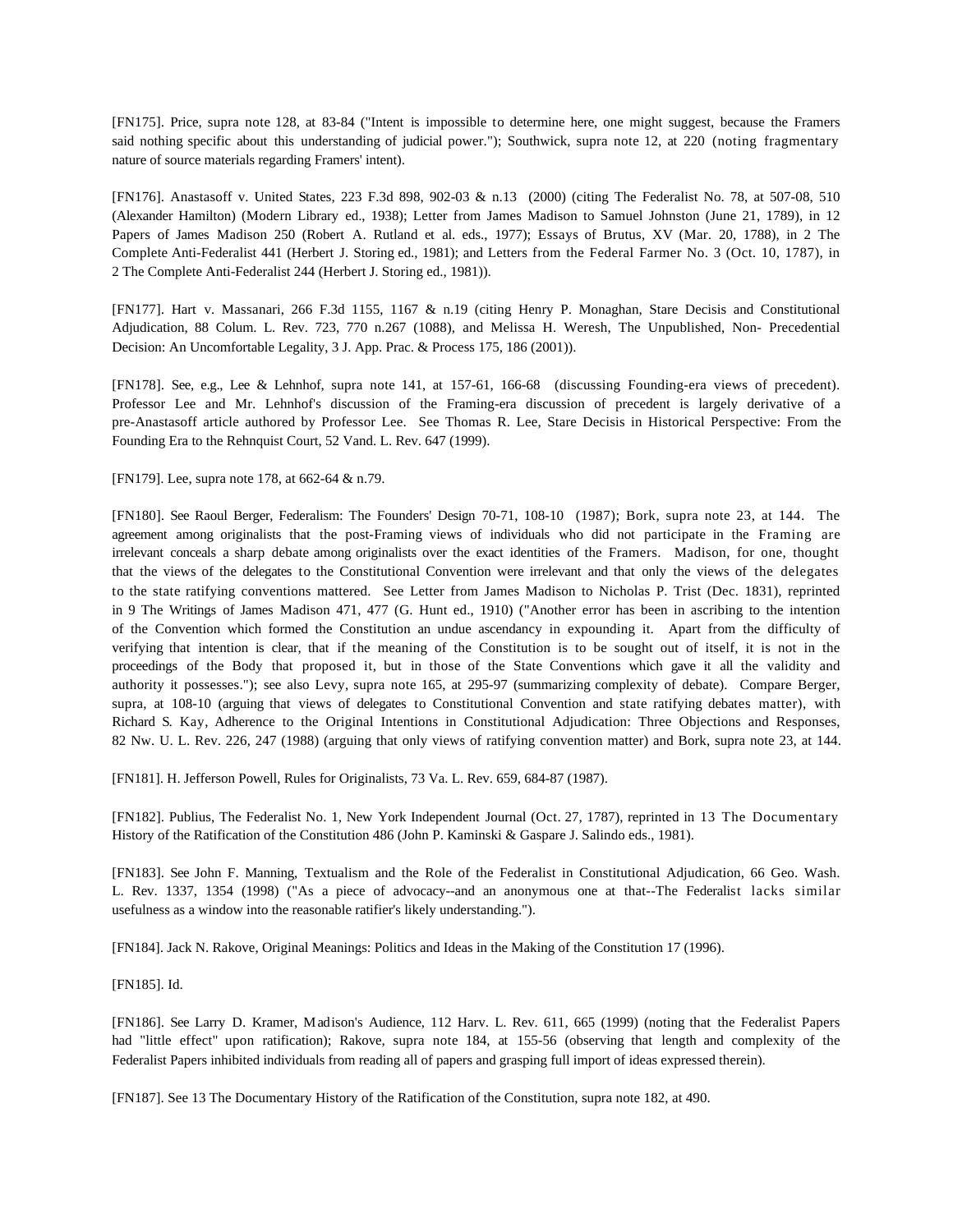[FN188]. Elaine F. Crane, Publius in the Provinces: Where Was The Federalist Reprinted Outside New York City, 21 Wm. & Mary Q. (3d Ser.) 589, 590 (1964) (noting that No. 69 was last paper published outside New York City).

[FN189]. See 13 The Documentary History of the Ratification of the Constitution, supra note 182, at 490 (noting that only first seventy-six papers were printed in New York City newspapers).

[FN190]. Id.; see also The Federalist No. 78 (Alexander Hamilton), at 392 (Buccaneer Books 1992) (noting publication date as May 28, 1788); The Federalist No. 81 (Alexander Hamilton), at 408 (Buccaneer Books 1992) (noting publication date as May 28, 1788).

[FN191]. See Ratification Chronology, 1786-1790, reprinted in 2 Documentary History, supra note 173, at 22-23 (including Delaware, Pennsylvania, New Jersey, Georgia, Connecticut, Massachusetts, Maryland, and South Carolina). Professor Boris Bittker suggests that, since Article VII requires only nine states for ratification, the meaning of the Constitution for originalists must be set exclusively by reference to the views of the delegates to the ratifying convention in those first nine states. See Boris I. Bittker, The Bicentennial of the Jurisprudence of Original Intent: The Recent Past, 77 Cal. L. Rev. 235, 268 (1989).

[FN192]. John P. Kaminski, New York: The Reluctant Pillar, in The Reluctant Pillar: New York and the Adoption of the Federal Constitution 79 (Stephen L. Schechter ed., 1985) (noting that, of convention's sixty-five delegates, Anti-Federalists controlled forty-six delegates and Federalists controlled nineteen delegates).

[FN193]. Id. at 115.

[FN194]. See Rakove, supra note 184, at 125.

[FN195]. Kaminski, supra note 192, at 71-72.

[FN196]. See 13 The Documentary History of the Ratification of the Constitution, supra note 182, at 491.

[FN197]. Id. at 492.

[FN198]. Ratification Chronology, 1786-1790, reprinted in 2 Documentary History, supra note 173, at 23-24 (noting that, on June 21, 1788, New Hampshire--the required ninth state--ratified Constitution, and, on Sept. 13, 1788, Confederation Congress set dates for election of President and meeting of new government under Constitution).

[FN199]. Bittker, supra note 191, at 273. To be sure, The Federalist Papers are a vital source of constitutional meaning, but one must not misunderstand the source of their importance. Cf. Kramer, supra note 186, at 671 (noting that Federalist No. 10 is relevant not because all Framers endorsed Madison's view but because Madison's view is "good theory"). The Federalist Papers do not have authoritative significance because they are evidence of a collective, shared understanding of the Constitution by those who framed and ratified the document. Rather, their interpretive value lies in the fact that they provide a comprehensive, normatively attractive interpretation of the Constitution espoused by several of the most prominent Framers to have given their attention to the matter. Stated differently, the interpretive value of the Federalist Papers lies not in their value as a historical record of the shared views of the Framers but rather in their attractiveness as a coherent explanation of the Constitution's meaning offered at the time of the Founding.

[FN200]. Federal Farmer: Letters to the Republican (Nov. 8, 1787), reprinted in 14 The Documentary History of the Ratification of the Constitution 14-15 (John P. Kaminski & Gaspare J. Salindo eds., 1983).

[FN201]. Id. at 15-16; 2 The Complete Anti-Federalist 214 (Herbert J. Storing ed., 1981).

[FN202]. See Federal Farmer, supra note 200, at 17; Rakove, supra note 184, at 145.

[FN203]. See Federal Farmer, supra note 200, at 17-18.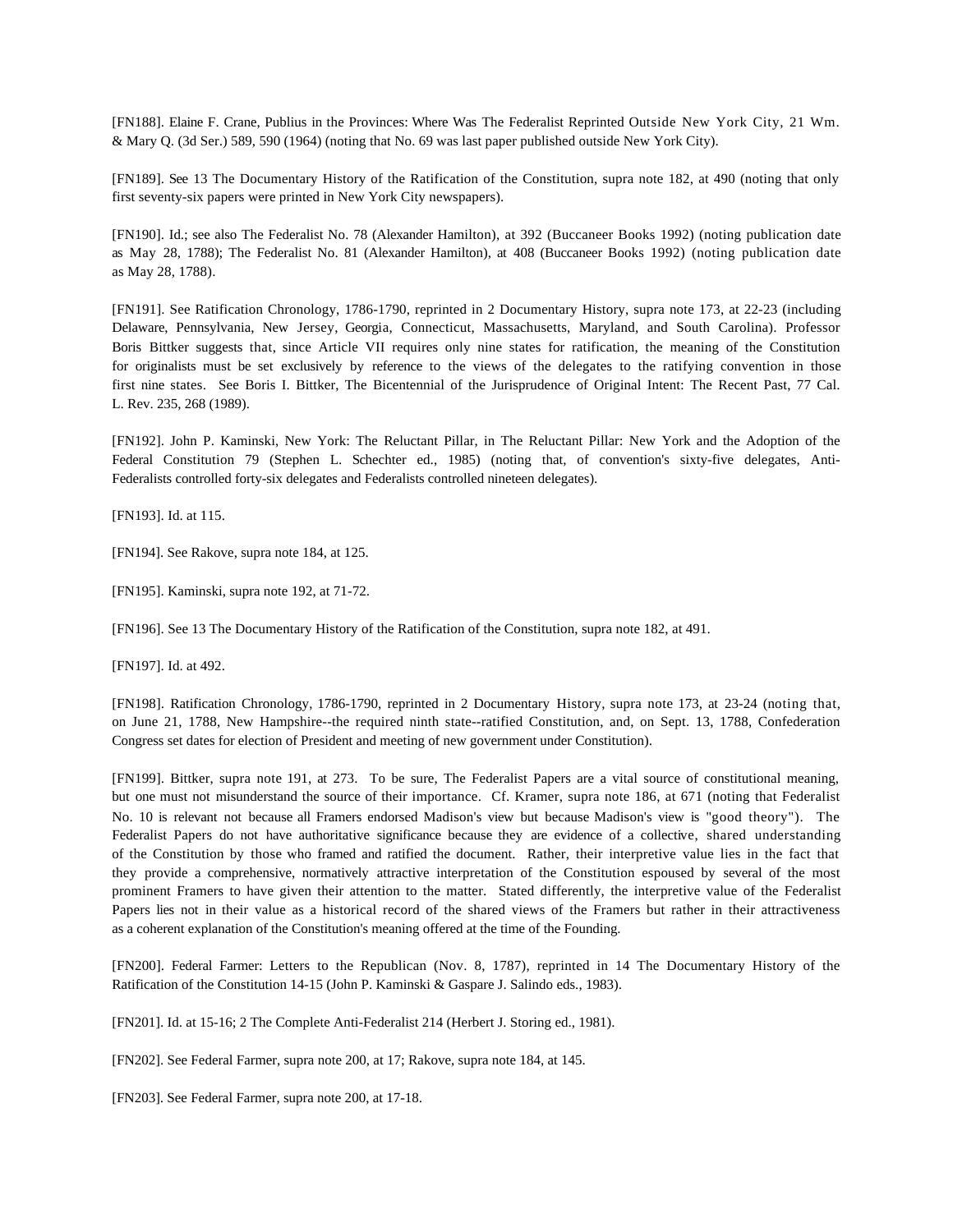[FN204]. Id. at 18.

[FN205]. See 2 The Complete Anti-Federalist, supra note 201, at 358.

[FN206]. Larry D. Kramer, The Supreme Court 2000 Term Foreword: We the Court, 115 Harv. L. Rev. 4, 68 (2001).

[FN207]. Id. at 67 n.265.

[FN208]. Id. at 68.

[FN209]. Michael J. Gerhardt, The Lessons of Impeachment History, 67 Geo. Wash. L. Rev. 603, 609 (1999); see also Michael Stokes Paulsen, The Most Dangerous Branch: Executive Power to Say What the Law Is, 83 Geo. L.J. 217, 238 n.68 (1994) (noting that Wilson's Lectures on Law "are post-ratification writings (1790-92) and, as such, should not enjoy the same weight as ratification-era writings").

[FN210]. See James Wilson, Speech Delivered on 26th November, 1787, in the Convention of Pennsylvania, in II The Works of James Wilson 759-72 (Robert G. McCloskey ed., 1967).

[FN211]. See Letters from The Federal Farmer III (Oct. 10, 1787) ("It is a very dangerous thing to vest in the same judge power to decide on the law, and also general powers in equity...."), in 2 The Complete Anti-Federalist 244 (Herbert J. Storing ed., 1981).

[FN212]. See, e.g., Fed. R. Civ. P. 65 (defining procedure for issuance of temporary restraining orders and preliminary injunctions); Doran v. Salem Inn, Inc., 422 U.S. 922, 931-32 (1975) (holding that, to warrant preliminary injunction, party must demonstrate irreparable harm if injunction is not issued and likelihood of success on merits).

[FN213]. See also Letters from The Federal Farmer III (Oct. 10, 1787) ("I confess in the constitution of this supreme court, as left by the constitution, I do not see a spark of freedom or a shadow of our own or the British common law."), in 2 The Complete Anti-Federalist 244 (Herbert J. Storing ed., 1981).

[FN214]. Id.

[FN215]. Essays of Brutus XV (Mar. 20, 1788), in 2 The Complete Anti- Federalist, supra note 201, at 441.

[FN216]. Id.

[FN217]. Id. at 441-42.

[FN218]. The Federalist No. 78, supra note 190, at 397.

[FN219]. Id. at 399.

[FN220]. Id.

[FN221]. Id.

[FN222]. Id.

[FN223]. Id.

[FN224]. See Michael Stokes Paulsen, Abrogating Stare Decisis by Statute: May Congress Remove the Precedential Effect of Roe and Casey, 109 Yale L.J. 1535, 1573 (2000) (minimizing importance of Federalist 78 since Hamilton's reference to precedent was not made as part of explication of meaning of "judicial Power").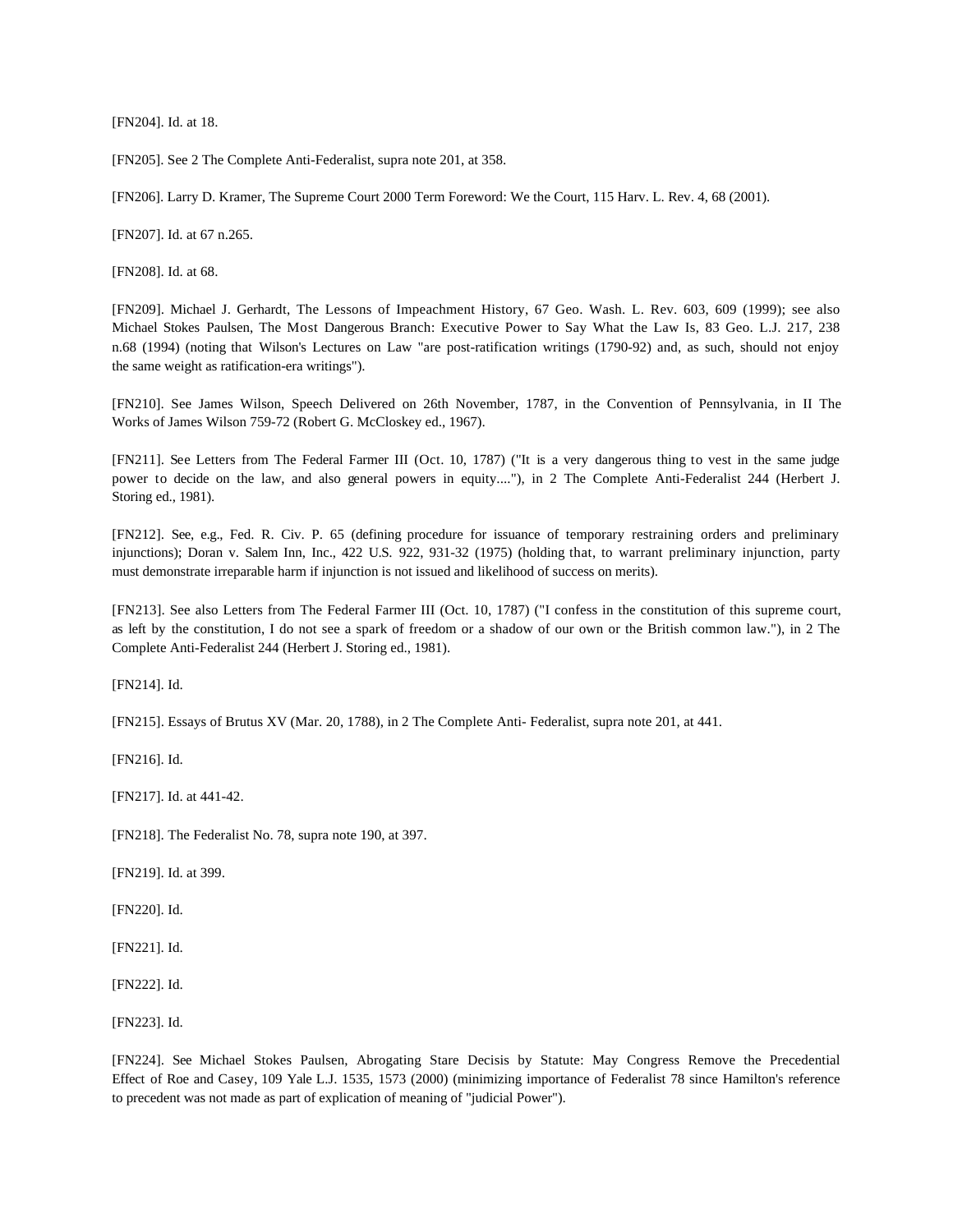[FN225]. Professor Lee agrees that Federalist 78 does not authoritatively resolve the role of precedent in the federal courts, though he does so on the ground that it is not "clear" that Hamilton was addressing the obligation of the Supreme Court to follow its own decisions, rather than the obligation of the lower courts to follow Supreme Court decisions. Lee, supra note 178, at 664. In this respect, Professor Lee seizes upon the distinction between the "horizontal" component of the doctrine of precedent--the obligation of courts to obey their own decisions--and the "vertical" component--the obligation of lower courts to follow the decisions of a higher court. Id. Though Lee is correct to conclude that Federalist 78 offers a far from clear account of the exact role of precedent in the federal courts, his claim that Hamilton was possibly referring only to the vertical component of the doctrine of precedent does not bear close scrutiny. Hamilton refers to federal judges in general and does not limit his defense of the role of precedent only to the judges of the inferior federal courts; rather, his discussion equally encompasses the justices of the Supreme Court, who were the only federal judges guaranteed to exist after ratification and who also were guaranteed life tenure--the subject of Federalist 78. Id. at 664-87. Of course, the vertical component of the doctrine of precedent would not apply to the justices of the Supreme Court, who were not subject to review by any higher court. Thus, his discussion could only be understood to refer to the horizontal component of the doctrine of precedent. Any doubt on the matter is laid to rest by remembering that Hamilton's defense of the role of precedent was made in direct response to Brutus' attack that precedents would accumulate and bind courts in the future-- an attack mounted on the horizontal component of the doctrine of precedent. Id. at 709 n.709.

[FN226]. Essays of Brutus XIV (Mar. 28, 1788), in 2 The Complete Anti- Federalist, supra note 201, at 433.

[FN227]. The Federalist No. 81, supra note 190, at 415. Whether or not Hamilton was right, he failed to assuage the Anti-Federalist fears on this point. The Anti-Federalists' concerns led to adoption of the Seventh Amendment, which provides in pertinent part that "no fact tried by a jury shall be otherwise re-examined in any Court of the United States, than according to the rules of the common law." U.S. Const. amend. VII.

[FN228]. Letter of James Madison to Samuel Johnston (June 21, 1789), in 12 The Papers of James Madison 250 (Robert A. Rutland et al. eds., 1977).

[FN229]. Id. (observing that Congress had decided that Constitution entitled President to remove Executive officials without congressional approval).

[FN230]. See infra notes 282-84 and accompanying text.

[FN231]. James Wilson, Of the Constituent Parts of Courts - Of the Judges, in II The Works of James Wilson 501-02 (Robert G. McCloskey ed., 1967).

[FN232]. Id.

[FN233]. James Wilson, Of the Judicial Department, in II The Works of James Wilson 454-93 (Robert G. McCloskey ed., 1967).

[FN234]. Hart v. Massanari, 266 F.3d 1155, 1167 & n.19 (9th Cir. 2001) (citing Henry P. Monaghan, Stare Decisis and Constitutional Adjudication, 88 Colum. L. Rev. 723, 770 n.267 (1988); Melissa H. Weresh, The Unpublished, Non-Precedential Decision: An Uncomfortable Legality, 3 J. App. Prac. & Process 186 (2001)). Moreover, neither Professors Monaghan nor Weresh contends that the Framers rejected the role of precedent in adjudication. To the contrary, Professor Monaghan concedes that "the Framers were familiar with the idea of precedent" (citing Federalist 78) and contends only that the Framers possessed some "uncertainty" over the exact value of precedent--a claim that is entirely consistent with the notion that each judicial decision did have some (perhaps even constitutionally compelled) precedential value in adjudication. See Monaghan, supra, at 770 n.267. Professor Weresh, in turn, makes no attempt to survey the historical materials from the time of the Framing and instead claims only that publication of opinions was not mandatory at the time of the Framing. See Weresh, supra, at 186 (emphasis added).

[FN235]. Hart, 266 F.3d at 1167.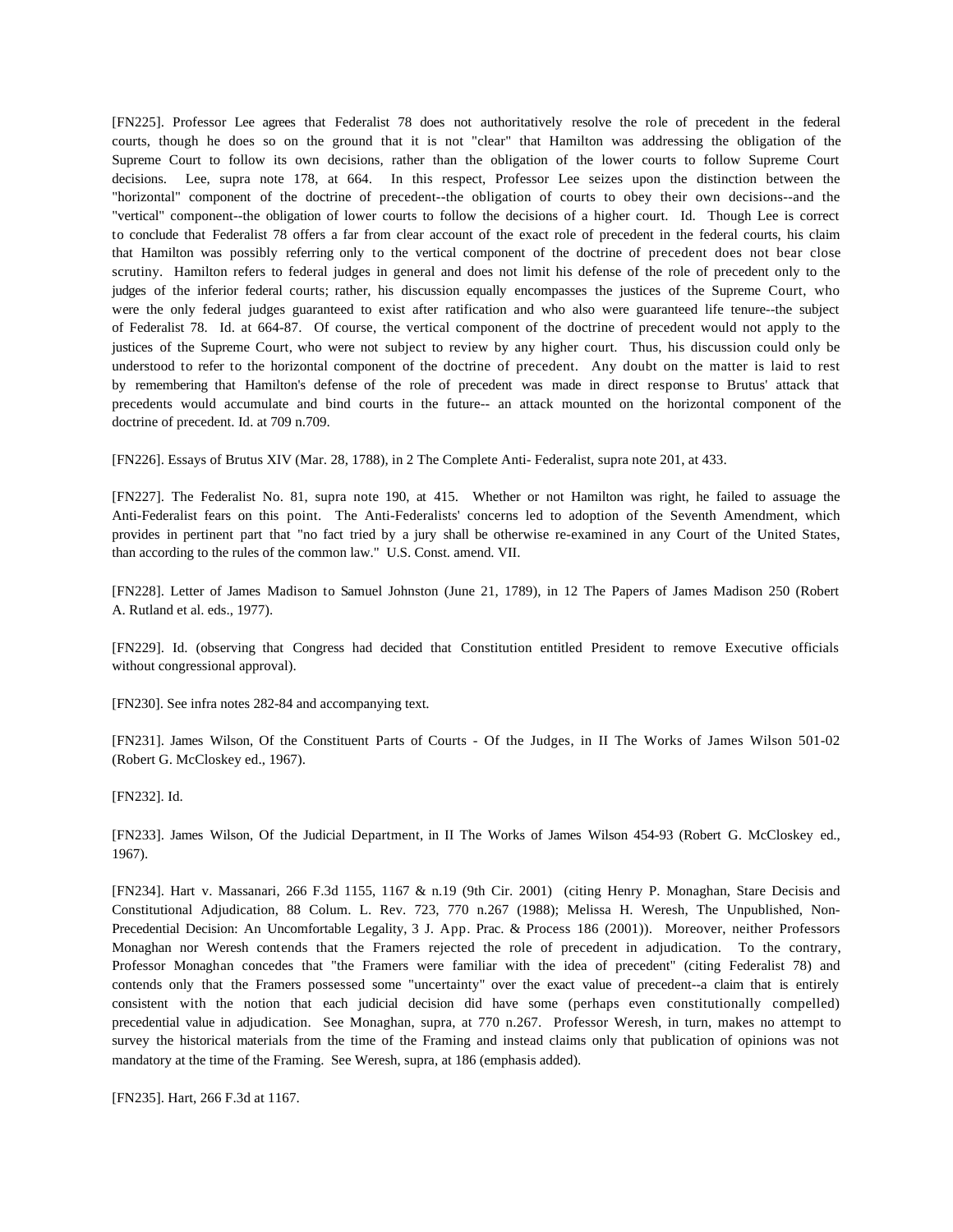[FN236]. Id.

[FN237]. See Cooper & Berman, supra note 128, at 752 (noting that circuits that forbid all citation to unpublished opinions cannot be defended by pointing to uncertain nature of stare decisis at time of framing); Lee & Lehnhof, supra note 141, at 162 n.137 (noting that circuit no-precedent rules that provide that unpublished opinions have no precedential value, rather than persuasive value, are subject to constitutional challenge based on available historical materials).

[FN238]. Price, supra note 128, at 90 (noting that some features of federal courts were deemed so fundamental that no debate about those features ensued and speculating that precedent was one such feature).

[FN239]. See also Southwick, supra note 12, at 224 (characterizing Judge Arnold's originalist argument as not "very persuasive").

[FN240]. Compare Planned Parenthood of Southeastern Pennsylvania v. Casey, 505 U.S. 833, 864 (1992) (holding that decision to overrule past precedent "should rest on some special reason over and above the belief that a prior case was wrongly decided"), with id. at 955 (Rehnquist, C.J., concurring in judgment in part and dissenting in part) ("It is... our duty to reconsider constitutional interpretations that 'depar[t] from a proper understanding' of the Constitution."), and id. at 999 (Scalia, J., concurring in judgment in part and dissenting in part) (suggesting that past precedent may be overruled where it was not correctly decided and failed to produce "a settled body of law").

[FN241]. Anastasoff v. United States, 223 F.3d 898, 900-01 (8th Cir. 2000) (citing, inter alia, 1 William W. Blackstone, Commentaries on the Laws of England \*258-59 (1765); 4 Edward Coke, Institutes of the Laws of England 138 (1642)).

[FN242]. Id. at 902 & nn.10 & 12, 903-04 (citing, inter alia, William Cranch, Preface to 5 U.S. (1 Cranch) iii, iii (1804); 1 James Kent, Commentaries on American Law 479 (12th ed. 1873); Joseph Story, Commentaries on the Constitution of the United States §§ 377-378 (1833); Letter from James Madison to Charles Jared Ingersoll (June 25, 1831), reprinted in The Mind of the Founder: Sources of the Political Thought of James Madison 390-93 (Marvin Myers ed., rev. ed. 1981)).

[FN243]. Hart v. Massanari, 266 F.3d 1155, 1164-65, 1164 n.8 (citing, inter alia, Bole v. Horton, 124 Eng. Rep. 1113 (C.P. 1673); Fisher v. Prince, 97 Eng. Rep. 876 (K.B. 1762); 1 William W. Blackstone, Commentaries on the Laws of England \*70-71 (1765); Matthew Hale, The History of the Common Law of England 68 (London, Nutt & Gosling 1739)).

[FN244]. See, e.g., Lee, supra note 178, at 659-66; Price, supra note 128, at 94-107; Southwick, supra note 12, at 234-75.

[FN245]. See supra note 178 and accompanying text.

[FN246]. Berger, supra note 180, at 49-50 (noting that post-enactment remarks, particularly where they contradict statements made by speaker during enactment process, carry "little weight" and should be treated "with special reserve"); Bork, supra note 23, at 165 (noting that post-ratification materials can be relevant to extent that they were "thoroughly familiar with the thought of the time").

[FN247]. See, e.g., Manning, supra note 183, at 1352-53 (noting that reliance on Blackstone's Commentaries, though commonplace, "requires careful discernment" since Framers rejected some elements of Blackstone's thought).

[FN248]. U.S. Term Limits, Inc. v. Thornton, 514 U.S. 779, 856 (1995) (Thomas, J., dissenting); see also Paulsen, supra note 209, at 312 (arguing that Story's Commentaries "are later in time--more distant from the framing--and are, to that extent, less authoritative"); John C. Yoo, Clio at War: The Misuse of History in the War Powers Debate, 70 U. Colo. L. Rev. 1169, 1181-82 (1999) (noting that "Story had no personal experiences that gave him special insight into the drafting or ratification of the Constitution" and that Story's Commentaries "should not be considered to be evidence of the original understanding").

[FN249]. That has not prevented others from spilling much ink about it. See, e.g., Southwick, supra note 12, at 234-59 (summarizing pre-Framing views of jurisprudential value of judicial decisions in Europe and North America).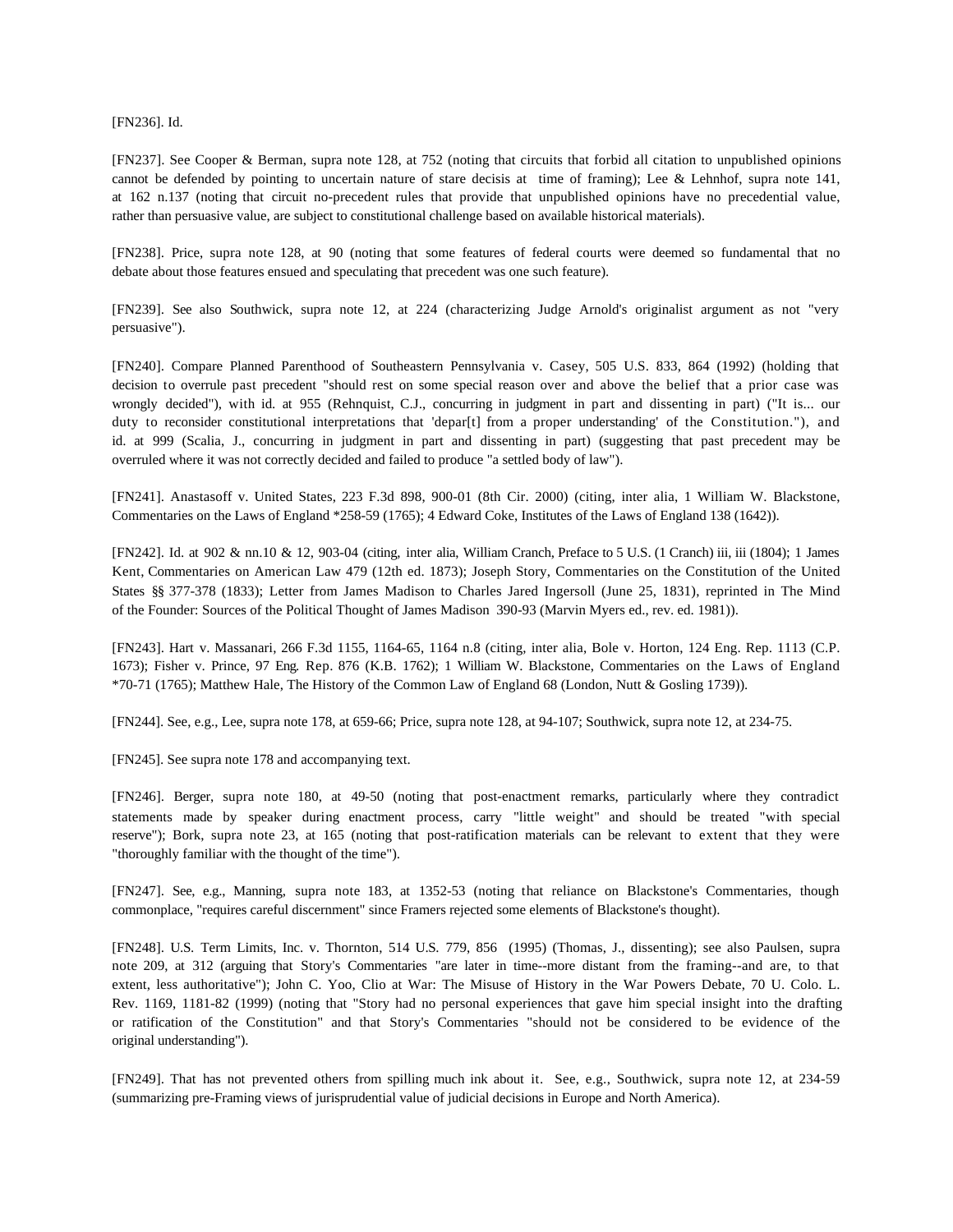[FN250]. J. H. Baker, An Introduction to English Legal History 225 (3d ed. 1990). But see Southwick, supra note 12, at 235 (tracing precedent to thirteenth century writings of Bracton).

[FN251]. Baker, supra note 250, at 226-27.

[FN252]. Lee, supra note 178, at 660-62; see also Lee & Lehnhof, supra note 141, at 167 (noting that "most historians agree that during the period leading up to the framing of the constitution the whole theory and practice of precedent was in a highly fluctuating condition") (internal quotation marks and citations omitted).

[FN253]. Baker, supra note 250, at 228-29.

[FN254]. Fisher v. Prince, 97 Eng. Rep. 876, 876-77 (K.B. 1762) (holding that, in action for trover, goods of uncertain number or value need not be deposited with court and finding support in prior decisions involving watch and other goods).

[FN255]. 1 William W. Blackstone, Commentaries on the Laws of England \*71 (1765).

[FN256]. Id. at \*70.

[FN257]. Anastasoff v. United States, 223 F.3d 898, 902 n.12 (8th Cir. 2000); see also Lee, supra note 178, at 664 (discussing briefly Cranch's statement).

[FN258]. Craig Joyce, The Rise of the Supreme Court Reporter: An Institutional Perspective on Marshall Court Ascendancy, 83 Mich. L. Rev. 1291, 1307 (1985).

[FN259]. Act of Mar. 3, 1817, ch. 63, § 1, 3 Stat. 376, 376.

[FN260]. Joyce, supra note 258, at 1345 (noting that early reporters earned little money from sales of their volumes).

[FN261]. Id. at 1307.

[FN262]. Susan Low Bloch, The Marbury Mystery: Why Did William Marbury Sue in the Supreme Court?, 18 Const. Comm. 607, 611-12 (2001).

[FN263]. 5 U.S. (1 Cranch) 137 (1803). For an excellent examination of the political context leading to Marbury, see James M. O'Fallon, Marbury, 44 Stan. L. Rev. 219 (1992).

[FN264]. Judiciary Act of 1801, ch. 4, 2 Stat. 89.

[FN265]. Act of Mar. 8, 1802, ch. 8, § 1, 2 Stat. 132, 132. That Act repealed the Judiciary Act of 1801 but did not repeal any portion of the Act Concerning the District of Columbia, ch. 15, § 3, 2 Stat. 103, 105 (1801), which had created the Circuit Court of the District of Columbia.

[FN266]. Act of Apr. 29, 1802, ch. 31, § 1, 2 Stat. 156, 156; see also William E. Nelson, Marbury v. Madison: The Origins and Legacy of Judicial Review 58 (2000) ("Congress also postponed the next term of the Supreme Court until 1803 so that the Court could not rule on the constitutionality of the 1802 act before the act went into effect.").

[FN267]. See, e.g., Talbot v. Seeman, 5 U.S. (1 Cranch) 1, 26 (1804) (noting that case was argued at Aug. 1801 Term and decision issued on Aug. 11, 1801); see also Joyce, supra note 258, at 1310.

[FN268]. William Cranch, Preface, 5 U.S. (1 Cranch) iii, iii (1804).

[FN269]. See Joyce, supra note 258, at 1345 (noting that opponents of reporter's bill opposed bill on ground that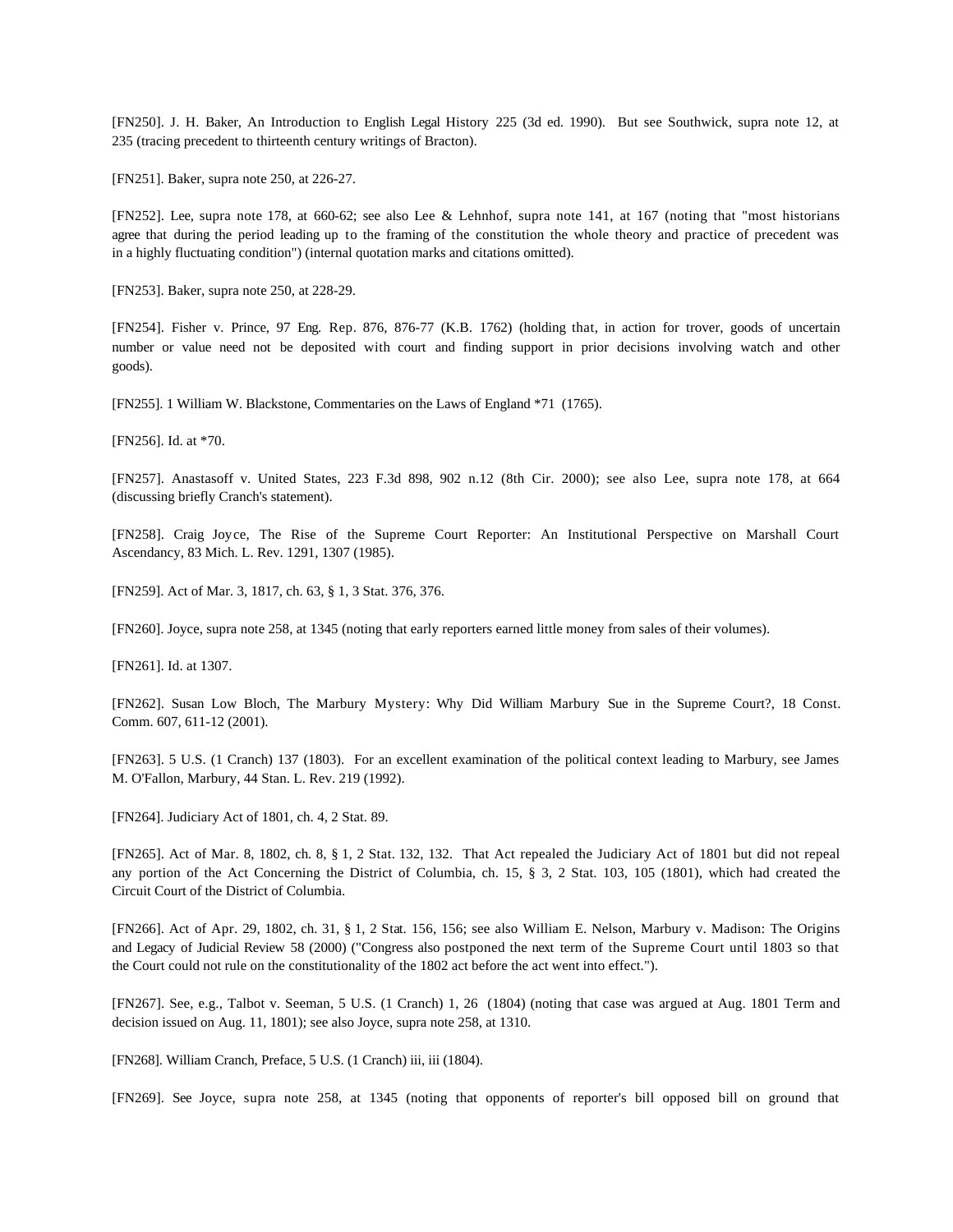decisions of Supreme Court were not entitled to status of laws "binding on their successors and on other authorities") (citation omitted).

[FN270]. John H. Langbein, Chancellor Kent and the History of Legal Literature, 93 Colum. L. Rev. 547, 556 (1993).

[FN271]. Id. at 556-57.

[FN272]. Id. at 558, 564.

[FN273]. Id. at 564.

[FN274]. Judith S. Kaye, Commentaries on Chancellor Kent, 74 Chi.-Kent L. Rev. 11, 25-26 (1998).

[FN275]. Langbein, supra note 275, at 564-65.

[FN276]. Id. at 565.

[FN277]. Compare Anastasoff v. United States, 223 F.3d 898, 902 n.12 (8th Cir. 2000) (quoting 1 Kent, Commentaries, supra note 90, at 479 as stating "[t]hose nations, which have adopted the civil law as the main foundation of their own [recognize precedent to a far less degree than our own].... With them the necessity of judiciary independence upon the executive, is not so clearly acknowledged.... It has been shown already that this independence requires, in a considerable degree, the acknowledgment of precedential authority") (alteration and ellipses in original), with Francis Lieber, Legal and Political Hermeneutics 221-22 n.1 (Boston, C.C. Little and J. Brown 1839) ("Those nations, which have adopted the civil law as the main foundation of their own, act upon similar principles. With them, the necessity of judiciary independence upon the executive, is not so clearly acknowledged, as with the Anglican race. It has been shown already that this independence requires, in a considerable degree, the acknowledgment of precedential authority.").

[FN278]. 1 James Kent, Commentaries on American Law 440 (Boston, Little, Brown, & Co. 1st ed. 1826). In contrast to Judge Arnold, who cites to the Twelfth Edition edited by Holmes, I cite to the First Edition, which was personally prepared by Kent.

[FN279]. Id. at 274-77.

[FN280]. Id. at 442.

[FN281]. Jordan J. Paust, Dr. Francis Lieber and the Lieber Code, 95 Am. Soc'y Int'l L. Proc. 112, 112 (2001).

[FN282]. Paul D. Carrington, Meaning and Professionalism in American Law, 10 Const. Comment. 297, 304 (1993).

[FN283]. Guyora Binder, Institutions and Linguistic Conventions: The Pragmatism of Legal Hermeneutics, 16 Cardozo L. Rev. 2169, 2173, 2184 (1995); Paul D. Carrington, William Gardiner Hammond and the Lieber Revival, 16 Cardozo L. Rev. 2135, 2135-36, 2139 (1995).

[FN284]. Lieber, supra note 277, at 200-03.

[FN285]. Anastasoff v. United States, 223 F.3d 898, 902 & n.10 (8th Cir. 2000) (citing Letter from James Madison to Charles Jared Ingersoll (June 25, 1831), reprinted in The Mind of the Founder: Sources of the Political Thought of James Madison 390 (Marvin Myers ed., rev. ed. 1981)).

[FN286]. Madison criticized President Jackson's decision to veto the renewal of the Bank of United States. Letter from James Madison to Charles Jared Ingersoll (June 25, 1831), reprinted in The Mind of the Founder: Sources of the Political Thought of James Madison 390 (Marvin Myers ed., rev. ed. 1981) (noting that constitutionality of bank is "sustained by the considerations to which I yielded in giving my assent to the existing bank"). Yet, Madison acknowledged that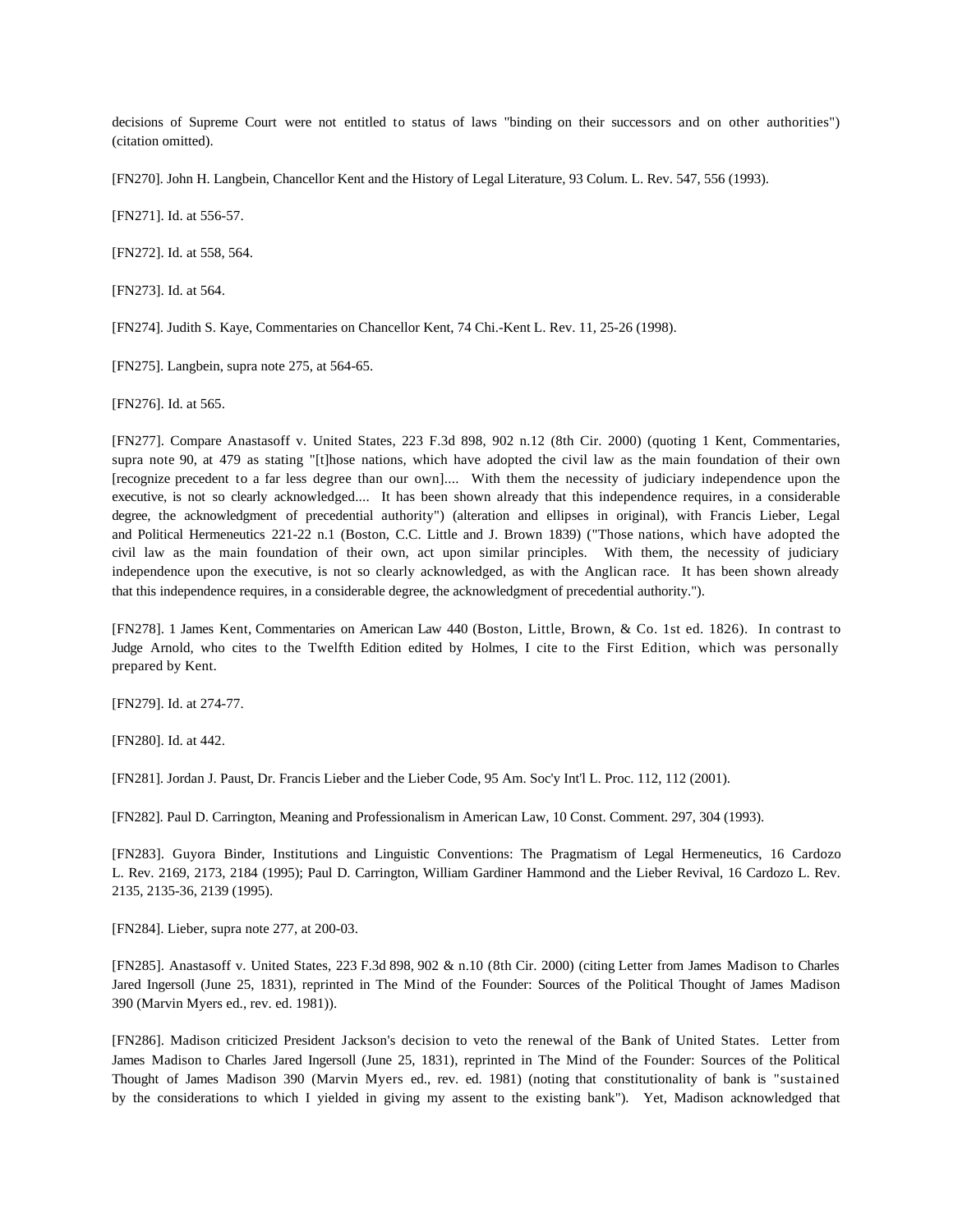his own decision as President in 1817 to reauthorize the Bank had subjected him to charges of inconsistency in light of his statements in 1791 as a Representative that he thought a national bank was beyond Congress' constitutional power to charter. To defend himself, Madison declared that the charge of inconsistency "turns on the question how far legislative precedents, expounding the Constitution, ought to guide succeeding Legislatures and overrule individual opinions." Id.

[FN287]. See id. at 391; see also William S. Consovoy, The Rehnquist Court and the End of Constitutional Stare Decisis: Casey, Dickerson, and the Consequences of Pragmatic Adjudication, 2002 Utah L. Rev. 53, 68 n.72 (2002) (noting Madison offered "policy justifications" for duty to follow precedent); Lee, supra note 178, at 665.

[FN288]. See Letter from James Madison to Charles Jared Ingersoll, supra note 92, at 390-91; see also Thomas Healy, Stare Decisis as a Constitutional Requirement, 104 W. Va. L. Rev. 43, 87 (2001).

[FN289]. H. Jefferson Powell, Joseph Story's Commentaries on the Constitution: A Belated Review, 94 Yale L.J. 1285, 1286 (1985) (internal quotation marks and citation omitted).

[FN290]. U.S. Term Limits, Inc. v. Thornton, 514 U.S. 779, 856 (1995) (Thomas, J., dissenting).

[FN291]. Paulsen, supra note 209, at 312.

[FN292]. Ironically, in contrast to Justice Thomas and others, Judge Bork believes Story's views to be relevant to originalists since he was, according to Judge Bork, "thoroughly familiar" with the Framers' views. Bork, supra note 23, at 165.

[FN293]. Joseph Story, Commentaries on the Constitution of the United States § 377 (Boston, Little, Brown, & Co. 1833).

[FN294]. Id.

[FN295]. Id.

[FN296]. Id. § 378.

[FN297]. Anastasoff v. United States, 223 F.3d 898, 903-04 (8th Cir. 2000). Michael Stokes Paulsen agrees with Judge Arnold's reading of Story's remarks, though he rejects Story's view as aberrant. Paulsen, supra note 224, at 1578 n.115 (noting that Story's "extreme view--that the Constitution requires adherence to judicial precedent--has never been the accepted view in American constitutional law").

[FN298]. Hart v. Massanari, 266 F.3d 1155, 1160 n.3 (9th Cir. 2001); Lee, supra note 178, at 664 n.84; Lee & Lehnhof, supra note 141, at 161.

[FN299]. See Frederick Schauer, Precedent, 39 Stan. L. Rev. 571, 597-98, 600-01 (1987) (defending "horizontal" doctrine of precedent as promoting predictability and consistency in adjudication).

[FN300]. Story, supra note 293, § 376. As others have noted, Story's Commentaries were published in the wake of and in response to the nullification crisis of the late 1820s, during which South Carolina proclaimed its power to interpret the constitutionality of federal actions for itself. See Paulsen, supra note 209, at 312-13 (observing that "Story's chief concern in the 'Final Interpreter' section of his treatise is to refute and discredit the position of state nullifiers and vindicate national supremacy"); Powell, supra note 289, at 1292.

[FN301]. U.S. Const. art. VI, § 2.

[FN302]. Story, supra note 293, §§ 383, 391. Professor Lee and, to a lesser extent, Judge Kozinski misread Story as well. While they both attempt to confine Story's remarks as limited to only the obligation of lower courts to obey the decision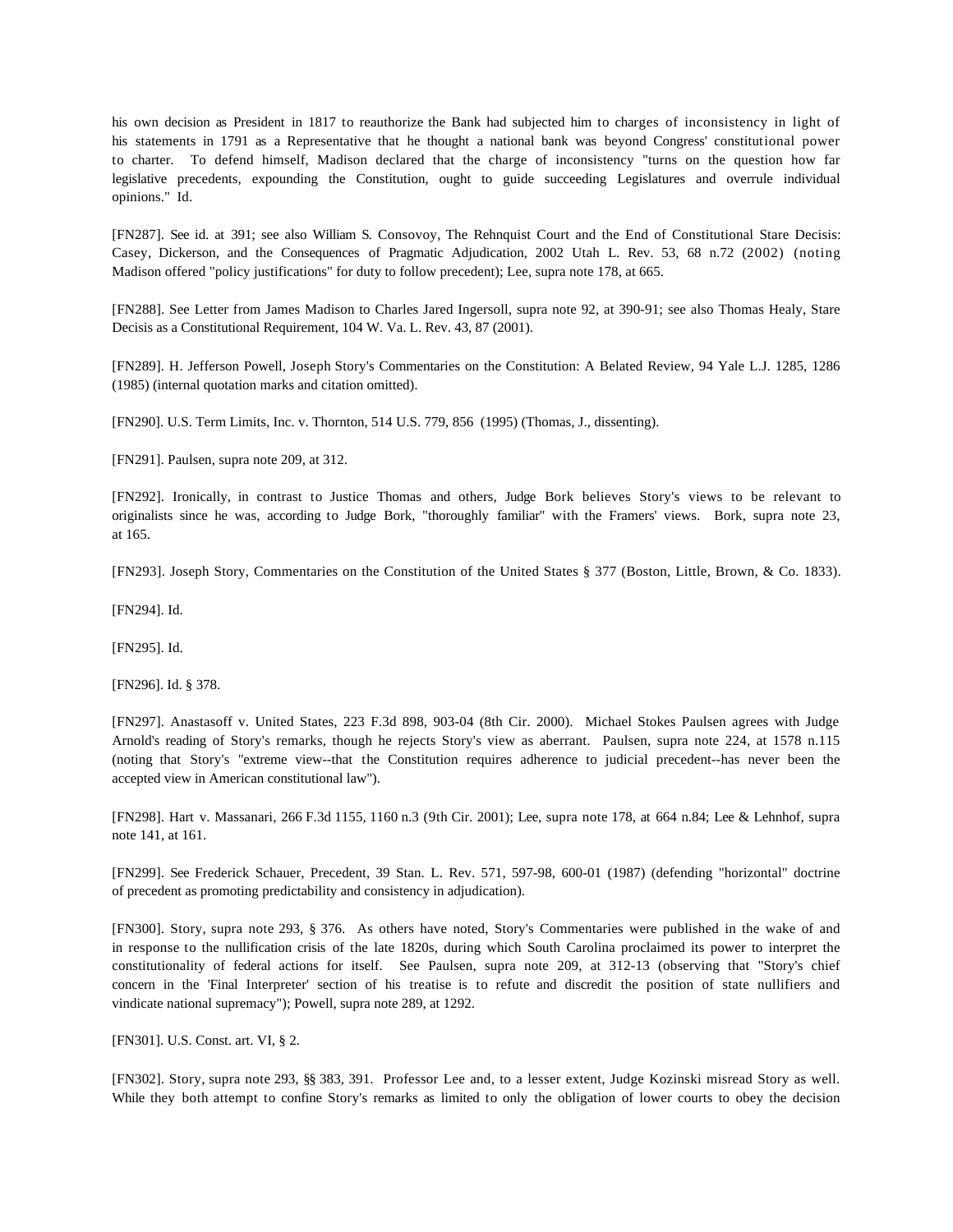of higher courts--"vertical stare decisis" as Professor Lee labels it--Story's point was actually broader than that, involving the interpretive power of the federal courts generally, not just the precedential constraints on individual courts. Indeed, this was an interpretative power being described, not simply a rule for ordering the relationship of courts within a judicial hierarchy. Id. § 392 (arguing that "the interpretation [of the judicial department] was conclusive, as well upon the states, as upon the people"). Moreover, the entire federal judiciary possessed this interpretive power, not just the Supreme Court. Id. § 385 ("We find the power to construe the constitution expressly confided to the judicial department, without any limitation or qualification, as to its conclusiveness.") (emphasis added). In short, Story was laying out an expansive view of the federal judiciary's interpretive power like that announced more than a century later in Cooper v. Aaron, 358 U.S. 1, 18 (1958) (concluding that Marbury "declared the basic principle that the federal judiciary is supreme in the exposition of the law of the Constitution"). See also Paulsen, supra note 209, at 312 (arguing that Cooper is "merely a reprise" of Story's argument).

[FN303]. Bork, supra note 23, at 166 ("The judge who cannot make out the meaning of a provision is in exactly the same circumstance as a judge who has no Constitution to work with."); Lino A. Graglia, "Interpreting" the Constitution: Posner on Bork, 44 Stan. L. Rev. 1019, 1023-24 (1992) (arguing that originalism provides that "no law should be held unconstitutional unless it is prohibited by the Constitution; that is, unless it is in fact inconsistent with the Constitution as understood by those who made it authoritative").

[FN304]. Hart v. Massanari, 266 F.3d 1155, 1167 & nn.19-20 (9th Cir. 2001).

[FN305]. Id. at 1163 ("Specifically, to adopt Anastasoff's position, we would have to be satisfied that the Framers had a very rigid conception of precedent, namely that all judicial decisions necessarily served as binding authority on later courts.").

[FN306]. See, e.g., Bork, supra note 23, at 166-67 (arguing that, where constitutional meaning is unclear, "judges must stand aside and let current democratic majorities rule").

[FN307]. Cf. Rakove, supra note 184, at 9 (distinguishing between originalism as theory of interpretation and as theory of judicial review).

[FN308]. Hoffman, supra note 12, at 343 (arguing as theoretical matter that Article III courts do not have constitutional authority to decide cases based on flip of coin).

[FN309]. Kay, supra note 180, at 244 n.77 (noting that adoption of bias in favor of constitutionality of questioned practice cannot be justified by original intent of Framers).

[FN310]. See Bork, supra note 23, at 143 (arguing that "only the approach of original understanding meets the criteria that any theory of constitutional adjudication must meet in order to possess democratic legitimacy"); Graglia, supra note 303, at 1024 (observing that argument for originalism is premised on reconciling judicial review with democracy).

[FN311]. See Bork, supra note 23, at 166-67 (arguing that, where judges cannot "decipher" meaning of constitutional provision, "judges must stand aside and let current democratic majorities rule"); see also Levy, supra note 165, at 358 (noting that originalists view themselves as democrats protecting democratically enacted legislation from judicial invalidation).

[FN312]. Alexander M. Bickel, The Least Dangerous Branch: The Supreme Court at the Bar of Politics 16 (1962).

[FN313]. See, e.g., Kay, supra note 180, at 289 (acknowledging that originalism does not solve counter-majoritarian dilemma).

[FN314]. Antonin Scalia, Originalism: The Lesser Evil, 57 U. Cin. L. Rev. 849, 862 (1989) (arguing that "originalism seems to me more compatible with the nature and purpose of a Constitution in a democratic system").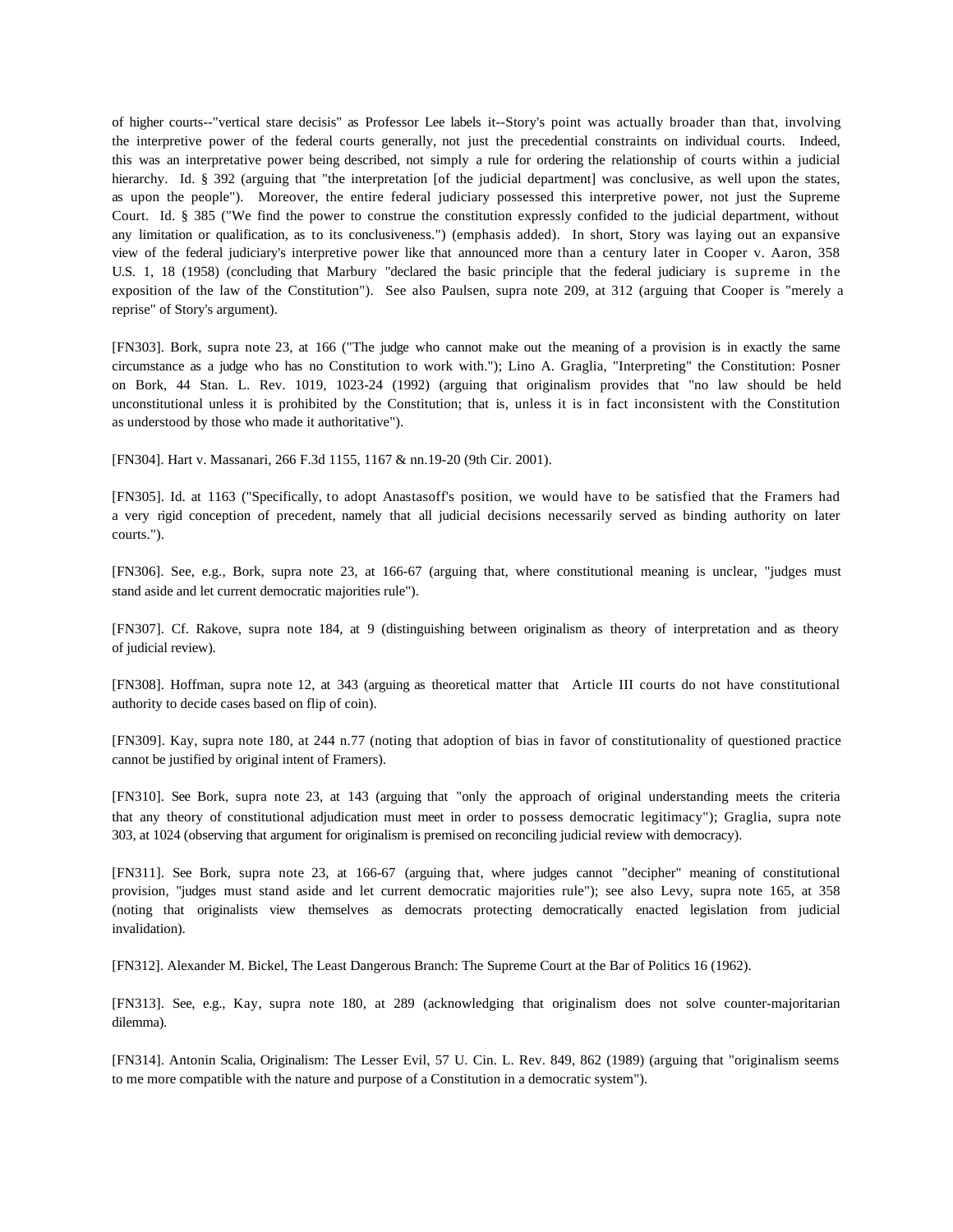[FN315]. Bork, supra note 23, at 155.

[FN316]. Dworkin, supra note 165, at 56; Levy, supra note 165, at 363-65 (arguing that judicial review does not interfere with constitutional democracy and may foster democracy).

[FN317]. See, e.g., Antiterrorism and Effective Death Penalty Act of 1996, Pub. L. No. 104-132, § 103, 110 Stat. 1214, 1218 (amending Federal Rule of Appellate Procedure 22).

[FN318]. Fed. R. App. P. 47(a)(1). The 1995 Amendment to Rule 47 was made belatedly in response to the Judicial Improvements and Access to Justice Act, Pub. L. No. 100-702, § 403(a)(C), 102 Stat. 4642, 4650 (1988), which amended the Rules Enabling Act, 28 U.S.C. §§ 2071-2077, to require public notice and comment for all court rules. See 28 U.S.C. § 2071(b) (2000) ( "Any rule prescribed by a court, other than the Supreme Court, under subsection (a) shall be prescribed only after giving appropriate public notice and an opportunity for comment.").

[FN319]. See Fed. R. App. P. 47 (1990).

[FN320]. See Re: Rules of the United States Court of Appeals for the Tenth Circuit, Adopted Nov. 18, 1986, 955 F.2d 36, 36 (10th Cir. 1992); see also supra text accompanying notes 63-64.

[FN321]. See 28 U.S.C. § 2074 (requiring submission to Congress of rules adopted by Supreme Court pursuant to 28 U.S.C. § 2072, which provides for adoption of "general" rules of practice and procedure, but not of local rules adopted pursuant to 28 U.S.C. § 2071(a)).

[FN322]. 28 U.S.C. § 2074(a). For a history of the adoption of the Federal Rules of Appellate Procedure, see 16A Charles Allen Wright et al., Federal Practice and Procedure: Juris. (3d) § 3946 (1999).

[FN323]. 28 U.S.C. § 2074(a) (providing that rule adopted by Supreme Court and submitted to Congress shall take effect no earlier than Dec. 1 "unless otherwise provided by law").

[FN324]. Cf. INS v. Chadha, 462 U.S. 919, 956-58 & n.22 (1983) (invalidating legislative veto and noting that failure to exercise veto does not equate with congressional approval of action).

[FN325]. See 5 U.S.C. §§ 801-02 (2000) (providing for expedited Congressional review of "major rules" adopted by administrative agencies).

[FN326]. See Morrison v. Olson, 487 U.S. 654, 692-93 (1988) (suggesting that President has residual, constitutional authority to terminate official who exercises executive power, though power may be limited by Congress); see also Elena Kagan, Presidential Administration, 114 Harv. L. Rev. 2245, 2284-309 (2001) (describing Presidential mechanism of control of administrative agencies during Clinton Administration).

[FN327]. U.S. Const. art. I, § 7, cl. 2.

[FN328]. This is not to suggest that the federal courts are without constitutional authority to promulgate local rules. Indeed, there is still debate whether the power of the federal courts to regulate their internal practices and procedures derives exclusively from the Constitution (and therefore cannot be regulated by Congress) or exists by virtue of an express delegation of such power by Congress or some measure of both. See, e.g., Linda S. Mullenix, Unconstitutional Rulemaking: The Civil Justice Reform Act and Separation of Powers, 77 Minn. L. Rev. 1283, 1322 (1993) (contending that federal courts have inherent, constitutionally-derived rulemaking power); see also 4 Charles Allen Wright & Arthur R. Miller, Federal Practice and Procedure: Civil (3d) § 1001 (2002) (summarizing debate). My point is only that such rules cannot claim the imprimatur of democratic approval.

[FN329]. See Kay, supra note 180, at 254 (conceding that there will be cases in which originalism fails to provide answer to constitutional question, though asserting without support that such cases will be "exceedingly rare" because